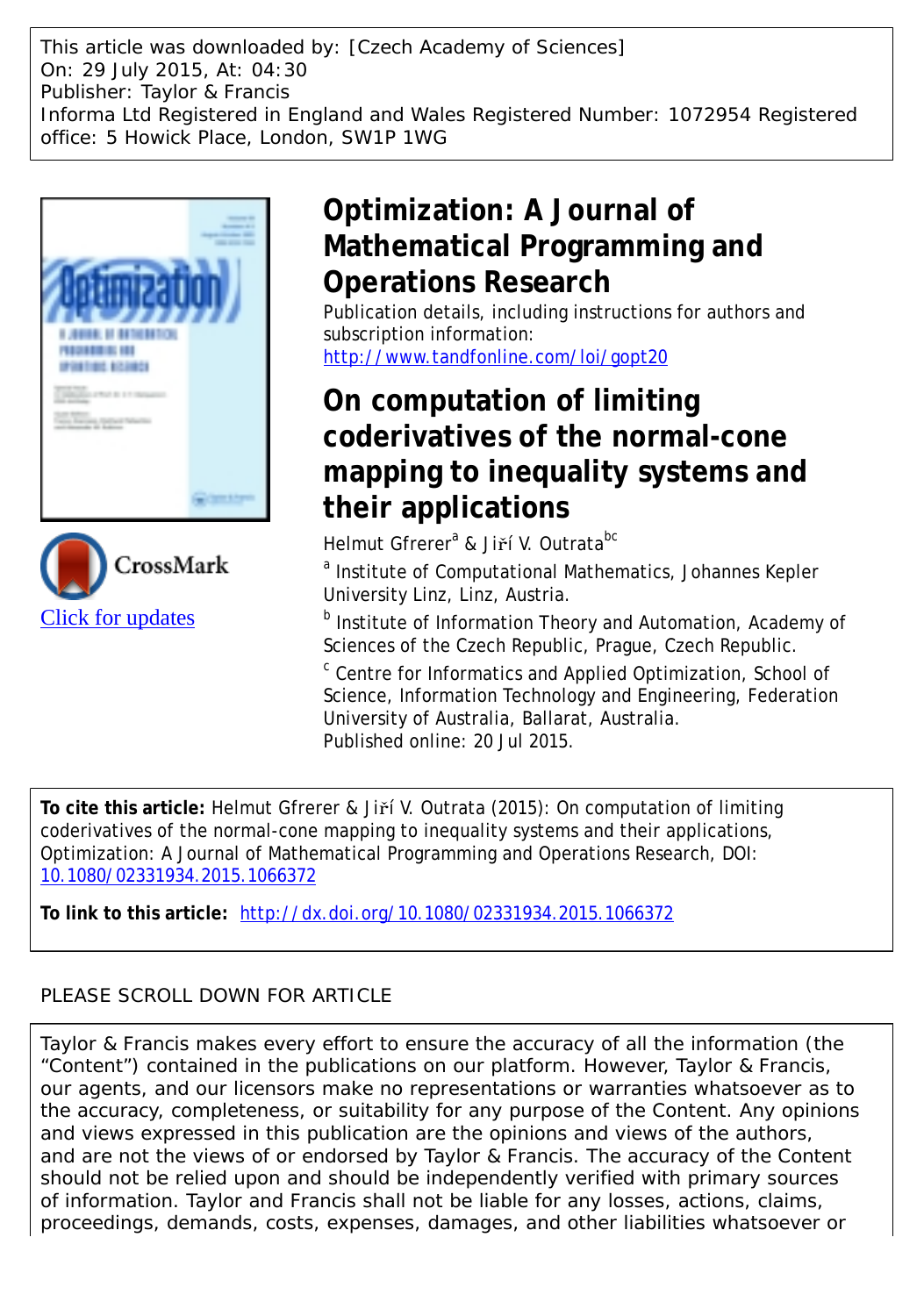howsoever caused arising directly or indirectly in connection with, in relation to or arising out of the use of the Content.

This article may be used for research, teaching, and private study purposes. Any substantial or systematic reproduction, redistribution, reselling, loan, sub-licensing, systematic supply, or distribution in any form to anyone is expressly forbidden. Terms & Conditions of access and use can be found at [http://www.tandfonline.com/page/terms](http://www.tandfonline.com/page/terms-and-conditions)[and-conditions](http://www.tandfonline.com/page/terms-and-conditions)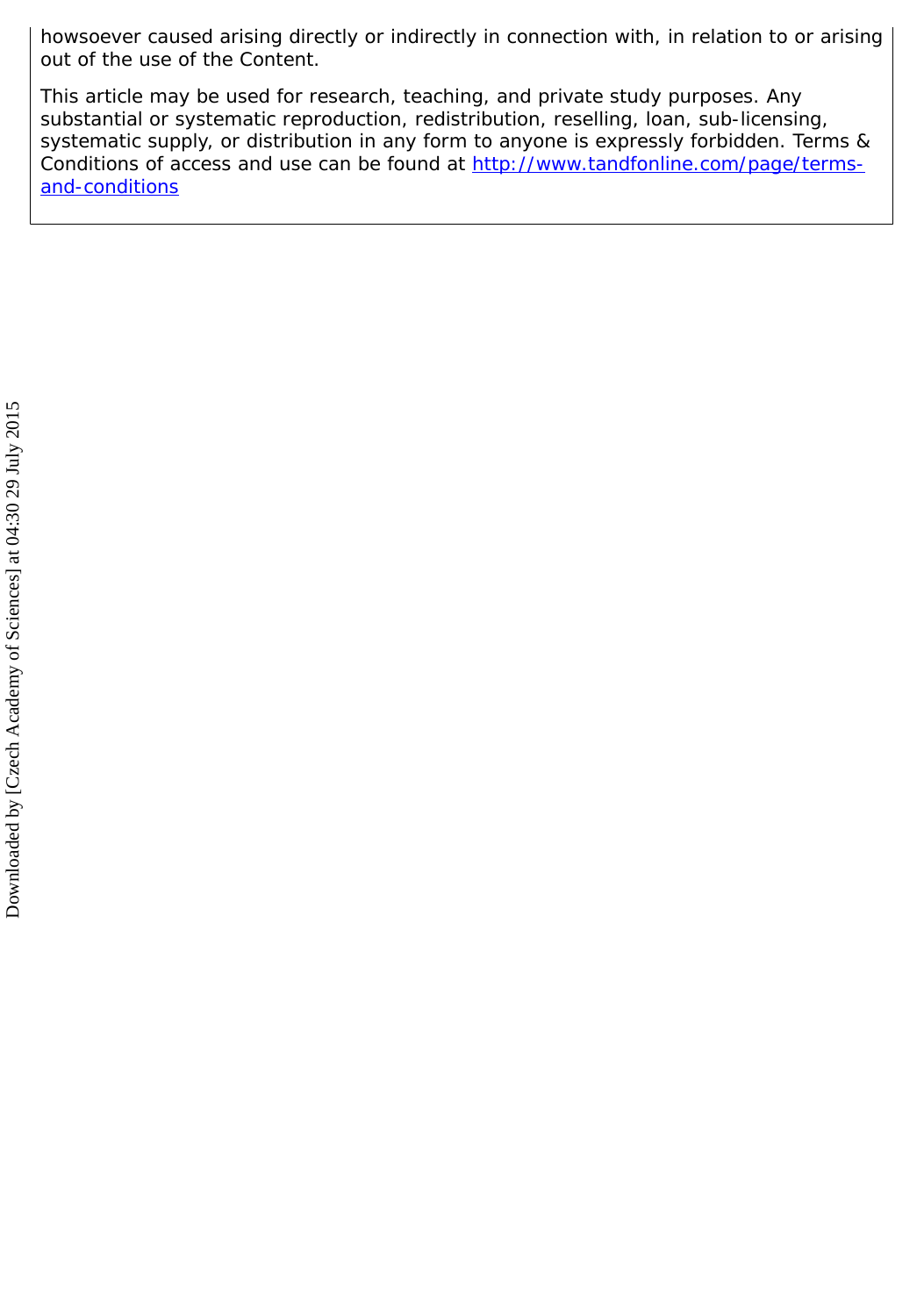<span id="page-2-6"></span><span id="page-2-5"></span><span id="page-2-2"></span>

### **On computation of limiting coderivatives of the normal-cone mapping to inequality systems and their applications**

<span id="page-2-7"></span><span id="page-2-4"></span>Helmut Gfrerer<sup>[a](#page-2-0)[∗](#page-2-1)</sup> and Jiří V. Outrata<sup>[b](#page-2-2)[c](#page-2-3)</sup>

<span id="page-2-0"></span>*a[I](#page-2-4)nstitute of Computational Mathematics, Johannes Kepler University Linz, Linz, Austria; b[I](#page-2-5)nstitute of Information Theory and Automation, Academy of Sciences of the Czech Republic, Prague, Czech Republic; c[C](#page-2-6)entre for Informatics and Applied Optimization, School of Science, Information Technology and Engineering, Federation University of Australia, Ballarat, Australia*

<span id="page-2-3"></span>(*Received 5 December 2014; accepted 31 May 2015*)

The paper concerns the computation of the limiting coderivative of the normalcone mapping related to  $C^2$  inequality constraints under weak qualification conditions. The obtained results are applied to verify the Aubin property of solution maps to a class of parameterized generalized equations.

**Keywords:**limiting normal cone; metric regularity and subregularity; 2-regularity; parameterized generalized equations

**AMS Subject Classifications:** 49J53; 90C31; 90C46

#### **1. Introduction**

In sensitivity and stability analysis of parameterized optimization and equilibrium problems via the tools of modern variation analysis, one often needs to compute the limiting (Mordukhovich) normal cone to the graph of the mapping  $\hat{N}_{\Gamma}(\cdot)$ , where  $\hat{N}_{\Gamma}$  stands for the regular (Fréchet) normal cone to a closed (not necessarily convex) constraint set  $\Gamma$ . This research started in the 90s with the paper [\[1\]](#page-30-0), where the authors obtained an exact formula for the above-mentioned limiting normal cone in the case when  $\Gamma$  is a convex polyhedron. The special case of  $\Gamma$  being the non-negative orthant paved then the way to efficient *M*-stationarity conditions for the so-called mathematical programmes with complementarity constraints (MPCCs), cf. [\[2\]](#page-30-1). Later, this formula has been adapted to the frequently arising case when the polyhedron  $\Gamma$  is given by affine inequalities.[\[3\]](#page-30-2) Meanwhile the researchers started to attack a more difficult case, when  $\Gamma$  is the pre-image of a closed set  $\Theta$  in a  $C<sup>2</sup>$ -mapping *q*, arising typically in non-linear or conic programming. It turned on that one can again obtain an exact formula provided  $\Theta$  is a  $C^2$ -reducible set [\[4](#page-30-3), Definition 3.135] and the reference point is non-degenerate with respect to *q* and  $\Theta$ .[\[4,](#page-30-3) Definition 4.70] In the case of non-linear programming (NLP) constraints, this amounts to the standard Linear independence constraint qualification (LICQ). These results can be found in [\[5](#page-30-4)[,6\]](#page-30-5). The situation, unfortunately, becomes substantially more difficult, provided the non-degeneracy (or LICQ) condition is relaxed. Such a situation has been investigated in the case of strongly

<span id="page-2-1"></span>[<sup>∗</sup>](#page-2-7)Corresponding author. Email: helmut.gfrerer@jku.at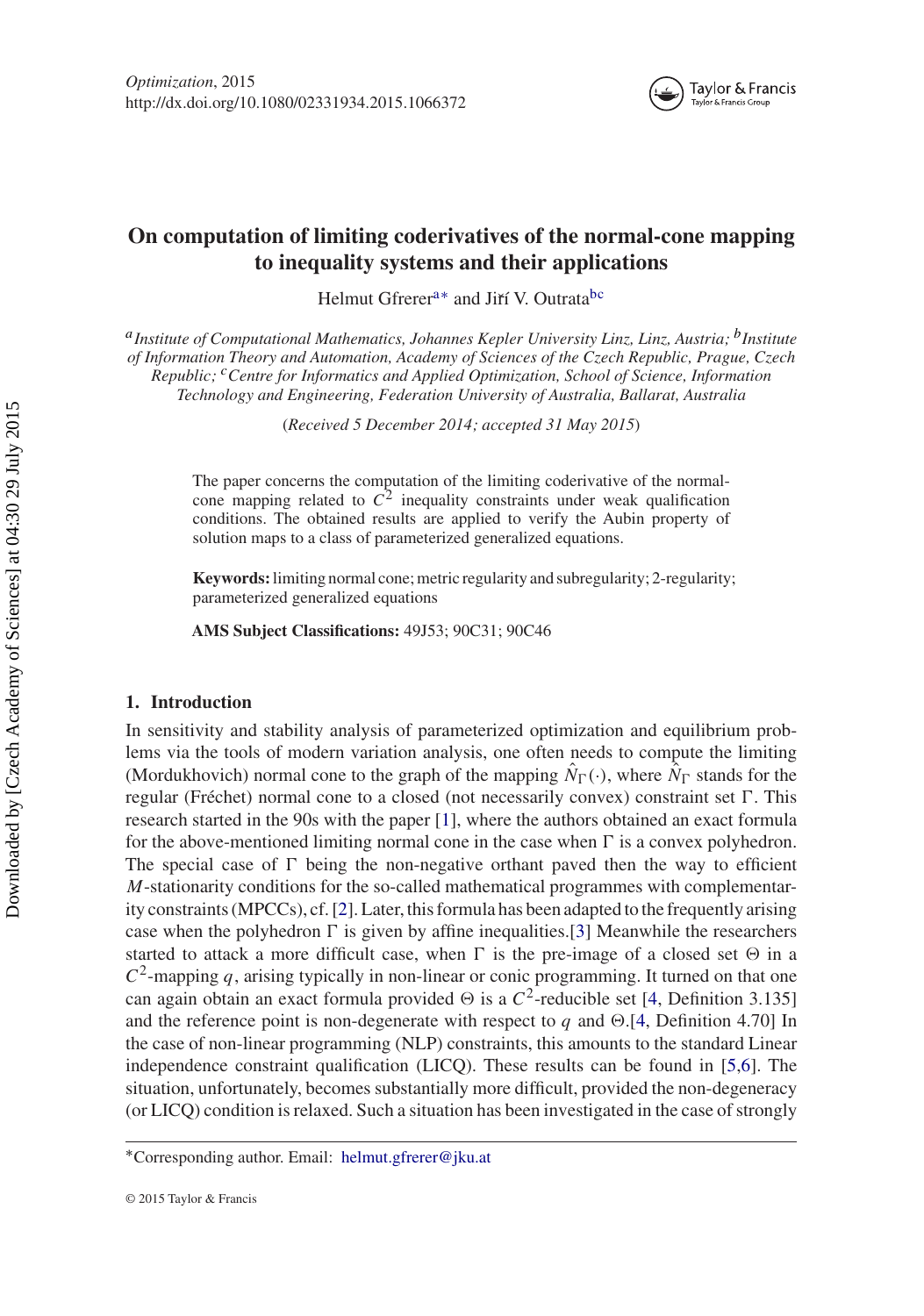amenable  $\Gamma$  in [\[7\]](#page-30-6) and [\[8\]](#page-30-7) and in the case of NLP constraints under Mangasarian–Fromovitz constraint qualification (MFCQ) in [\[9](#page-30-8)]. In both cases, one needs to impose still another socalled second-order qualification condition (SOCQ) to obtain at least an upper estimate of the desired limiting normal cone which is quite often not very tight. By combining results from [\[9\]](#page-30-8) and [\[10](#page-30-9)], one can further show that in the NLP case the validity of SOCQ is implied by the constant rank constraint qualification (CRCQ) so that one needs in fact both MFCQ (or its suitable relaxation) and CRCQ.[\[9\]](#page-30-8) The result of [\[8](#page-30-7)] has been further developed in [\[11\]](#page-30-10), where under a strengthened SOCQ exact formula has been obtained provided the indicatory function of  $\Theta$  is (convex) piecewise linear.

In all above-mentioned works the authors employ essentially the generalized differential calculus of B. Mordukhovich as it is presented in [\[12](#page-30-11)[,13](#page-30-12)]. In recent years, however, this calculus has been enriched by H. Gfrerer, who introduced, among other things, a directional variant of the limiting normal cone. This notion has turned out to be very useful in fine analysis of constraint and variational systems, cf. [\[14](#page-30-13)[–17](#page-30-14)].

The aim of the present paper is to compute the limiting normal cone to the graph of  $\hat{N}_{\Gamma}(\cdot)$  with  $\Gamma$  given by NLP constraints under a *different set of assumptions* compared with the above quoted literature. In particular, as in [\[18\]](#page-30-15), MFCQ is replaced by the metric subregularity of the perturbation mapping at the reference point combined with a uniform metric regularity of this multifunction on a neighbourhood, with the reference point excluded. This condition is clearly weaker (less restrictive) than MFCQ. Furthermore, as another ingredient, we employ the notion of 2-regularity, introduced in a slightly different context by Avakov [\[19](#page-30-16)]. This notion enables us to introduce a new CQ called 2-LICQ which ensures an amenable directional behaviour of active constraints. On the basis of these two conditions, we then compute the directional limiting normal cones (or their upper estimates) to the graph of  $\hat{N}_{\Gamma}$ , which eventually leads to the desired exact formula for the limiting normal cone to the graph of  $\hat{N}_{\Gamma}$  at the given reference pair.

The plan of the paper is as follows. In Section [2,](#page-3-0) we collect the needed notions from variational analysis and some essential statements from the literature which are extensively used throughout the whole paper. Furthermore, this section contains a motivating example showing that under mere MFCQ, the desired object cannot be generally computed via first and second derivatives of the problem functions. Section [3](#page-9-0) is devoted to 2-LICQ. Apart from the definitions, one finds there several auxiliary statements needed in the further development. The main results are then collected in Section [4,](#page-13-0) whereas Section [5](#page-26-0) deals with an application of these results to testing of the Aubin property of solution maps to parameterized equilibrium problems, when  $\Gamma$  arises as a constraint set.

Our notation is basically standard. For a cone *K* with vertex at 0, *K*◦ denotes its negative polar cone, gph *F* stands for the graph of a mapping *F* and *B* signifies the closed unit ball. Finally,  $d(x, \Omega)$  denotes the distance of the point x to the set  $\Omega$ .

#### <span id="page-3-0"></span>**2. Background from variational analysis and preliminaries**

Given a closed set  $\Omega \subset \mathbb{R}^d$  and a point  $\overline{z} \in \Omega$ , define the (Bouligand–Severi) *tangent/contingent cone* to  $\Omega$  at  $\overline{z}$  by

$$
T_{\Omega}(\bar{z}) := \limsup_{t \downarrow 0} \frac{\Omega - \bar{z}}{t} = \left\{ u \in \mathbb{R}^d \middle| \exists t_k \downarrow 0, \ u_k \to u \text{ with } \bar{z} + t_k u_k \in \Omega \ \forall \ k \right\}. \tag{1}
$$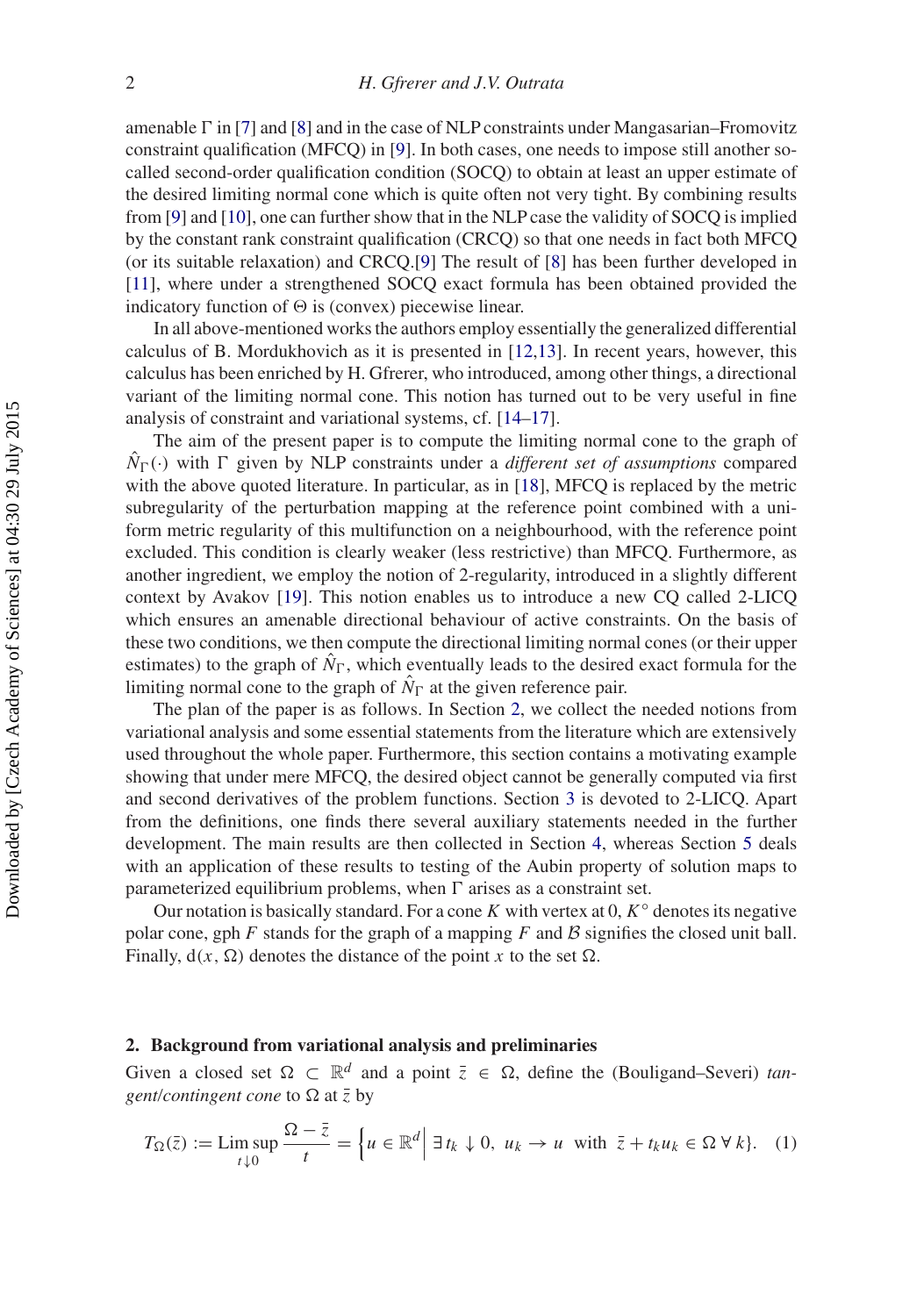The (Fréchet) *regular normal cone* to  $\Omega$  at  $\overline{z} \in \Omega$  can be defined by

$$
\widehat{N}_{\Omega}(\bar{z}) := \left\{ v^* \in \mathbb{R}^d \Big| \limsup_{\substack{\Omega \\ z \to \bar{z}}} \frac{\langle v^*, z - \bar{z} \rangle}{\|z - \bar{z}\|} \le 0 \right\}
$$
(2)

or equivalently by

$$
\widehat{N}_{\Omega}(\overline{z}) := (T_{\Omega}(\overline{z}))^{\circ}.
$$

<span id="page-4-0"></span>The *limiting* (Mordukhovich) *normal cone* to  $\Omega$  at  $\overline{z} \in \Omega$ , denoted by  $N_{\Omega}(\overline{z})$ , is defined by

$$
N_{\Omega}(\bar{z}) := \limsup_{z \to \bar{z}} \widehat{N}_{\Omega}(z). \tag{3}
$$

The above notation 'Lim sup' stands for the outer set limit in the sense of Painlevé– Kuratowski, see e.g. [\[13](#page-30-12), Chapter 4]. Note that the regular normal cone and the limiting normal cone reduce to the classical normal cone of convex analysis, respectively, when the set  $\Omega$  is convex. An interested reader can find enough material about the properties of the above notions e.g. in the monographs.[\[12](#page-30-11)[,13](#page-30-12)]

The following directional version of [\(3\)](#page-4-0) has been introduced in [\[17](#page-30-14)]. Given a direction  $u \in \mathbb{R}^d$ , the *limiting* (Mordukhovich) *normal cone* to  $\Omega$  in the direction *u* at  $\overline{z} \in \Omega$  is defined by

$$
N_{\Omega}(\bar{z};u) := \{z^*|\exists t_k \downarrow 0, u_k \to u, z_k^* \to z^* : z_k^* \in \widehat{N}_{\Omega}(\bar{z} + t_k u_k) \forall k\}.
$$

A closely related notion to  $N_{\Omega}(\bar{z}; u)$  has been defined in [\[20](#page-30-17)].

Considering next a closed-graph set-valued (in particular, single-valued) mapping  $\Psi$ :  $\mathbb{R}^d \rightrightarrows \mathbb{R}^s$ , we will describe its local behaviour around a point from its graph by means of the following notion.

Given  $(\bar{z}, \bar{w}) \in gph \Psi$ , the *limiting coderivative* of  $\Psi$  at  $(\bar{z}, \bar{w})$  is the multifunction  $D^*\Psi(\bar{z}, \bar{w}): \mathbb{R}^s \rightrightarrows \mathbb{R}^d$  defined by

$$
D^*\Psi(\bar{z}, \bar{w})(w^*) := \{z^* | (z^*, -w^*) \in N_{\text{gph}\Psi}(\bar{z}, \bar{w})\}, \quad w^* \in \mathbb{R}^s.
$$

In connection with multifunctions arising in the sequel, we will extensively employ the stability properties defined next.

*Definition 1* Let  $\Psi : \mathbb{R}^d \implies \mathbb{R}^s$  be a multifunction,  $(\bar{u}, \bar{v}) \in \text{gph } \Psi$  and  $\kappa > 0$ . Then

(1)  $\Psi$  is called *metrically regular with modulus*  $\kappa$  near ( $\bar{u}$ ,  $\bar{v}$ ) if there are neighbourhoods *U* of  $\bar{u}$  and *V* of  $\bar{v}$  such that

$$
d(u, \Psi^{-1}(v)) \le \kappa d(v, \Psi(u)) \quad \forall (u, v) \in U \times V. \tag{4}
$$

(2)  $\Psi$  is called *metrically subregular with modulus*  $\kappa$  at  $(\bar{u}, \bar{v})$  if there is a neighbourhood *U* of  $\bar{u}$  such that

<span id="page-4-1"></span>
$$
d(u, \Psi^{-1}(\bar{v})) \le \kappa d(\bar{v}, \Psi(u)) \quad \forall u \in U.
$$
 (5)

Consider now the set  $\Gamma \subset \mathbb{R}^m$  defined by

$$
\Gamma = \{y | q_i(y) \le 0, \quad i = 1, 2, \dots, l\},\tag{6}
$$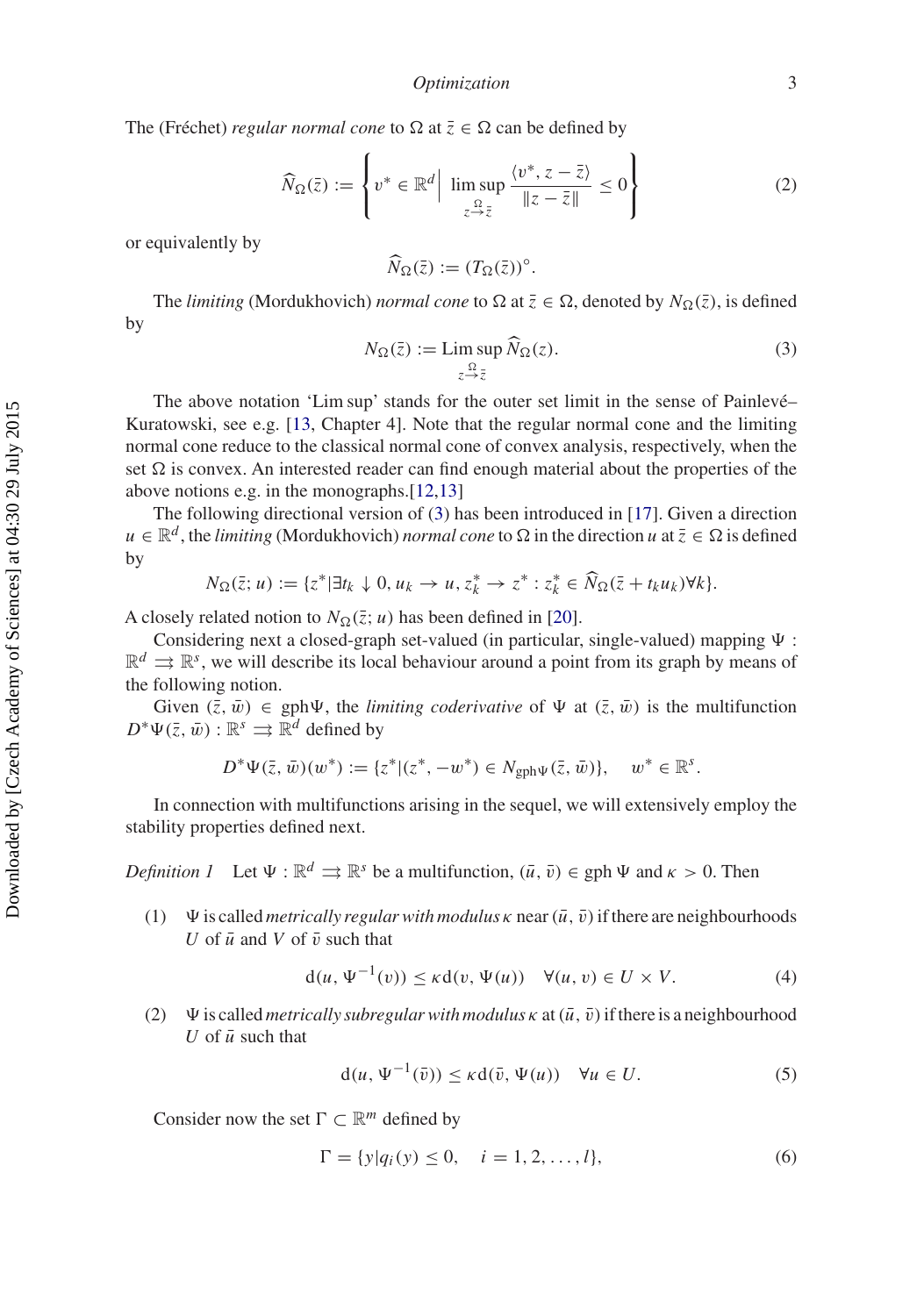where the functions *qi* are twice continuously differentiable. We could conduct our analysis without much additional effort also for  $\Gamma$  given by inequalities and *equalities*, but for the sake of brevity we prefer to stick only to [\(6\)](#page-4-1). Note that we do not impose any kind of convexity assumptions. A central object in this paper is the regular normal-cone mapping  $\hat{N}_{\Gamma}(\cdot)$  with  $\Gamma$  from [\(6\)](#page-4-1). If the *perturbation mapping* 

<span id="page-5-0"></span>
$$
M_q(y) := q(y) - \mathbb{R}^l_-\tag{7}
$$

is metrically subregular at  $(y, 0)$ , then the regular normal cone  $N_{\Gamma}(y)$  can be represented as

$$
\widehat{N}_{\Gamma}(y) = \nabla q(y)^{T} N_{\mathbb{R}_{-}^{l}}(q(y)) = {\nabla q(y)^{T} \lambda \mid \lambda \in \mathbb{R}_{+}^{l}, \ q(y)^{T} \lambda = 0}.
$$

Given elements  $y \in \Gamma$  and  $y^* \in \widehat{N}_{\Gamma}(y)$  we define by

$$
\Lambda(y, y^*) := \{ \lambda \in N_{\mathbb{R}^l_-}(q(y)) \, | \, \nabla q(y)^T \lambda = y^* \},
$$

the set of *Lagrange multipliers* associated with  $(y, y^*)$ . Moreover, with  $\mathcal{I}(y) := \{i \in$  $\{1, \ldots, l\}$  |  $q_i(y) = 0$ } being the index set of active constraints,

$$
T_{\Gamma}^{\text{lin}}(y) := \{ v \mid \nabla q_i(y)v \le 0, \ i \in \mathcal{I}(y) \}
$$

and

$$
K(y, y^*) := T_{\Gamma}(y) \cap (y^*)^{\perp}
$$

stand for the *linearized cone* to  $\Gamma$  at *y* and *critical cone* to  $\Gamma$  at *y* with respect to  $y^*$ , respectively. Under metric subregularity of  $M_q$  at  $(y, 0)$ , the cones  $T_{\Gamma}^{\text{lin}}(y)$  and  $T_{\Gamma}(y)$ coincide.

Given index sets  $I^+ \subset I \subset \{1, ..., l\}$ , we write

$$
P_{I^+, \mathcal{I}} := \{ \mu \in \mathbb{R}^l \mid \mu_i = 0, i \notin \mathcal{I}, \mu_i \ge 0, i \in \mathcal{I} \setminus I^+ \}
$$

and

$$
K_{I^+,\mathcal{I}}(y) := \{ w \in \mathbb{R}^m \mid \nabla q_i(y)w = 0, \ i \in I^+, \ \nabla q_i(y)w \le 0, \ i \in \mathcal{I} \setminus I^+ \}.
$$

Note that  $K_{I^+,\mathcal{I}}(y)^\circ = \nabla q(y)^T P_{I^+,\mathcal{I}}$ . Finally, for  $\lambda \in \mathbb{R}^l_+$ , we denote by  $I^+(\lambda) :=$  ${i \mid \lambda_i > 0}$  the index set of positive components of  $\lambda$ .

To simplify the notation, for a given reference pair  $(\bar{y}, \bar{y}^*)$ ,  $\bar{y} \in \Gamma$ ,  $\bar{y}^* \in \widehat{N}_{\Gamma}(\bar{y})$ , fixed throughout this paper, we will shortly set  $\bar{\mathcal{I}} := \mathcal{I}(\bar{y}), \bar{\Lambda} := \Lambda(\bar{y}, \bar{y}^*)$ ,  $\bar{K} := K(\bar{y}, \bar{y}^*)$  and  $K_{I^+ \mathcal{I}} := K_{I^+ \mathcal{I}}(\bar{y}).$ 

<span id="page-5-1"></span>The formulas collected in the next statement have been proved in [\[5](#page-30-4)] and [\[13](#page-30-12), Chapter 13].

THEOREM 1 *Assume that LICQ is fulfilled at*  $\bar{y}$  *and let*  $\bar{\Lambda} = {\bar{\lambda}}$  *denote the unique multiplier associated with*  $(\bar{y}, \bar{y}^*)$ *. Then* 

$$
T_{\text{gph }\hat{N}_{\Gamma}}(\bar{y}, \bar{y}^*) = \{ (v, v^*) \mid v^* \in \nabla^2(\bar{\lambda}^T q)(\bar{y})v + N_{\bar{K}}(v) \},\
$$
  

$$
\widehat{N}_{\text{gph }\hat{N}_{\Gamma}}(\bar{y}, \bar{y}^*) = \{ (w^*, w) \mid w \in \bar{K}, w^* + \nabla^2(\bar{\lambda}^T q)(\bar{y})w \in \bar{K}^{\circ} \}
$$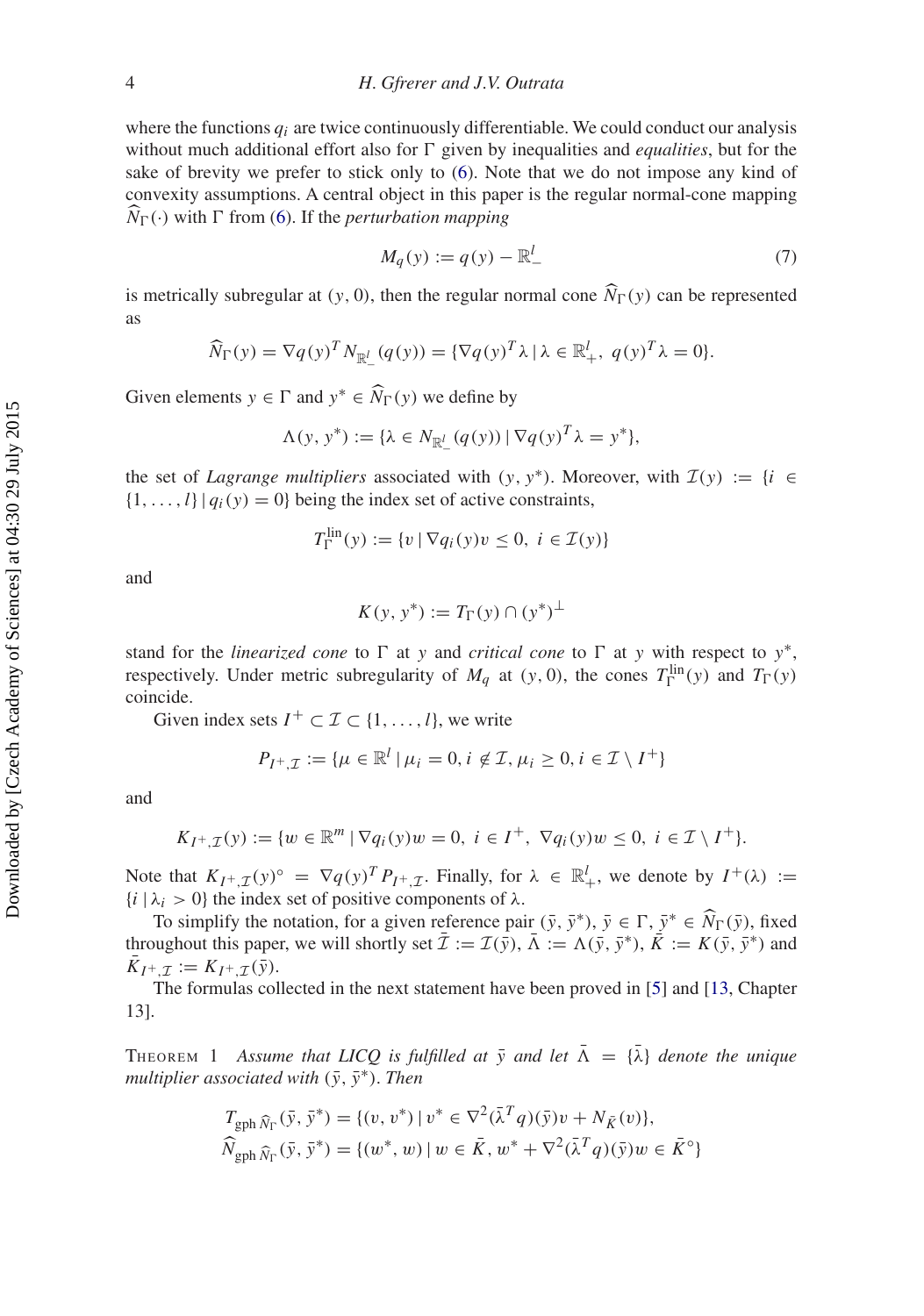*and*

<span id="page-6-0"></span>
$$
N_{\text{gph}\hat{N}_{\Gamma}}(\bar{y}, \bar{y}^*) = \{ (w^*, w) | w^* + \nabla^2 (\bar{\lambda}^T q)(\bar{y}) w \n\in \nabla q(\bar{y})^T D^* N_{\mathbb{R}_-^l} (q(\bar{y}), \bar{\lambda}) (-\nabla q(\bar{y}) w) \}.
$$
\n(8)

Since the last term on the right-hand side of [\(8\)](#page-6-0) can be expressed in terms of problem data, one also has

$$
N_{\text{gph}\hat{N}_{\Gamma}}(\bar{y},\bar{y}^*) = \bigcup_{I^+(\bar{\lambda}) \subset I^+ \subset \mathcal{I} \subset \bar{\mathcal{I}}} \{ (w^*,w) \mid w \in \bar{K}_{I^+, \mathcal{I}}, w^* + \nabla^2(\bar{\lambda}^T q)(\bar{y})w \in \bar{K}_{I^+, \mathcal{I}}^{\circ} \}.
$$
\n(9)

If we drop LICQ, a natural option would be to require MFCQ at  $\bar{y}$ , i.e. the metric regularity of the perturbation mapping  $M_q$  given by [\(7\)](#page-5-0) near ( $\bar{y}$ , 0). As in [\[18\]](#page-30-15), however, our work will be based on a weaker notion.

*Definition 2* Let  $\bar{y} \in \Gamma$ . We say that  $M_q$  is *metrically regular in the vicinity of*  $\bar{y}$ , if there is some neighbourhood *V* of  $\bar{y}$  and some constant  $\kappa > 0$  such that for every  $y \in M^{-1}(0) \cap V$ ,  $y \neq \bar{y}$ , the multifunction  $M_q$  is metrically regular near  $(y, 0)$  with modulus  $\kappa$ .

This property is, in particular, implied in the following way:

*Definition 3* We say that the *second order sufficient condition for metric subregularity* (SOSCMS) holds at  $\bar{y} \in \Gamma$ , if for every  $0 \neq u \in T_{\Gamma}^{\text{lin}}(\bar{y})$  one has

$$
\lambda \in \ker(\nabla q(\bar{\mathbf{y}})^T) \cap \widehat{N}_{\mathbb{R}_-^l}(q(\bar{\mathbf{y}})), \; u^T \nabla^2 (\lambda^T q)(\bar{\mathbf{y}})u \ge 0 \implies \lambda = 0.
$$

PROPOSITION 1 ([\[21](#page-30-18), Theorem 6.1], [\[18](#page-30-15), Proposition 3]) *Let*  $\bar{y} \in \Gamma$ *. Under SOSCMS*, *the mapping*  $M_q$  *is metrically subregular at*  $(\bar{y}, 0)$  *and metrically regular in the vicinity*  $of \overline{y}$ .

Since MFCQ can be equivalently characterized by the condition

 $\lambda \in \text{ker}(\nabla q(\bar{y})^T) \cap \widehat{N}_{\mathbb{R}_-^l}(q(\bar{y})) \Longrightarrow \lambda = 0,$ 

MFCQ implies SOSCMS.

To present the respective results about  $T_{\text{gph}\hat{N}_\Gamma}$  and  $\dot{N}_{\text{gph}\hat{N}_\Gamma}$ , we introduce some additional notation.

Given  $(y, y^*) \in \text{gph } \widehat{N}_{\Gamma}$ , we introduce the index set  $I^+(y, y^*) := \bigcup_{\lambda \in \Lambda(y, y^*)} I^+(\lambda)$ . With a direction  $v \in T_{\Gamma}^{\text{lin}}(y)$ , let us now associate the index set  $\mathcal{I}(y; v) := \{i \in \mathcal{I}(y) | \}$  $\nabla q_i(y)v = 0$  and the *directional multiplier set*  $\Lambda(y, y^*; v)$  as the solution set of the linear optimization problem

<span id="page-6-2"></span><span id="page-6-1"></span>
$$
\max_{\lambda \in \Lambda(y, y^*)} v^T \nabla^2(\lambda^T q)(y) v.
$$
 (10)

The collection of the extreme points of the polyhedron  $\Lambda(y, y^*)$  is denoted by  $\mathcal{E}(y, y^*)$  and we set  $\Lambda^{\mathcal{E}}(y, y^*; v) := \Lambda(y, y^*; v) \cap \text{conv } \mathcal{E}(y, y^*)$ . Recall that  $\lambda \in \Lambda(y, y^*)$  is an extreme point of  $\Lambda(y, y^*)$  if and only if the family  $\nabla q_i(y)$ ,  $i \in I^+(\lambda)$ , is linearly independent. Since there are only finitely many subsets of  $\{1, \ldots, l\}$  it follows that for every  $y \in \Gamma$  there is some constant  $\kappa$  such that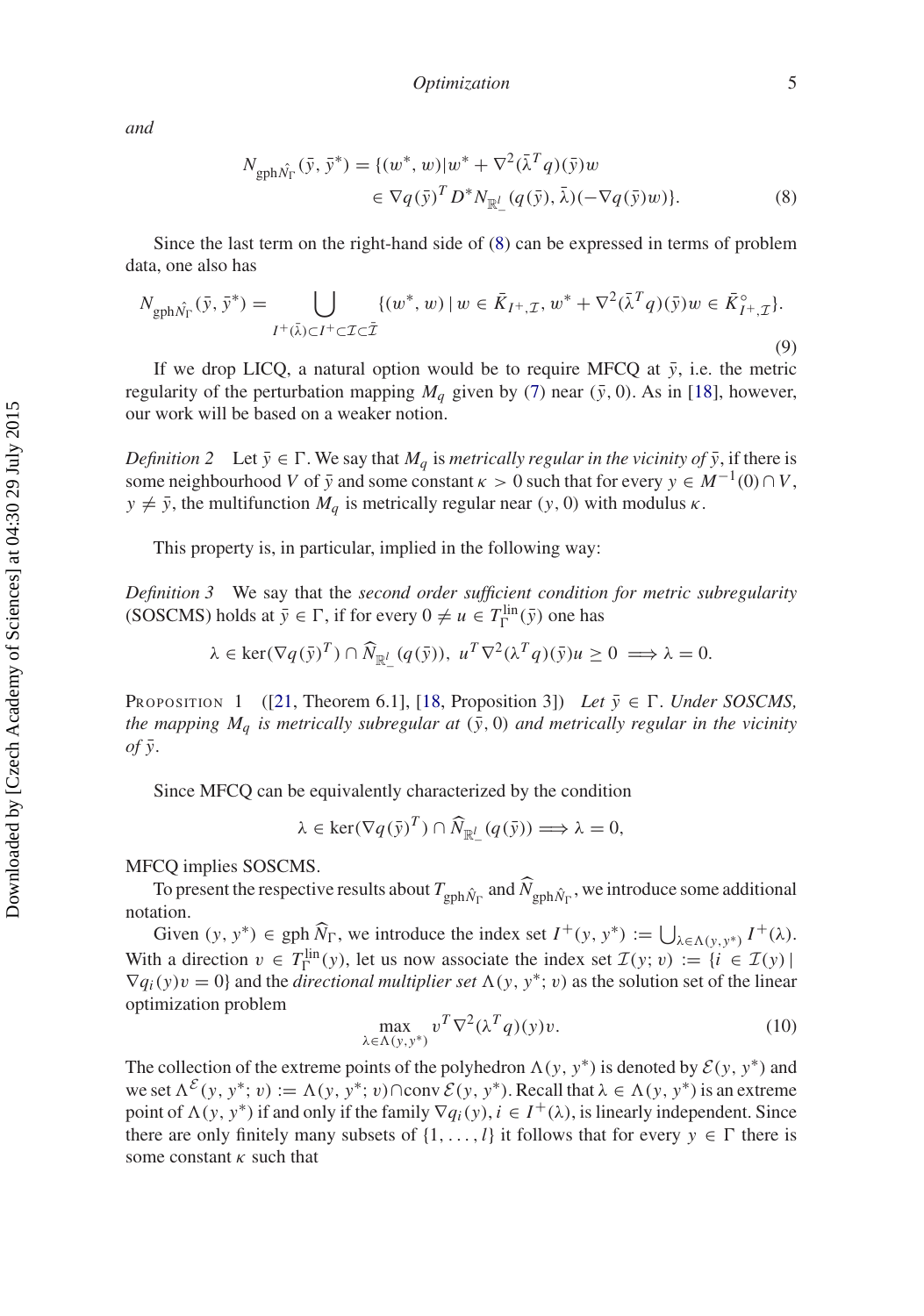$$
\|\lambda\| \le \kappa \|\mathbf{y}^*\| \forall \mathbf{y}^* \in \mathbb{R}^m \forall \lambda \in \mathcal{E}(\mathbf{y}, \mathbf{y}^*)
$$
 (11)

We now define for each  $v \in \mathcal{N}(y) := \{v \in \mathbb{R}^m \mid \nabla q_i(y)v = 0, i \in \mathcal{I}(y)\}\)$ , i.e. the null space of the gradients of the active inequalities, the sets

$$
\mathcal{W}(y, y^*; v) := \{ w \in K(y, y^*) \mid w^T \nabla^2 ((\lambda^1 - \lambda^2)^T q)(y) v = 0, \forall \lambda^1, \lambda^2 \in \Lambda(y, y^*; v) \},
$$
  

$$
\tilde{\Lambda}^{\mathcal{E}}(y, y^*; v) := \begin{cases} \Lambda^{\mathcal{E}}(y, y^*; v) & \text{if } v \neq 0, \\ \text{conv}\left(\bigcup_{0 \neq u \in K(y, y^*)} \Lambda^{\mathcal{E}}(y, y^*; u)\right) & \text{if } v = 0, K(y, y^*) \neq \{0\}, \end{cases}
$$

and for each  $w \in K(y, y^*)$  the set

$$
L(y, y^*; v; w)
$$
  
 := 
$$
\begin{cases} \{-\nabla^2(\lambda^T q)(y)w \mid \lambda \in \tilde{\Lambda}^{\mathcal{E}}(y, y^*; v)\} + (K(y, y^*))^{\circ} & \text{if } K(y, y^*) \neq \{0\} \\ \mathbb{R}^m & \text{if } K(y, y^*) = \{0\}. \end{cases}
$$

Again we will simplify the notation for quantities depending on  $\bar{y}$  or  $(\bar{y}, \bar{y}^*)$  by using an overline, i.e. we will write  $\mathcal{I}(v)$ ,  $\bar{\Lambda}(v)$ ,  $\mathcal{W}(v)$ , etc. instead of  $\mathcal{I}(\bar{y}; v)$ ,  $\Lambda(\bar{y}, \bar{y}^*; v)$ ,  $W(\bar{y}, \bar{y}^*; v)$  etc.

<span id="page-7-2"></span>THEOREM 2 [\[18,](#page-30-15) Theorems 1,2] *Let*  $(y, y^*) \in \text{gph } \widehat{N}_\Gamma$  *and assume that*  $M_q$  *is metrically subregular at* (*y*, 0)*. Then*

<span id="page-7-0"></span>
$$
T_{\text{gph}\,\widehat{N}_{\Gamma}}(\bar{y},\bar{y}^*) \supset \{(v,v^*) \mid \exists \lambda \in \bar{\Lambda}(v) : v^* \in \nabla^2(\lambda^T q)(\bar{y})v + N_{\bar{K}}(v)\} \tag{12}
$$

<span id="page-7-1"></span>*and*

$$
\widehat{N}_{\text{gph}\,\widehat{N}_{\Gamma}}(y, y^*) \subset \left\{ (w^*, w) \, | \, w \in \bigcap_{v \in \mathcal{N}(y)} \mathcal{W}(y, y^*; v), w^* \in \bigcap_{v \in \mathcal{N}(y)} L(y, y^*; v; w) \right\}.
$$
\n(13)

*Equality holds in* [\(12\)](#page-7-0) *if, in addition, Mq is metrically regular in the vicinity of y and* [\(13\)](#page-7-1) *holds with equality if Mq is metrically regular in the vicinity of y and either for any*  $0 \neq v_1, v_2 \in K(y, y^*)$  *it holds*  $\Lambda^{\mathcal{E}}(y, y^*; v_1) = \Lambda^{\mathcal{E}}(y, y^*; v_2)$  *or*  $I^+(y, y^*) = \mathcal{I}(y)$ *.* 

Very little is known about the limiting normal cone, if we drop the assumption of LICQ. The following example demonstrates that in general we cannot describe the limiting normal cone  $N_{\text{gph}}(\bar{y}, \bar{y}^*)$  by first-order and second-order derivatives of *q* at  $\bar{y}$ , if the only  $\frac{1}{\text{constant}}$  constraint qualification we assume is MFCQ.

*Example 1* Let

$$
\Gamma := \left\{ y \in \mathbb{R}^3 \mid \frac{q_1(y) := y_3 - y_1^3 \le 0}{q_2(y) := y_3 - a^3 y_2^3 \le 0} \right\},\
$$

where *a* > 0 denotes a fixed parameter, and  $(\bar{y}, \bar{y}*) = (0, 0)$ . Obviously MFCQ is fulfilled at  $\bar{y}$ . Straightforward calculations yield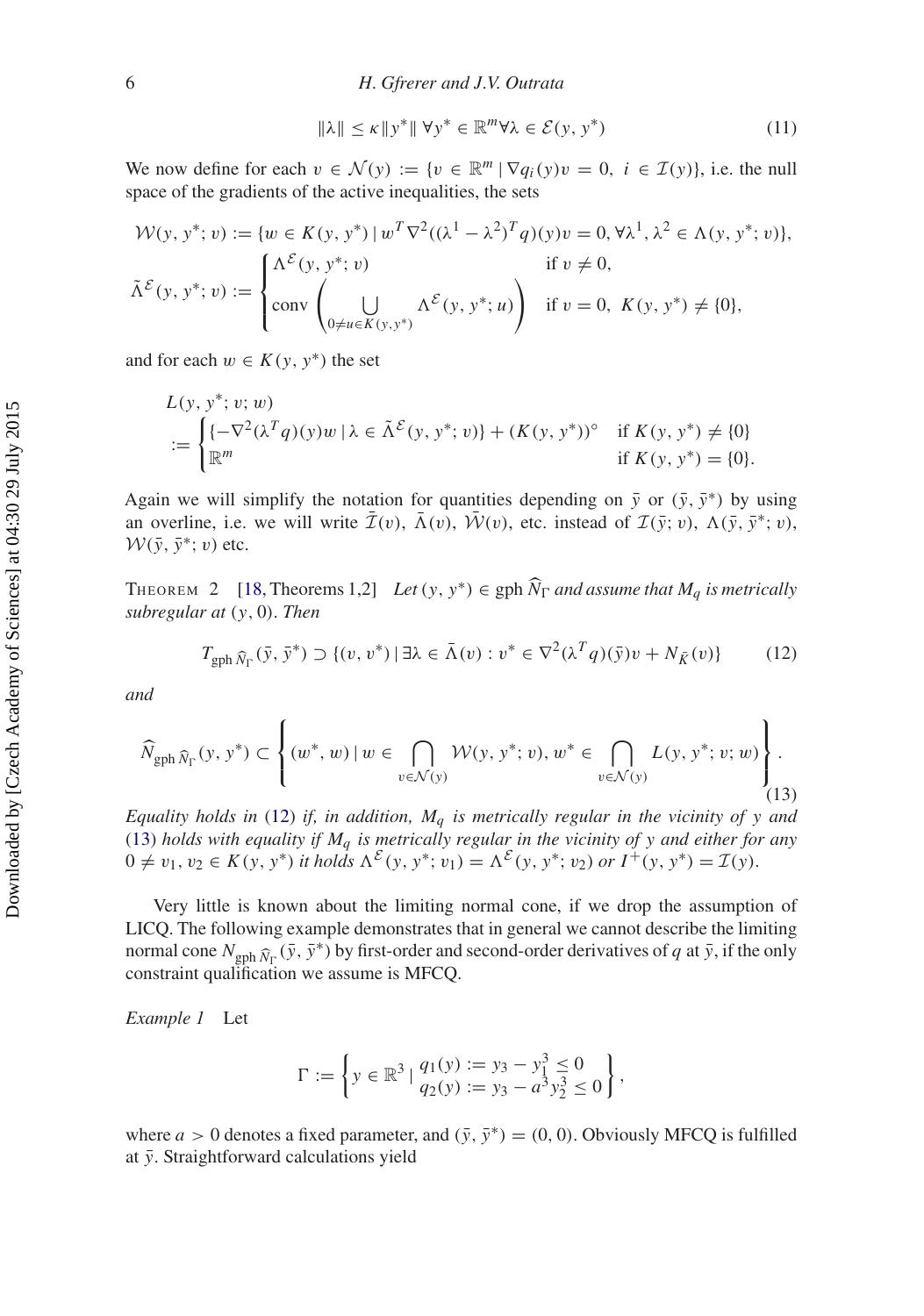*Optimization* 7

$$
\widehat{N}_{\Gamma}(y) = \begin{cases}\n\{(-3y_1^2\lambda_1, 0, \lambda_1) | \lambda_1 \ge 0\} & \text{if } y_1 < ay_2, y_3 = y_1^3, \\
\{(0, -3a^3y_2^2\lambda_2, \lambda_2) | \lambda_2 \ge 0\} & \text{if } y_1 > ay_2, y_3 = a^3y_2^3, \\
\{(-3y_1^2\lambda_1, -3a^3y_2^2\lambda_2, \lambda_1 + \lambda_2) | \lambda_1, \lambda_2 \ge 0\} & \text{if } y_1 = ay_2, y_3 = y_1^3, \\
\{(0, 0, 0)\} & \text{if } y_3 < \min\{y_1^3, a^3y_2^3\}, \\
\emptyset & \text{if } y_3 > \min\{y_1^3, a^3y_2^3\}.\n\end{cases}
$$

By applying Theorems [1,](#page-5-1) [2](#page-7-2) we obtain for an arbitrary pair  $(y, y^*) \in \text{gph } \widehat{N}_{\Gamma}$  that the set  $\widehat{N}_{\text{gph}}(\mathbf{y}, \mathbf{y}^*)$  consists of the collection of all  $(w^*, w) \in \mathbb{R}^3 \times \mathbb{R}^3$  satisfying

- (1)  $w_3 = 3y_1^2 w_1, w_1^* = 6\lambda_1 y_1 w_1 3w_3^* y_1^2, w_2^* = 0$ , if  $y_1 < ay_2, y_3 = y_1^3, y^* = 0$  $(-3y_1^2\lambda_1, 0, \lambda_1), \lambda_1 > 0,$
- (2)  $w_3 \le 3y_1^2 w_1, w_1^* = -3w_3^* y_1^2, w_2^* = 0, w_3^* \ge 0$ , if  $y_1 < ay_2, y_3 = y_1^3, y^* = 0$ ,
- (3)  $w_3 = 3a^3 y_2^2 w_2, w_1^* = 0, w_2^* = 6\lambda_2 a^3 y_2 w_2 3w_3^* a^3 y_2^2$ , if  $y_1 > ay_2, y_3 = a^3 y_2^3$ ,  $y^* = (0, -3a^3y_2^2\lambda_2, \lambda_2), \lambda_2 > 0,$
- (4)  $w_3 \leq 3a^3 y_2^2 w_2, w_1^* = 0, w_2^* = -3w_3^* a^3 y_2^2, w_3^* \geq 0$ , if  $y_1 > ay_2, y_3 = a^3 y_2^3$ , *y*<sup>∗</sup> = 0,

(5) 
$$
w_3 = 3y_1^2 w_1, w_1 \le aw_2, w_2^* \le 0, w_3^* = -\frac{1}{3y_1^2} (w_1^* - 6\lambda_1 y_1 w_1 + \frac{w_2^*}{a}), \text{ if } 0 \ne y_1 = ay_2, y_3 = y_1^3, y^* = (-3y_1^2 \lambda_1, 0, \lambda_1), \lambda_1 > 0,
$$

- (6)  $w_3 = 3a^3 y_2^2 w_2, w_1 \ge a w_2, w_1^* \le 0, w_3^* = -\frac{1}{3a^3 y_2^2} (w_2^* 6\lambda_2 a^3 y_2 w_2 + a w_1^*),$  if  $0 ≠ y_1 = ay_2, y_3 = y_1^3, y^* = (0, -3a^3y_2^2λ_2, λ_2), λ_2 > 0,$
- (7)  $w_3 = 3y_1^2w_1, w_1 = aw_2, w_3^* = -\frac{1}{3y_1^2}(w_1^* + \frac{w_2^*}{a} 6y_1w_1(\lambda_1 + \lambda_2)),$  if  $0 \neq y_1 = ay_2$ ,  $y_3 = y_1^3, y^* = (-3y_1^2\lambda_1, -3a^3y_2^2\lambda_2, \lambda_1 + \lambda_2), \lambda_1, \lambda_2 > 0,$

(8) 
$$
w_3 \le 3 \min\{y_1^2 w_1, a^3 y_2^2 w_2\}, w_1^*, w_2^* \le 0, w_3^* = -\frac{1}{3y_1^2}(w_1^* + \frac{w_2^*}{a}), \text{ if } 0 \ne y_1 = ay_2,
$$
  
 $y_3 = y_1^3, y^* = 0,$ 

(9) 
$$
w_3 = 0, w_1^* = w_2^* = 0
$$
, if  $y = 0, y^* \neq 0$ ,

(10) 
$$
w_3 \le 0, w_1^* = w_2^* = 0, w_3^* \ge 0
$$
, if  $y = y^* = 0$ ,

(11)  $w^* = 0$ , if  $y_3 < \min\{y_1^3, a^3y_2^3\}.$ 

To compute the limiting normal cone  $N_{\text{gph}} \hat{N}_{\Gamma}(\bar{y}, \bar{y}^*)$ , let  $(w^*, w) \in N_{\text{gph}} \hat{N}_{\Gamma}(\bar{y}, \bar{y}^*)$  and consider sequences  $(y_k, y_k^*) \to (\bar{y}, \bar{y}^*), (w_k^*, w_k) \to (w^*, w)$  with  $(w_k^*, w_k) \in \widehat{N}_{\text{gph }\widehat{N}}$  $(y_k, y_k^*)$ . Then, for infinitely many *k* the pair  $(y_k, y_k^*)$  belongs to one of the above subcases and we obtain

- $w_3 = 0$ ,  $w_1^* = w_2^* = 0$  in case of 1., 3., 9.,
- $w_3 \le 0$ ,  $w_1^* = w_2^* = 0$ ,  $w_3^* \ge 0$  in case of 2., 4., 8., 10.,
- $w_3 = 0, w_1 \leq a w_2, w_2^* = -a w_1^* \leq 0$  in case of 5.,
- $w_3 = 0, w_1 \ge a w_2, w_2^* = -a w_1^* \ge 0$  in case of 6.,
- $w_3 = 0, w_1 = aw_2, w_2^* = -aw_1^*$  in case of 7.,
- $w^* = 0$  in case of 11.

We can further conclude that

$$
N_{\text{gph }\widehat{N}_{\Gamma}}(\bar{y}, \bar{y}^*) = (\{(0, 0, w_3^*)\} \times \{(w_1, w_2, 0)\}) \cup (\{(0, 0, 0)\} \times \{(w_1, w_2, w_3)\})
$$
  

$$
\cup (\{(0, 0, w_3^*) \mid w_3^* \ge 0\} \times \{(w_1, w_2, w_3) \mid w_3 \le 0\})
$$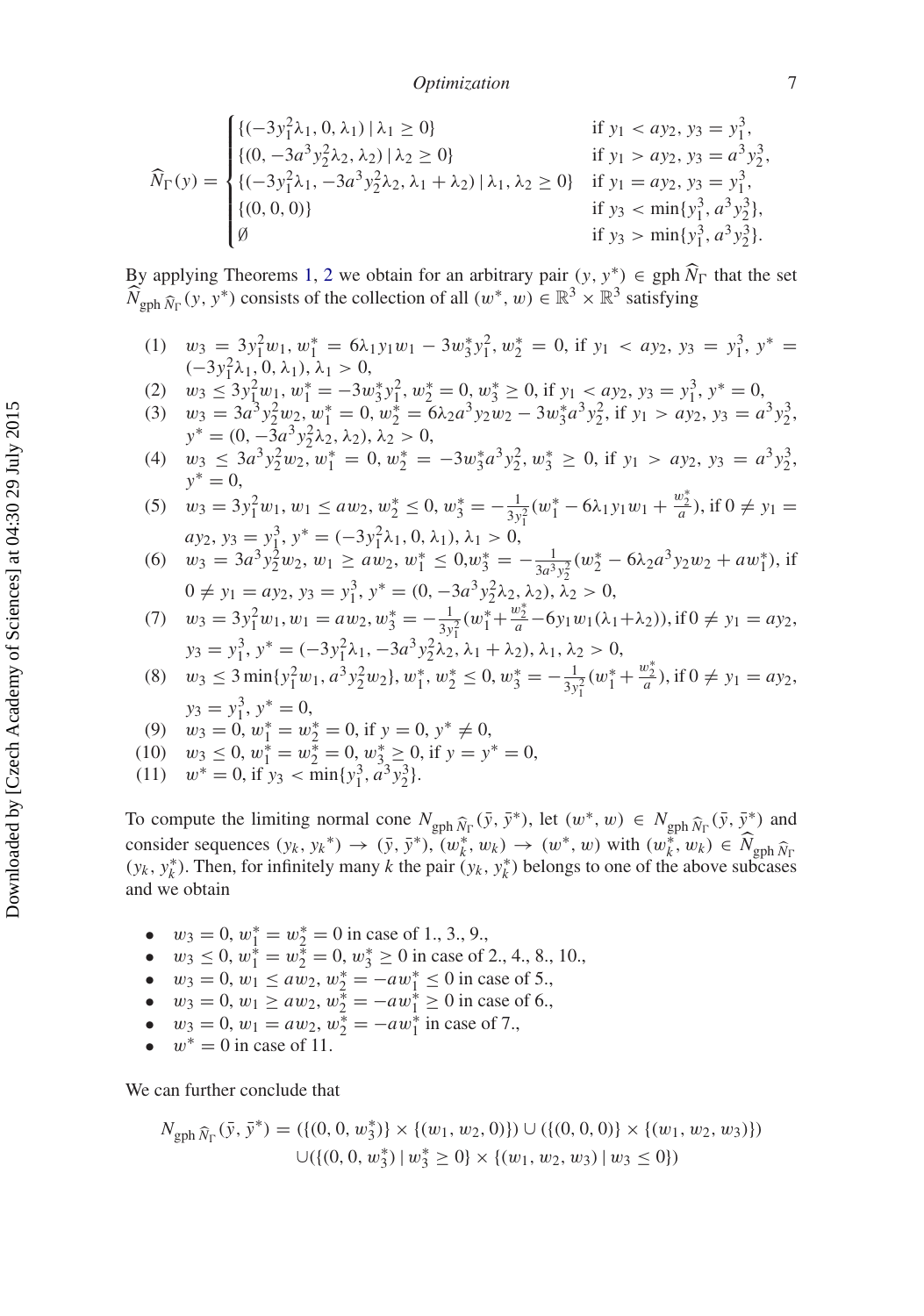$$
\bigcup \{ \{ (w_1^*, -aw_1^*, w_3^*) \mid w_1^* \ge 0 \} \times \{ (w_1, w_2, 0) \mid w_1 \le aw_2 \} \big) \n\bigcup (\{ (w_1^*, -aw_1^*, w_3^*) \mid w_1^* \le 0 \} \times \{ (w_1, w_2, 0) \mid w_1 \ge aw_2 \} ).
$$

We see that the limiting normal cone depends explicitly on the parameter *a* as contrasted with the first-order and second-order derivatives of our problem functions  $q_i$  at  $\bar{y}$ . Hence, in this situation, it is not possible to get a point-based representation of the limiting normal cone by first-order and second-order derivatives.

#### <span id="page-9-0"></span>**3. 2-Regularity and 2-LICQ**

In [\[19](#page-30-16)], Avakov introduced the following concept of 2-regularity.

*Definition 4* Let  $g : \mathbb{R}^m \to \mathbb{R}^p$  be twice Fréchet differentiable at  $\bar{y} \in \mathbb{R}^m$ . We say that *g* is 2-regular at the point  $\bar{y}$  in a direction  $v \in \mathbb{R}^m$ , if for all  $\alpha \in \mathbb{R}^p$  the system

$$
\nabla g(\bar{y})u + v^T \nabla^2 g(\bar{y})w = \alpha, \quad \nabla g(\bar{y})w = 0.
$$
 (14)

has a solution  $(u, w) \in \mathbb{R}^m \times \mathbb{R}^m$ .

Note that Avakov [\[19](#page-30-16)] used this concept only for directions v satisfying  $\nabla g(\bar{y})v = 0$ ,  $v^T \nabla^2 g(\bar{y})v \in \text{Range } \nabla g(\bar{y}).$ 

Given a direction  $v \in \mathbb{R}^n$  and positive scalars  $\epsilon$ ,  $\delta$ , the set  $V_{\epsilon,\delta}(v)$  is defined by

$$
V_{\epsilon,\delta}(v) := \begin{cases} \{0\} \cup \{u \in \epsilon \mathcal{B} \setminus \{0\} \mid \left\| \frac{u}{\|u\|} - \frac{v}{\|v\|} \right\| \le \delta \} & \text{if } v \neq 0, \\ \epsilon \mathcal{B} & \text{if } v = 0. \end{cases}
$$

<span id="page-9-2"></span>PROPOSITION 2 *Let*  $g : \mathbb{R}^m \to \mathbb{R}^p$  *be twice Fréchet differentiable at*  $\bar{y} \in \mathbb{R}^m$  *and let*  $0 \neq v \in \mathbb{R}^m$ . Then the following statements are equivalent:

(a)  $g$  is 2-regular at  $\bar{y}$  in direction  $v$ ,

(b) *the implication*

<span id="page-9-1"></span>
$$
\nabla g(\bar{\mathbf{y}})^T \lambda = 0, \quad (v^T \nabla^2 g(\bar{\mathbf{y}}))^T \lambda + \nabla g(\bar{\mathbf{y}})^T \mu = 0 \implies \lambda = 0 \tag{15}
$$

*holds true,*

(c) there are positive numbers  $\epsilon$ ,  $\delta$  and  $\kappa$  *such that for all*  $(y, z) \in (\bar{y}, g(\bar{y}))$  +  $V_{\epsilon,\delta}(v, \nabla g(\bar{y})v)$ ) *with*  $y \neq \bar{y}$  and  $||z - g(y)|| \leq \delta ||y - \bar{y}||^2$  one has

$$
d(y, g^{-1}(z)) \le \frac{\kappa}{\|y - \bar{y}\|} \|z - g(y)\|,
$$

(d) there are positive numbers  $\tilde{\epsilon}$ ,  $\tilde{\delta}$  and  $\kappa'$  such that for all  $y \in \bar{y} + V_{\tilde{\epsilon}, \tilde{\delta}}(v)$  one has

$$
\inf_{0 \neq \lambda \in \mathbb{R}^p} \frac{\|\nabla g(y)^T \lambda\|}{\|\lambda\|} \geq \frac{\|y - \bar{y}\|}{\kappa'}.
$$

*Proof* The equivalence  $(a) \Leftrightarrow (b)$  is an immediate consequence of the fundamental theorem of linear algebra, which states in particular that for every matrix *A* the kernel ker *A* is the orthogonal complement of the row space Range  $(A^T)$ . Hence, *g* is 2-regular at  $\bar{y}$  in direction v, if and only if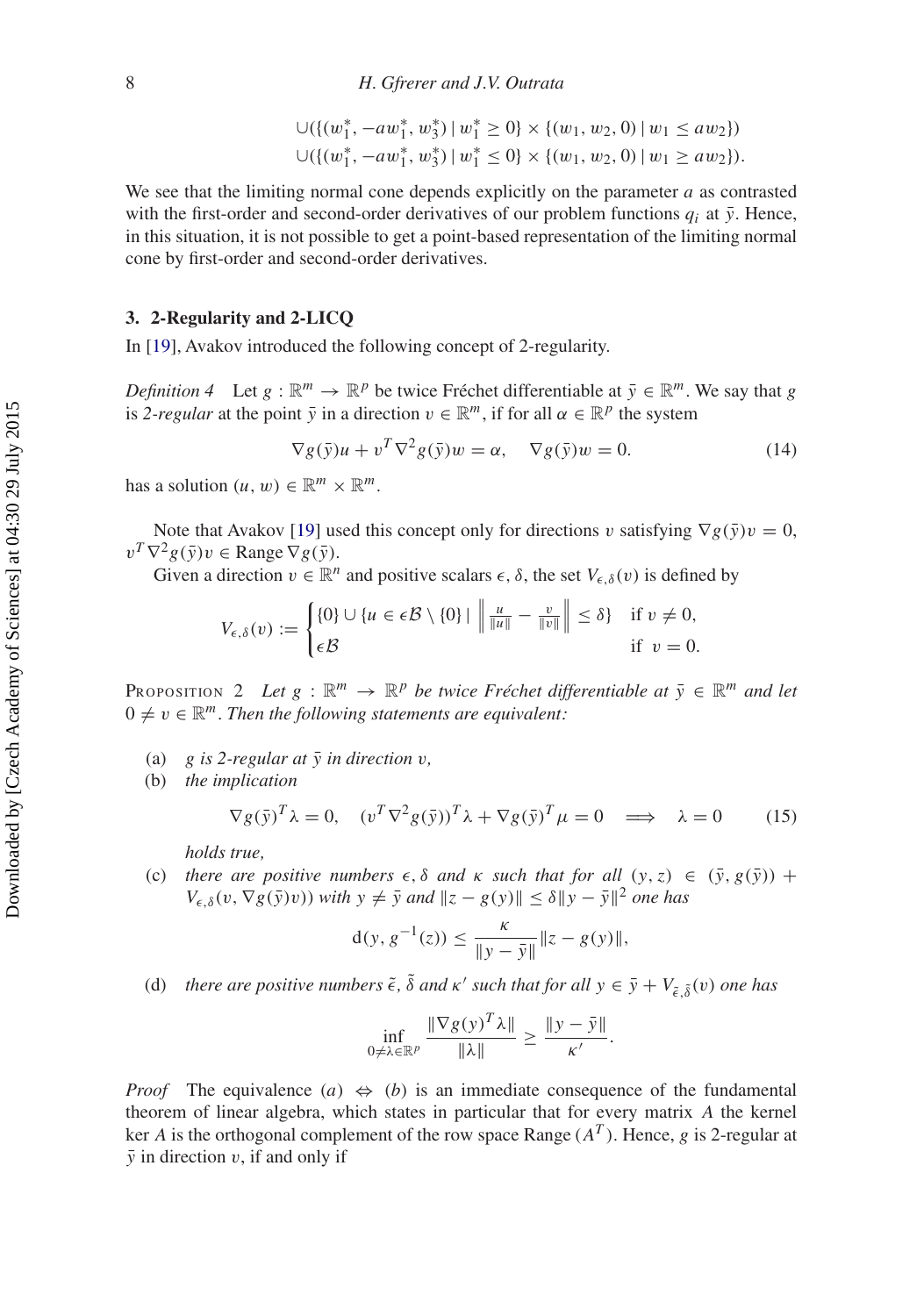*Optimization* 9

$$
\mathbb{R}^p \times \{0\}^p \subset \text{Range}\begin{pmatrix} v^T \nabla^2 g(\bar{y}) \nabla g(\bar{y}) \\ \nabla g(\bar{y}) & 0 \end{pmatrix} = \left(\text{ker}\begin{pmatrix} (v^T \nabla^2 g(\bar{y}))^T \nabla g(\bar{y})^T \\ \nabla g(\bar{y})^T & 0 \end{pmatrix}\right)^{\perp},
$$

being equivalent to

$$
\{0\}^p \times \mathbb{R}^p \supset \text{ker}\left(\frac{(v^T \nabla^2 g(\bar{y}))^T \nabla g(\bar{y})^T}{\nabla g(\bar{y})^T} \right)
$$

which is exactly  $(15)$ . Note that by  $[16,$  $[16,$  Definition 1] statement  $(c)$  is nothing else than the statement that the multifunction  $\Psi(y) := \{g(y)\}\$ is metrically pseudo-regular of order 2 in direction  $(v, \nabla g(\bar{y})v)$  at  $(\bar{y}, g(\bar{y}))$  and the equivalence  $(b) \Leftrightarrow (c)$  has already been established in [\[16](#page-30-19), Theorem 2, Remark 5]. Next we show the implication  $(c) \Rightarrow (d)$ . By [\[16](#page-30-19), Lemma 1], condition (*c*) implies that there are  $\epsilon'$ ,  $\delta', \kappa' > 0$  such that for every  $\tilde{y} \neq \tilde{y}$ with  $(\tilde{y}, g(\tilde{y})) \in (\bar{y}, g(\bar{y})) + V_{\epsilon', \delta'}(v, \nabla g(\bar{y})v)$  the multifunction  $\Psi$  is metrically regular near  $(\tilde{y}, g(\tilde{y}))$  with modulus  $\kappa'/\|\tilde{y} - \bar{y}\|$ . By using the inequality

$$
\left\| \frac{u}{\|u\|} - \frac{u'}{\|u'\|} \right\| \le 2 \frac{\|u - u'\|}{\max\{\|u\|, \|u'\|\}} \tag{16}
$$

with  $u = (\tilde{y} - \bar{y}, g(\tilde{y}) - \bar{y})$  and  $u' = \frac{\|\tilde{y} - \bar{y}\|}{\|v\|}(v, \nabla g(\bar{y})v)$  and, by taking into account that  $g(\tilde{y}) - g(\bar{y}) = ||\tilde{y} - \bar{y}||(\nabla g(\bar{y})\frac{v}{||v||} + \nabla g(\bar{y})(\frac{\tilde{y} - \bar{y}}{||\tilde{y} - \bar{y}||} - \frac{v}{||v||})) + o(||\tilde{y} - \bar{y}||$ , we obtain

$$
\begin{aligned}\n&\left\|\frac{(\tilde{y}-\bar{y}, g(\tilde{y})-g(\bar{y}))}{\|(\tilde{y}-\bar{y}, g(\tilde{y})-g(\tilde{y}))\|} - \frac{(v, \nabla g(\bar{y})v)}{\|(v, \nabla g(\bar{y})v)\|}\right\| \\
&\leq 2\frac{\|u-u'\|}{\|\tilde{y}-\bar{y}\|} = 2\left\|\left(\frac{\tilde{y}-\bar{y}}{\|\tilde{y}-\bar{y}\|} - \frac{v}{\|v\|}, \nabla g(\bar{y})(\frac{\tilde{y}-\bar{y}}{\|\tilde{y}-\bar{y}\|} - \frac{v}{\|v\|}) + \frac{o(\|\tilde{y}-\bar{y}\|)}{\|\tilde{y}-\bar{y}\|}\right)\right\|.\n\end{aligned}
$$

Hence, we can choose  $\tilde{\epsilon} > 0$  and  $\tilde{\delta} > 0$  small enough, such that for all  $\tilde{y} \in \bar{y} + V_{\tilde{\epsilon}, \tilde{\delta}}(v)$ we have  $(\tilde{y}, g(\tilde{y})) \in (\bar{y}, g(\bar{y})) + V_{\epsilon', \delta'}(v, \nabla g(\bar{y})v)$ . Now statement (d) follows from [\[13](#page-30-12), Example 9.44]. Finally, we prove the implication  $(d) \Rightarrow (b)$  by contraposition. Assuming that there are  $0 \neq \bar{\lambda} \in \mathbb{R}^p$ ,  $\bar{\mu} \in \mathbb{R}^p$  with  $\nabla g(\bar{y})^T \bar{\lambda} = 0$  and  $(v^T \nabla^2 g(\bar{y}))^T \bar{\lambda} + \nabla g(\bar{y})^T \bar{\mu} = 0$ , we have

$$
\nabla g(\bar{y} + tv)^T (\bar{\lambda} + t\bar{\mu}) = \nabla g(\bar{y})^T \bar{\lambda} + t((v^T \nabla^2 g(\bar{y}))^T \bar{\lambda} + \nabla g(\bar{y})^T \bar{\mu}) + o(t) = o(t)
$$

and therefore

$$
\inf_{0 \neq \lambda \in \mathbb{R}^p} \frac{\|\nabla g(\bar{y} + tv)^T \lambda\|}{\|\lambda\|} = o(t)
$$

contradicting  $(d)$ .

<span id="page-10-1"></span>*Remark 1* Statement (d) of Proposition [2](#page-9-2) says that for every  $y \in \bar{y} + V_{\tilde{\epsilon}, \tilde{\delta}}(v)$  with  $y \neq \bar{y}$ the Jacobian  $\nabla g(y)$  has full rank and its smallest singular value is bounded below by  $||y - \bar{y}||/\kappa'$ . Consequently, for every right-hand side  $\alpha \in \mathbb{R}^p$  the system  $\nabla g(y)u = \alpha$  has a solution *u* satisfying

<span id="page-10-0"></span>
$$
||u|| \leq \frac{\kappa' ||\alpha||}{||y-\overline{y}||}.
$$

The following lemma is useful for estimating index sets of active constraints: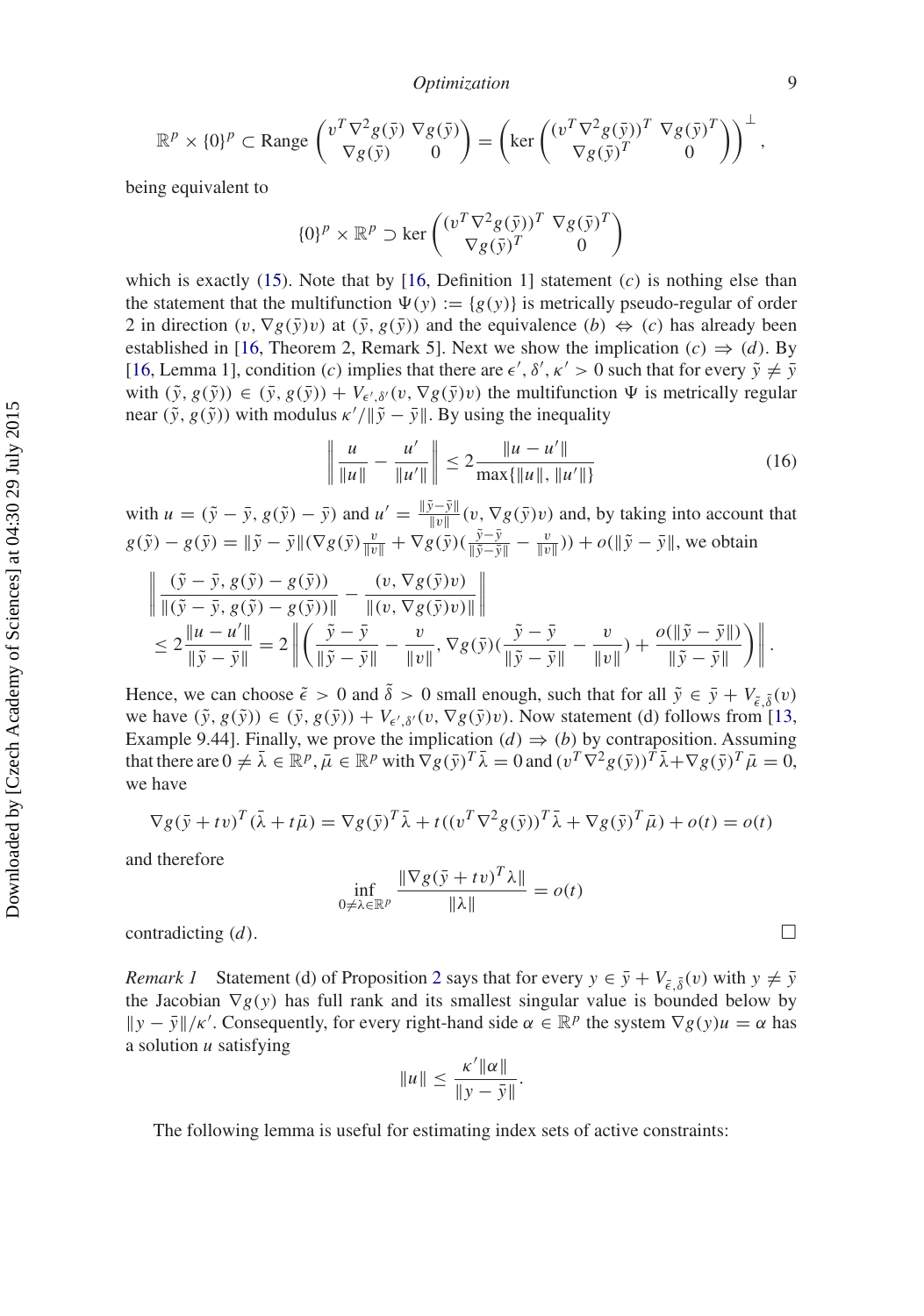LEMMA 1 *Let*  $g : \mathbb{R}^m \to \mathbb{R}^p$  *be twice Fréchet differentiable at*  $\bar{y} \in \mathbb{R}^m$ ,  $g(\bar{y}) = 0$ , let *I* ⊂  $\{1, ..., p\}$  *and let*  $v \in \mathbb{R}^m$  *with*  $\nabla g(\overline{y})v = 0$  *be given. Then there are sequences*  $(t_k) \downarrow 0$ ,  $(v_k) \rightarrow v$  *such that* 

$$
\lim_{k \to \infty} t_k^{-2} g_i(\bar{y} + t_k v_k) = 0, \quad i \in I, \limsup_{k \to \infty} t_k^{-2} g_i(\bar{y} + t_k v_k) \le 0, \quad i \in \{1, ..., p\} \setminus I \tag{17}
$$

*if and only if there is some*  $\bar{z} \in \mathbb{R}^m$  *with* 

<span id="page-11-1"></span><span id="page-11-0"></span>
$$
\nabla g_i(\bar{\mathbf{y}})\bar{z} + v^T \nabla^2 g_i(\bar{\mathbf{y}}) v \begin{cases} = 0 & \text{if } i \in I \\ \leq 0 & \text{if } i \in \{1, \dots, p\} \setminus I. \end{cases} \tag{18}
$$

*Proof* To show the 'only if' part, let  $(t_k) \downarrow 0$  and  $(v_k) \rightarrow v$  be given, such that [\(17\)](#page-11-0) holds and consider for every  $b \in \mathbb{R}^p$  the set

$$
\Delta(b) := \left\{ z \in \mathbb{R}^m \mid \nabla g_i(\bar{y})z + b_i = 0, \ i \in I, \ \nabla g_i(\bar{y})z + b_i \leq 0, \quad i \in \{1, \dots, p\} \setminus I \right\}.
$$

By Hoffman's Lemma, there is some constant  $\tilde{\beta}$  such that for all  $z \in \mathbb{R}^m$  and all *b* with  $\Delta(b) \neq \emptyset$  we have

$$
d(z, \Delta(b)) \leq \tilde{\beta} \left( \sum_{i \in I} |\nabla g_i(\bar{y})z + b_i| + \sum_{i \in \{1, ..., p\} \setminus I} \max \{ \nabla g_i(\bar{y})z + b_i, 0 \} \right).
$$

For every *k* let  $r^k := 2g(\bar{y} + t_k v_k)/t_k^2 - (2\nabla g(\bar{y})(v_k - v)/t_k + v^T \nabla^2 g(\bar{y})v)$ . Because of  $(v_k) \rightarrow v$ ,  $g(\bar{y}) = 0$  and  $\nabla g(\bar{y})v = 0$  we have

$$
0 = \lim_{k \to \infty} \frac{g(\bar{y} + t_k v_k) - (g(\bar{y}) + t_k \nabla g(\bar{y}) v_k + \frac{1}{2} t_k^2 v^T \nabla^2 g(\bar{y}) v)}{t_k^2 / 2} = \lim_{k \to \infty} r^k.
$$

Setting

$$
b_i^k := \begin{cases} v^T \nabla^2 g_i(\bar{y}) v + r_i^k - 2g_i(\bar{y} + t_k v_k)/t_k^2 & \text{if } i \in I \\ v^T \nabla^2 g_i(\bar{y}) v + r_i^k - 2 \max\{g_i(\bar{y} + t_k v_k), 0\}/t_k^2 & \text{if } i \in \{1, ..., p\} \setminus I, \end{cases}
$$

we have  $2(v_k - v)/t_k \in \Delta(b^k)$  and therefore there is some  $z_k \in \Delta(b^k)$  satisfying

$$
||z_k|| = d(0, \Delta(b^k)) \le \tilde{\beta} \left( \sum_{i \in I} |b_i^k| + \sum_{i \in \{1, ..., p\} \setminus I} \max\{b_i^k, 0\} \right).
$$

Because of [\(17\)](#page-11-0) and  $(r^k) \to 0$  we have  $(b^k) \to v^T \nabla^2 g(\bar{y}) v$ . Hence, the sequence  $(z_k)$  is uniformly bounded and, by eventually passing to a subsequence,  $(z_k)$  is convergent to some  $\overline{z}$ . Then we also have  $\overline{z} \in \Delta(v^T \nabla^2 g(\overline{y})v)$  and therefore  $\overline{z}$  fulfills [\(18\)](#page-11-1).

The 'if' part follows immediately from the observation that, for every  $\bar{z} \in \mathbb{R}^m$ , we have

$$
\lim_{t \downarrow 0} t^{-2} g(\bar{y} + tv + \frac{1}{2} t^2 \bar{z}) = \lim_{t \downarrow 0} t^{-2} \left( g(\bar{y}) + t \nabla g(\bar{y}) v + \frac{1}{2} t^2 (\nabla g(\bar{y}) \bar{z} + v^T \nabla^2 g(\bar{y}) v) \right)
$$
  
=  $\frac{1}{2} (\nabla g(\bar{y}) \bar{z} + v^T \nabla^2 g(\bar{y}) v)$ 

due to [\[13](#page-30-12), Theorem 13.2].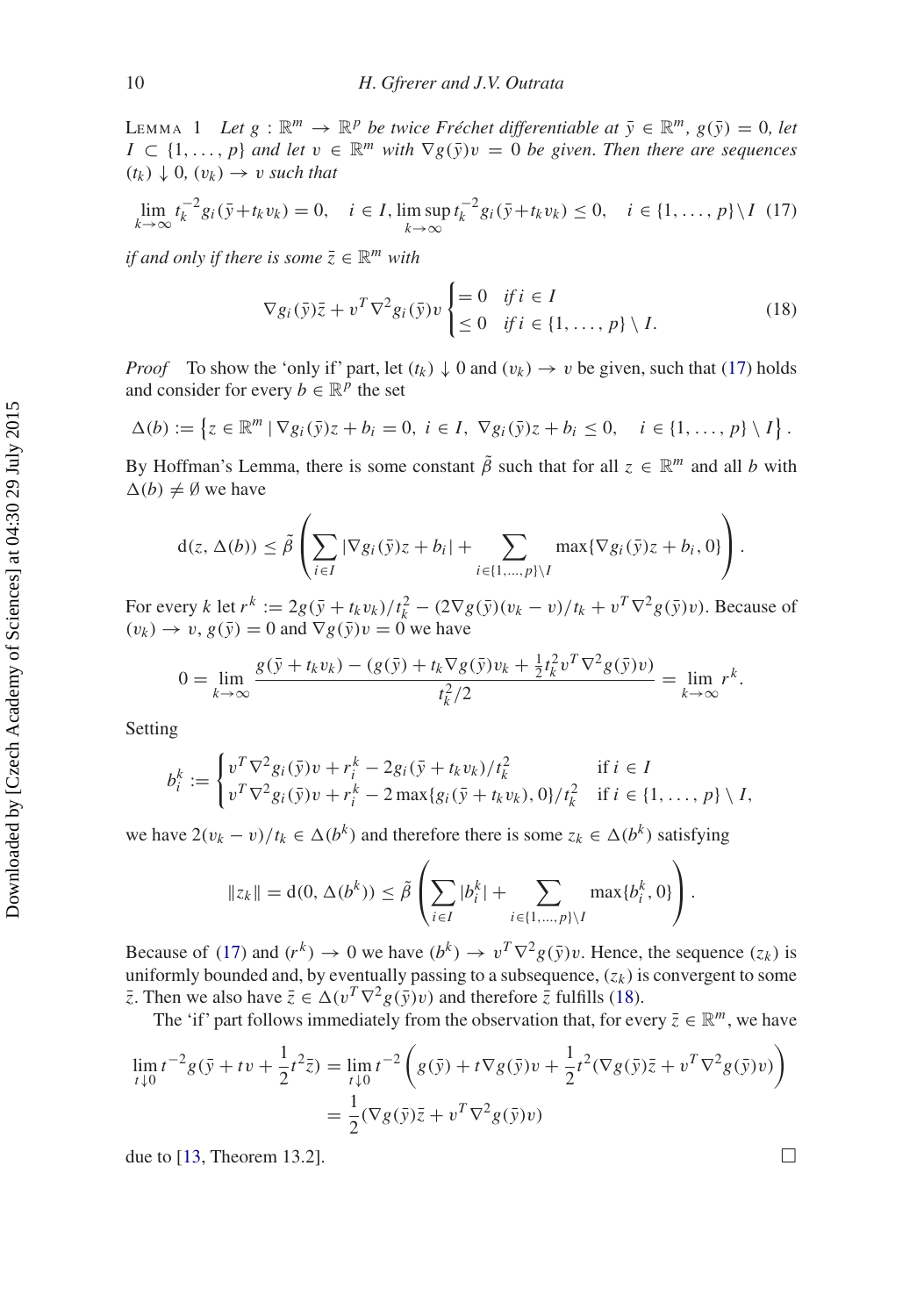The notion defined below represents a crucial CQ, needed in all our main results.

*Definition 5* Let  $v \in T_{\Gamma}^{\text{lin}}(\bar{y})$ . We say that 2-LICQ holds at  $\bar{y}$  in direction v for the constraints  $q_i(y) \leq 0$ ,  $i = 1, ..., l$ , if there are positive numbers  $\epsilon$ ,  $\delta$ , such that for every  $y \in (\bar{y} + V_{\epsilon,\delta}(v)) \cap \Gamma$ ,  $y \neq \bar{y}$ , the mapping  $(q_i)_{i \in \mathcal{I}(y)}$  is 2-regular at  $\bar{y}$  in direction v.

We now present a second-order sufficient condition for 2-LICQ. We denote by  $\overline{Z}(v)$  the solution set of the linear programme

<span id="page-12-0"></span>
$$
\min_{z} -\bar{y}^{*T}z \quad \text{subject to} \quad \nabla q_i(\bar{y})z + v^T \nabla^2 q_i(\bar{y})v \le 0, \ i \in \bar{\mathcal{I}}, \tag{19}
$$

which is the dual programme to [\(10\)](#page-6-1) at  $(\bar{y}, \bar{y}^*)$ , and we denote by  $\bar{E}(v)$  the feasible region of [\(19\)](#page-12-0). Take  $z \in \overline{E}(v)$  and define the following index subset

$$
\mathcal{J}(z) := \{ i \in \bar{\mathcal{I}}(v) \mid \nabla q_i(\bar{y})z + v^T \nabla^2 q_i(\bar{y})v = 0 \}.
$$

Consider now the collection of index subsets  $\bar{\mathcal{J}}(v) := {\mathcal{J}(z) | z \in \bar{\mathbb{E}}(v)}$ . In what follows we say that an index set  $\hat{J} \in \bar{J}(v)$  is *maximal*, if it is maximal with respect to the inclusion order, i.e. for any index set  $\mathcal{J} \in \bar{\mathcal{J}}(v)$  such that  $\hat{\mathcal{J}} \subset J$  we have  $\hat{\mathcal{J}} = \mathcal{J}$ . Note that for each element  $\mathcal{J} \in \bar{\mathcal{J}}(v)$  we can always find a maximal element  $\hat{\mathcal{J}}$  of  $\bar{\mathcal{J}}(v)$  such that  $\mathcal{J} \subset \hat{\mathcal{J}}$ .

<span id="page-12-2"></span>PROPOSITION 3 Let  $v \in T_{\Gamma}^{\text{lin}}(\bar{y})$  and assume that for every maximal index set  $\hat{\mathcal{J}} \in \bar{\mathcal{J}}(v)$ *the mapping*  $(q_i)_{i \in \hat{\mathcal{J}}}$  *is 2-regular at*  $\bar{y}$  *in direction* v. Then 2-LICQ holds at  $\bar{y}$  *in direction* v*.*

*Proof* By contraposition. Assuming on the contrary that 2-LICQ does not hold at  $\bar{y}$  in direction v, there are sequences  $(t_k) \downarrow 0$ ,  $(v_k) \rightarrow v$  such that  $(q_i)_{i \in \mathcal{I}(v_k)}$  is not 2-regular at  $\bar{y}$  in direction v, where  $y_k := \bar{y} + t_k v_k \neq \bar{y}$ . By passing to a subsequence, we can assume that  $\mathcal{I}(y_k) = \tilde{\mathcal{I}}$  holds for all *k*. It follows that

$$
\nabla q_i(\bar{\mathbf{y}})v = \lim_{k \to \infty} \frac{q_i(y_k) - q_i(\bar{\mathbf{y}})}{t_k} \begin{cases} = 0, & i \in \tilde{\mathcal{I}} \\ \leq 0, & i \in \bar{\mathcal{I}} \setminus \tilde{\mathcal{I}} \end{cases}
$$

showing  $\tilde{\mathcal{I}} \subset \tilde{\mathcal{I}}(v)$ , and by using Lemma [1,](#page-10-0) there is some *z* satisfying

$$
\nabla q_i(\bar{\mathbf{y}})z + v^T \nabla^2 q_i(\bar{\mathbf{y}}) v \begin{cases} = 0, & i \in \tilde{\mathcal{I}} \\ \leq 0, & i \in \bar{\mathcal{I}}(v) \setminus \tilde{\mathcal{I}}. \end{cases}
$$

Putting  $\overline{z} = z + \alpha v$  for  $\alpha$  sufficiently large, we obtain

$$
\nabla q_i(\bar{\mathbf{y}})\bar{z} + v^T \nabla^2 q_i(\bar{\mathbf{y}}) v \begin{cases} = 0, & i \in \tilde{\mathcal{I}} \\ \leq 0, & i \in \bar{\mathcal{I}} \setminus \tilde{\mathcal{I}}, \end{cases}
$$

showing  $\tilde{\mathcal{I}} \subset \mathcal{J}(\bar{z}) \in \bar{\mathcal{J}}(v)$ . Choosing  $\hat{J}$  as a maximal index set with  $\mathcal{J}(\bar{z}) \subset \hat{J}$ , the mapping  $(q_i)_{i \in \hat{\mathcal{J}}}$  is 2-regular at  $\bar{y}$  in direction v and we can conclude that  $(q_i)_{i \in \tilde{\mathcal{J}}}$  is 2-regular at  $\bar{v}$  in direction v, a contradiction.

<span id="page-12-1"></span>PROPOSITION 4 Let  $v \in T_{\Gamma}^{\text{lin}}(\bar{y})$  and a maximal index set  $\hat{\mathcal{J}} \in \bar{\mathcal{J}}(v)$  be given and assume *that*  $(q_i)_{i \in \hat{\mathcal{J}}}$  *is 2-regular in direction v at*  $\bar{y}$ *. Then for every subset*  $\mathcal{J} \subset \hat{\mathcal{J}}$  *there exists some*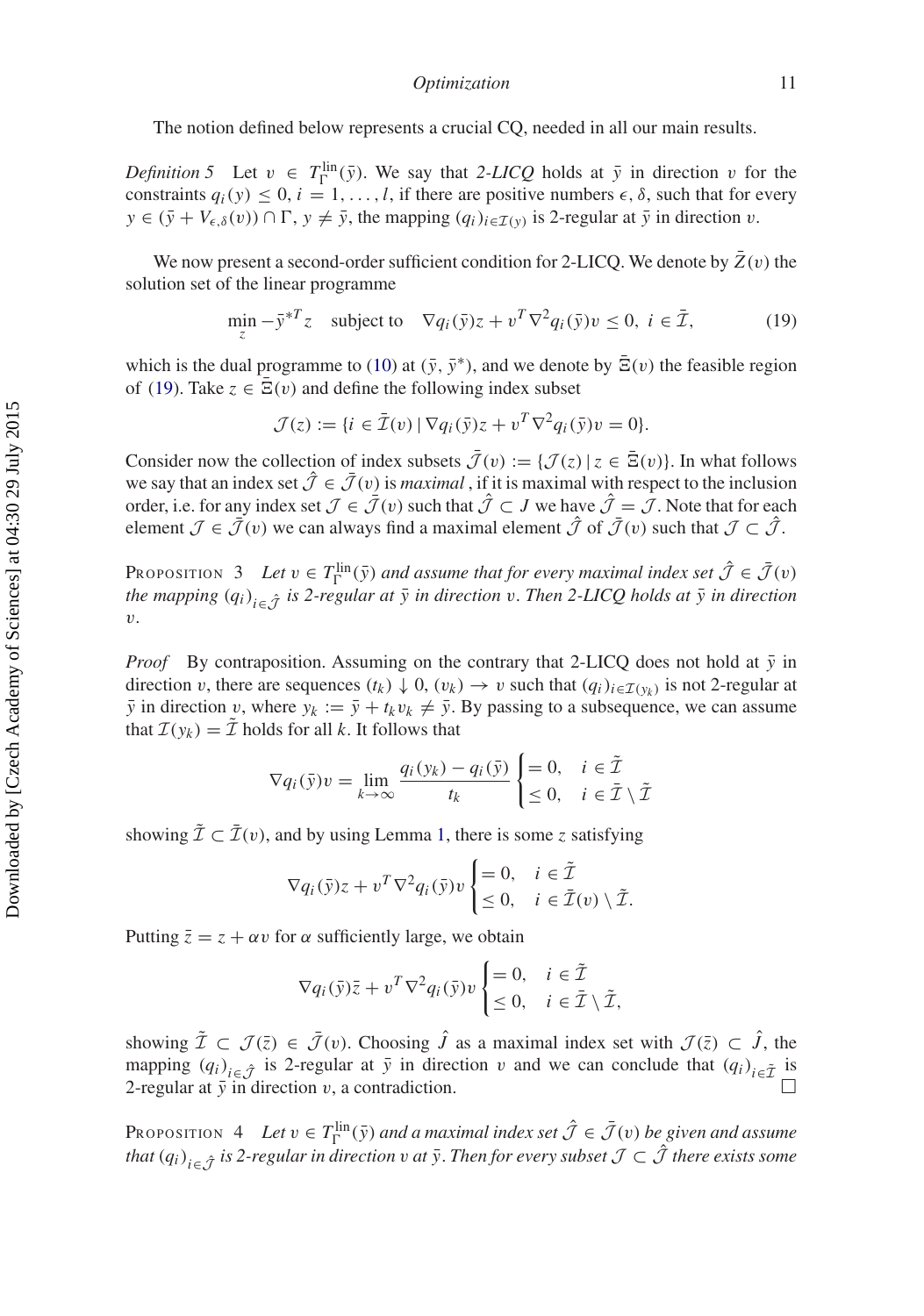$\bar{\tau} > 0$  *and a mapping*  $\hat{y} : [0, \bar{\tau}] \to \Gamma$  *such that*  $\hat{y}(0) = \bar{y}$ ,  $\mathcal{I}(\hat{y}(\tau)) = \mathcal{J}$ , LICQ is fulfilled *at*  $\hat{y}(\tau)$  *for every*  $\tau \in (0, \bar{\tau})$  *and* 

$$
\lim_{\tau \downarrow 0} \frac{\hat{y}(\tau) - \bar{y}}{\tau} = v.
$$

*Proof* Let  $\mathcal{J} \subset \hat{\mathcal{J}}$  be arbitrarily fixed and consider an element  $\hat{z} \in \bar{\Xi}(v)$  with

$$
\hat{\mathcal{J}} = \{ i \in \bar{\mathcal{I}}(v) \mid \nabla q_i(\bar{y})\hat{z} + v^T \nabla^2 q_i(\bar{y})v = 0 \}.
$$

Since  $(q_i)_{i \in \hat{J}}$  is assumed to be 2-regular in direction v and

$$
q_i\left(\bar{y} + \tau v + \frac{1}{2}\tau^2 \hat{z}\right) = q_i(\bar{y}) + \tau \nabla q_i(\bar{y})v + \frac{1}{2}\tau^2(\nabla q_i(\bar{y})\hat{z} + v^T \nabla^2 q_i(\bar{y})v) + o(\tau^2)
$$
  
=  $o(\tau^2), i \in \hat{\mathcal{J}},$ 

by means of Proposition [2\(](#page-9-2)c), we can find for every sufficiently small  $\tau > 0$  some  $\hat{y}(\tau)$ satisfying  $q_i(\hat{y}(\tau)) = 0, i \in \mathcal{J}, q_i(\hat{y}(\tau)) = -\tau^4, i \in \hat{\mathcal{J}} \setminus \mathcal{J}$  and

$$
\|\hat{y}(\tau) - (\bar{y} + \tau v + \frac{1}{2}\tau^2 \hat{z})\| \le \frac{\kappa \|r(\tau)\|}{\|\tau v + \frac{1}{2}\tau^2 \hat{z}\|} = o(\tau),
$$

where

$$
r_i(\tau) := \begin{cases} q_i(\bar{y} + \tau v + \frac{1}{2}\tau^2 \hat{z}) & i \in \mathcal{J}, \\ q_i(\bar{y} + \tau v + \frac{1}{2}\tau^2 \hat{z}) + \tau^4 & i \in \hat{\mathcal{J}} \setminus \mathcal{J}. \end{cases}
$$

We will now show by contraposition that there is some constant  $c > 0$  such that  $q_i(\hat{y}(\tau)) <$  $-c\tau^2$ ,  $i \in \bar{\mathcal{I}}(v) \setminus \hat{\mathcal{J}}$ , for all  $\tau > 0$  sufficiently small. Assume on the contrary that there is an index  $j \in \mathcal{I}(v) \setminus \mathcal{J}$  and a sequence  $(\tau_k) \downarrow 0$  such that  $\liminf_{k \to \infty} \tau_k^{-2} q_j(\hat{y}(\tau_k)) \geq 0$ . Applying Lemma [1](#page-10-0) to the mapping  $(g_i)_{i \in \hat{\mathcal{J}} \cup \{j\}}$  given by  $g_i = q_i, i \in \hat{\mathcal{J}}$  and  $g_j = -q_j$ , we can find some *z* with  $\nabla q_i(\bar{y})z+v^T\nabla^2 q_i(\bar{y})v=0, i \in \hat{\mathcal{J}}$ , and  $\nabla q_i(\bar{y})z+v^T\nabla^2 q_i(\bar{y})v\geq 0$ . The number

$$
\alpha := \max{\{\alpha \in [0, 1] \mid \nabla q_i(\bar{y})((1 - \alpha)\hat{z} + \alpha z) + v^T \nabla^2 q_i(\bar{y})v \le 0, i \in \bar{\mathcal{I}}(v) \setminus \hat{\mathcal{J}}\}}
$$

is positive because of  $\nabla q_i(\bar{y})\hat{z}+v^T\nabla^2 q_i(\bar{y})v < 0, i \in \bar{\mathcal{I}}(v)\setminus\hat{\mathcal{J}}$ . Thus  $z_\alpha := (1-\alpha)\hat{z}+\alpha z \in$  $\overline{E}(v)$ , but by construction, the index set  $\hat{J}$  is strictly contained in  $\{i \in \overline{I}(v) \mid \nabla q_i(\overline{y})z_\alpha + \overline{z}(z)\}$  $v^T \nabla^2 q_i(\bar{y})v = 0$ } contradicting the maximality of  $\hat{\mathcal{J}}$ . Therefore our claim is proved. Since we also have  $q_i(\hat{y}(\tau)) < \nabla q_i(\bar{y})v/2 < 0, i \in \mathcal{I} \setminus \mathcal{I}(v)$ , and  $q_i(\hat{y}(\tau)) < q_i(\bar{y})/2 < 0$ ,  $i \notin \overline{\mathcal{I}}$ , for all  $\tau > 0$  sufficiently small, we see that  $\hat{y}(\tau) \in \Gamma$  and the constraints active at  $\hat{y}(\tau)$  are exactly those given by *J*. Further, our assumption of 2-regularity ensures that LICO is fulfilled at  $\hat{y}(\tau)$ , cf. Remark 1, and this completes the proof. LICQ is fulfilled at  $\hat{y}(\tau)$ , cf. Remark [1,](#page-10-1) and this completes the proof.

#### <span id="page-13-0"></span>**4. Computation of the limiting normal cone**

By the definitions, we have the representation

$$
N_{\text{gph }\widehat{N}_{\Gamma}}(\bar{y},\bar{y}^*)=\widehat{N}_{\text{gph }\widehat{N}_{\Gamma}}(\bar{y},\bar{y}^*)\cup\bigcup_{(v,v^*)\neq 0}N_{\text{gph }\widehat{N}_{\Gamma}}((\bar{y},\bar{y}^*);(v,v^*)).
$$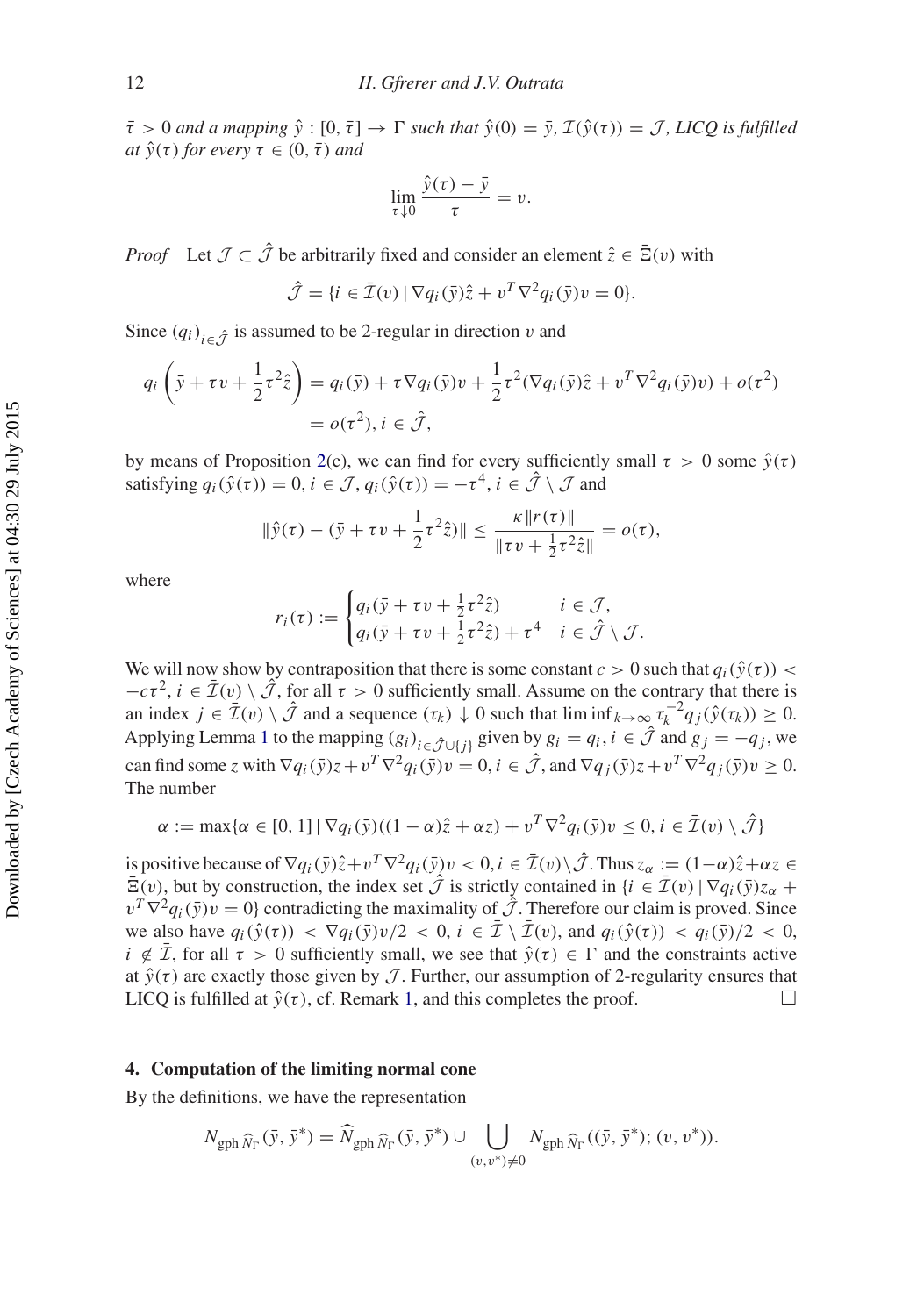We split the calculation of the limiting normal cone in directions of the form  $(0, v^*)$  into two parts:

$$
N_{\text{gph }\widehat{N}_{\Gamma}}((\bar{y},\bar{y}^*);(0,v^*))=N_{\text{gph }\widehat{N}_{\Gamma}}^1((\bar{y},\bar{y}^*);(0,v^*))\cup N_{\text{gph }\widehat{N}_{\Gamma}}^2((\bar{y},\bar{y}^*);(0,v^*)),
$$

where

- (1)  $N^1_{\text{gph }\hat{N}_\Gamma}((\bar{y}, \bar{y}^*); (0, v^*))$  is the collection of all  $(w^*, w)$  such that there are sequences  $(t_k) \downarrow 0$ ,  $(v_k, v_k^*) \rightarrow (0, v^*)$  and  $(w_k^*, w_k) \rightarrow (w^*, w)$  with  $v_k \neq 0$ and  $(w_k^*, w_k) \in \widehat{N}_{\text{gph }\widehat{N}_{\Gamma}}(\bar{y} + t_k v_k, \bar{y}^* + t_k v_k^*),$  and
- (2)  $N_{\text{gph}}^2 \hat{N}_{\Gamma}((\bar{y}, \bar{y}^*); (\bar{0}, v^*))$  is the collection of all  $(w^*, w)$  such that there are sequences  $(t_k) \downarrow 0$ ,  $(v_k^*) \rightarrow v^*$  and  $(w_k^*, w_k) \rightarrow (w^*, w)$  with  $(w_k^*, w_k) \in \widehat{N}_{\text{gph }\widehat{N}_{\Gamma}}$  $(\bar{y}, \bar{y}^* + t_k v_k^*).$

In what follows we use the following notation:

$$
\bar{\mathcal{M}}(v, v^*) := \{ (\lambda, \mu) \in \bar{\Lambda}(v) \times T_{N_{\mathbb{R}^l_-}}(q(\bar{y}))(\lambda) \mid v^* = \nabla^2 (\lambda^T q)(\bar{y})v + \nabla q(\bar{y})^T \mu \},
$$
\n
$$
\bar{K}_{I^+, \mathcal{I}}(v) := \left\{ w \in \bar{K}_{I^+, \mathcal{I}} \mid \exists z \in \mathbb{R}^m : \nabla q_i(\bar{y})z + v^T \nabla^2 q_i(\bar{y})w \right\} = 0 \quad \text{if } i \in I^+,
$$
\n
$$
Q(v, \lambda, I^+, \mathcal{I}) := \left\{ (w^*, w) \mid w \in \bar{K}_{I^+, \mathcal{I}}(v), w^* + \nabla^2 (\lambda^T q)(\bar{y})w \in (\bar{K}_{I^+, \mathcal{I}}(v))^{\circ} \right\},
$$

where  $I^+ \subset \mathcal{I}$  are arbitrary subsets of  $\bar{\mathcal{I}}$ . Further, for every  $(\lambda, \mu) \in \bar{\mathcal{M}}(v, v^*)$ , we set

$$
I^+(\lambda, \mu) = I^+(\lambda) \cup \{i \mid \lambda_i = 0, \mu_i > 0\}.
$$

<span id="page-14-1"></span>Lemma 2 *One has*

$$
(\bar{K}_{I^+, \mathcal{I}}(v))^{\circ} = {\{\nabla q(\bar{y})^T \mu + \nabla^2(v^T q)(\bar{y})v \mid \mu, v \in P_{I^+, \mathcal{I}}, \nabla q(\bar{y})^T v = 0\}}.
$$

*Proof* We have

$$
\bar{K}_{I^+,\mathcal{I}}(v) = \left\{ w \mid v^T \nabla^2 q(\bar{y}) w \in \text{Range } \nabla q(\bar{y}) + P_{I^+,\mathcal{I}}^{\circ} \right\} \cap \bar{K}_{I^+,\mathcal{I}}
$$

and therefore  $(\bar{K}_{I^+, \mathcal{I}}(v))^{\circ} = \text{cl}\left(\left\{w \mid v^T \nabla^2 q(\bar{y})w \in \text{Range }\nabla q(\bar{y}) + P_{I^+, \mathcal{I}}^{\circ}\right\}\right)$  $\int$ ° +  $\bar{K}^{\circ}_{I^+, \mathcal{I}}$ ). Since Range  $\nabla q(\bar{y}) + P_{I^+,\mathcal{I}}^{\circ}$ ,  $\{w \mid v^T \nabla^2 q(\bar{y})w \in \text{Range } \nabla q(\bar{y}) + P_{I^+,\mathcal{I}}^{\circ}\}, \bar{K}_{I^+,\mathcal{I}}^{\circ}$  are convex polyhedral cones and hence so are also their polar cones, we obtain

$$
(\bar{K}_{I^+,\mathcal{I}}(v))^{\circ} = \left\{ w \mid v^T \nabla^2 q(\bar{y}) w \in \text{Range } \nabla q(\bar{y}) + P_{I^+,\mathcal{I}}^{\circ} \right\}^{\circ} + \bar{K}_{I^+,\mathcal{I}}^{\circ}
$$
  
= 
$$
(v^T \nabla^2 q(\bar{y}))^T (\text{Range } \nabla q(\bar{y}) + P_{I^+,\mathcal{I}}^{\circ})^{\circ} + \nabla q(\bar{y})^T P_{I^+,\mathcal{I}}
$$
  
= 
$$
(v^T \nabla^2 q(\bar{y}))^T (\text{ker } \nabla q(\bar{y})^T \cap P_{I^+,\mathcal{I}}) + \nabla q(\bar{y})^T P_{I^+,\mathcal{I}}
$$

and the claimed result follows.

<span id="page-14-0"></span>LEMMA 3 *Consider convergent sequences*  $(t_k) \downarrow 0$ ,  $(v_k, v_k^*) \rightarrow (v, v^*)$ ,  $(\lambda^k) \rightarrow \tilde{\lambda}$  and *an index set I*<sup>+</sup> *such that*  $\lambda^k \in \Lambda(y_k, y_k^*)$  *and*  $I^+(\lambda^k) = I^+$  *for all k, where*  $(y_k, y_k^*) :=$  $(\bar{y}, \bar{y}^*) + t_k(v_k, v_k^*)$ . Then  $\tilde{\lambda} \in \bar{\Lambda}$  and there is some  $\tilde{\mu}$  such that  $(\tilde{\lambda}, \tilde{\mu}) \in \tilde{\mathcal{M}}(v, v^*)$  and  $I^+(\tilde{\lambda}, \tilde{\mu}) \subset I^+$ .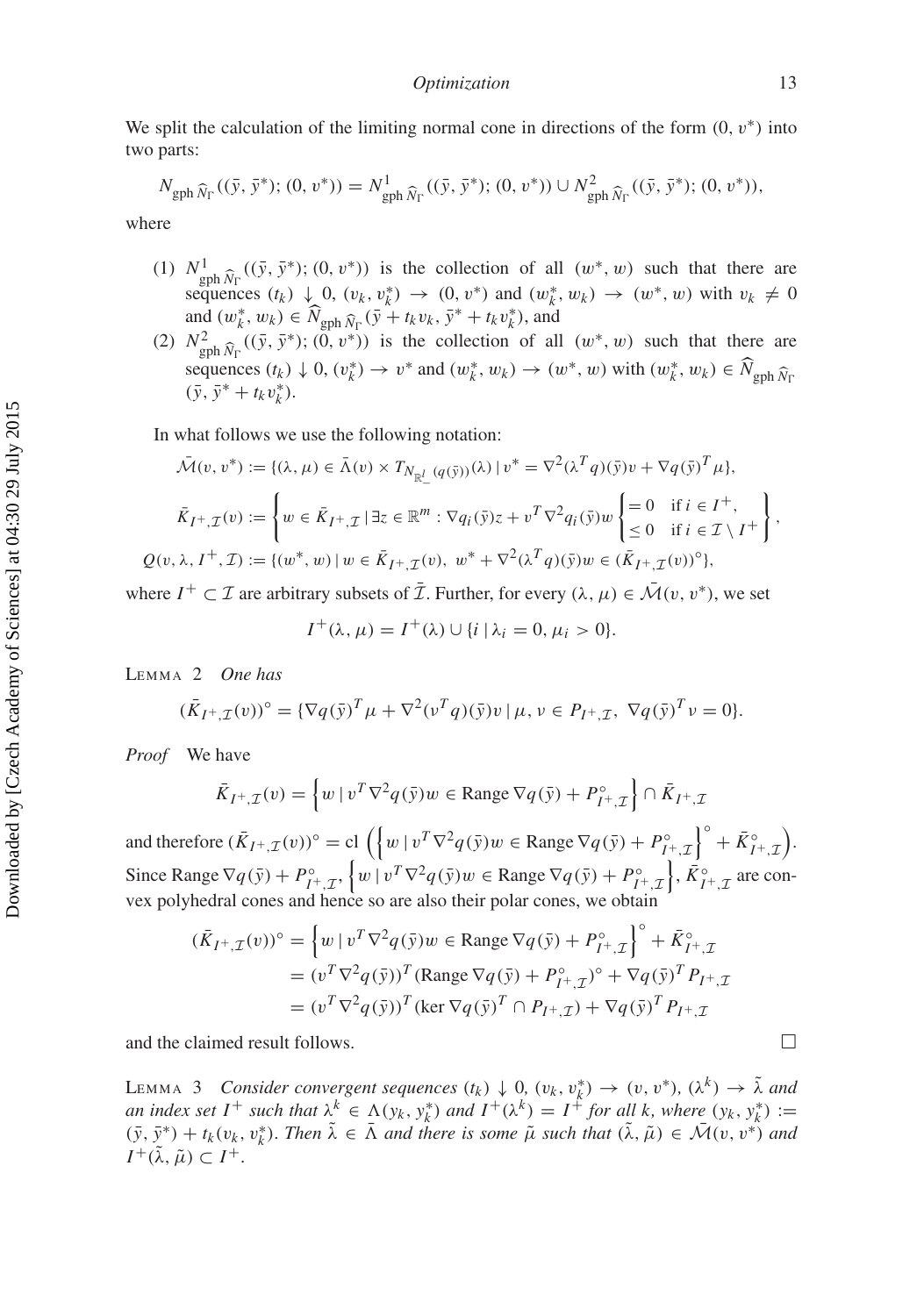*Proof* Obviously, we have  $\tilde{\lambda} \in \bar{\Lambda}$  and  $I^+(\tilde{\lambda}) \subset I^+ \subset \bar{\mathcal{I}}$ . Now consider for every  $u^* \in \mathbb{R}^m$ the set

$$
\Delta(u^*) := \{ \lambda \in \mathbb{R}_+^l \mid \nabla q(\bar{y})^T \lambda = u^*, \lambda_i = 0, i \notin I^+ \}.
$$

By Hoffman's error bound, there is some constant β such that for every  $u^*$  with  $\Delta(u^*) \neq \emptyset$ and every  $\lambda \in \mathbb{R}^l$  one has

$$
d(\lambda, \Delta(u^*)) \leq \beta \left( \|\nabla q(\bar{y})^T \lambda - u^*\| + \sum_{i \notin I^+} |\lambda_i| + \sum_{i \in I^+} \max\{-\lambda_i, 0\} \right).
$$

Since  $\tilde{\lambda} \in \Delta(\bar{y}^*)$ , for every *k* there is some  $\tilde{\lambda}^k \in \Delta(\bar{y}^*)$  satisfying

$$
\|\tilde{\lambda}^{k} - \lambda^{k}\| \leq \beta \|\nabla q(\bar{y})\lambda^{k} - \bar{y}^{*}\| = \beta \|(\nabla q(\bar{y}) - \nabla q(y_{k}))^{T}\lambda^{k} + t_{k}v_{k}^{*}\|
$$
  
=  $\beta (t_{k} \|v_{k}^{*} - \nabla^{2}(-\lambda^{k} q)(\bar{y})v_{k}\| + o(t_{k})),$ 

showing that the sequence  $\mu^k := (\lambda^k - \tilde{\lambda}^k)/t_k$  is bounded. By passing to a subsequence if necessary we can assume that the sequence  $(\mu^k)$  converges to some  $\hat{\mu}$ . If  $\hat{\mu} \in T_{N_{R_-^l}}(q(\bar{y}))}(\tilde{\lambda})$ ,

we can take  $\tilde{\mu} = \hat{\mu}$ . Otherwise the index set  $L := \{i \in I^+ \setminus I^+(\tilde{\lambda}) \mid \hat{\mu}_i < 0\}$  is not empty and we fix some index  $\bar{k}$  such that  $\mu_i^{\bar{k}} < \hat{\mu}_i/2$   $\forall i \in L$  and set  $\tilde{\mu} := \hat{\mu} + 2(\tilde{\lambda}^{\bar{k}} - \tilde{\lambda})/t_{\bar{k}}$ . Then for all *i* with  $\tilde{\lambda}_i = 0$  we have  $\tilde{\mu}_i \geq \hat{\mu}_i$  and for all  $i \in L$  we have

$$
\tilde{\mu}_i = \hat{\mu}_i + 2(\tilde{\lambda}_i^{\bar{k}} - \tilde{\lambda}_i)/t_{\bar{k}} \ge \hat{\mu}_i + 2(\tilde{\lambda}_i^{\bar{k}} - \lambda_i^{\bar{k}})/t_{\bar{k}} \ge 0
$$

and therefore  $\tilde{\mu} \in T_{N_{\mathbb{R}^l}}(q(\tilde{y}))(\tilde{\lambda})$ . Taking into account that  $\tilde{\lambda} \in \bar{\Lambda}, \tilde{\lambda}^{\bar{k}} \in \Delta(\tilde{y}^*) \subset \bar{\Lambda}$  and thus  $\nabla q(\bar{y})^T \hat{\mu} = \nabla q(\bar{y})^T \tilde{\mu}$ , we obtain

$$
\nabla q(\bar{y})^T \tilde{\mu} = \lim_{k \to \infty} \frac{\nabla q(\bar{y})^T (\lambda^k - \tilde{\lambda}^k)}{t_k} = \lim_{k \to \infty} \frac{y_k^* + (\nabla q(\bar{y}) - \nabla q(y_k))^T \lambda^k - \bar{y}^*}{t_k}
$$

$$
= v^* - \nabla^2 (\tilde{\lambda}^T q)(\bar{y}) v
$$

showing  $(\tilde{\lambda}, \tilde{\mu}) \in \tilde{\mathcal{M}}(v, v^*)$ . By the construction of  $\tilde{\mu}$ , it is clear that  $I^+(\tilde{\lambda}, \tilde{\mu}) \subset I^+$  and this finishes the proof.

On the basis of these auxiliary results, we may now state the first of the main results of this paper. Note that for the calculation of the directional limiting normal cone, we only have to take into account directions  $(v, v^*) \in T_{\text{gph}} \hat{N}_{\Gamma}(\bar{y}, \bar{y}^*)$  because of  $N_{\text{gph}} \hat{N}_{\Gamma}((\bar{y}, \bar{y}^*)$ ;  $(v, v^*)) =$ Ø whenever  $(v, v^*) \notin T_{\text{gph}} \hat{N}_{\Gamma}(\bar{y}, \bar{y}^*)$ .

<span id="page-15-1"></span>THEOREM 3 Let  $0 \neq (v, v^*) \in T_{\text{gph}} \hat{N}_{\Gamma}(\bar{y}, \bar{y}^*)$  and assume that  $M_q$  is metrically subreg- $\frac{1}{2}$  and metrically regular in the vicinity of  $\bar{y}$ .

(1) If  $v \neq 0$ , assume that 2-LICQ holds at  $\bar{y}$  in direction v. Then

<span id="page-15-0"></span>
$$
N_{\text{gph }\widehat{N}_{\Gamma}}((\bar{y},\bar{y}^*);(v,v^*)) \subset \bigcup_{\substack{(\lambda,\mu)\in\bar{\mathcal{M}}(v,v^*)\\ \mathcal{J}\in\bar{\mathcal{J}}(v)}} \bigcup_{I^+(\lambda,\mu)\subset I^+\subset\mathcal{I}\subset\mathcal{J}} Q(v,\lambda,I^+,\mathcal{I}) \quad (20)
$$

*and this inclusion holds with equality if for every maximal index set*  $\mathcal{J} \in \bar{\mathcal{J}}(v)$  *the mapping*  $y \rightarrow (q_i(y))_{i \in \mathcal{J}}$  *is 2-regular at*  $\bar{y}$  *in direction*  $v$ *.*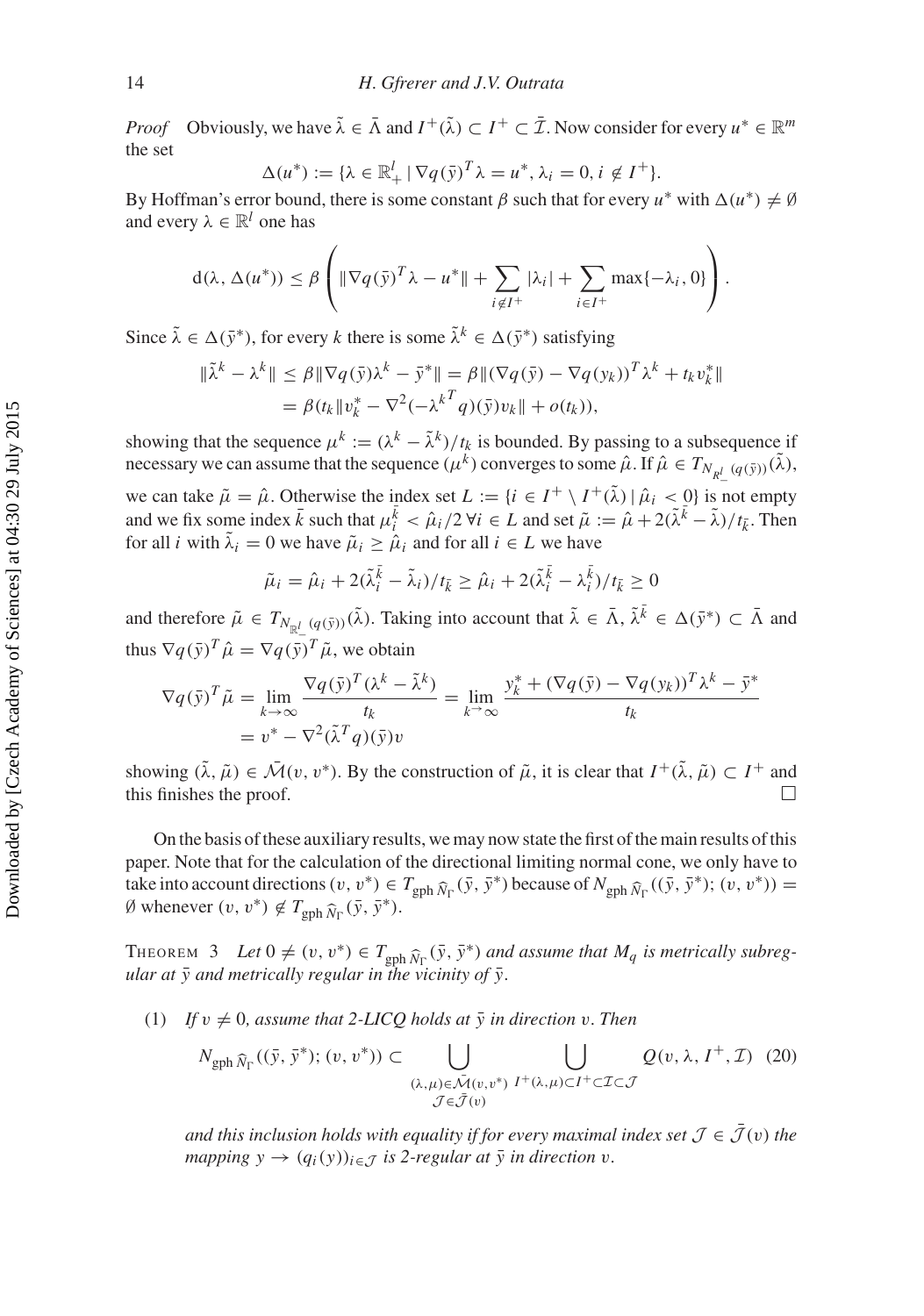(2) If  $v = 0$ , assume that 2-LICQ holds at  $\bar{y}$  in every direction  $0 \neq u \in \bar{K}$ . Then

<span id="page-16-0"></span>
$$
N_{\text{gph }\widehat{N}_{\Gamma}}^{1}((\bar{y}, \bar{y}^{*}); (0, v^{*}))
$$
  
\n
$$
\subset \bigcup_{\substack{\tilde{v} \in \tilde{K} \\ \|\tilde{v}\| = 1}} \bigcup_{(\lambda, \mu) \in \tilde{\mathcal{M}}(0, v^{*}); \lambda \in \tilde{\Lambda}(\tilde{v})} \bigcup_{I^{+}(\lambda, \mu) \subset I^{+} \subset \mathcal{I} \subset \mathcal{J}} Q(\tilde{v}, \lambda, I^{+}, \mathcal{I}).
$$
\n(21)

*Now equality holds if for every direction*  $0 \neq u \in \overline{K}$  and every maximal index set  $\mathcal{J} \in \bar{\mathcal{J}}(u)$  *the mapping*  $y \to (q_i(y))_{i \in \mathcal{J}}$  *is 2-regular at*  $\bar{y}$  *in direction*  $u$ *.* 

*Proof* In the first part of the proof, we show the inclusions [\(20\)](#page-15-0) and [\(21\)](#page-16-0), respectively. Con- $\text{sider}(\bar{w}^*, \bar{w}) \in N_{\text{gph}} \hat{N}_{\Gamma}((\bar{y}, \bar{y}^*); (v, v^*)) \text{ if } v \neq 0, \text{and } (\bar{w}^*, \bar{w}) \in N_{\text{gph}}^1 \hat{N}_{\Gamma}((\bar{y}, \bar{y}^*); (0, v^*))$ <br>
if y = 0, reconsider the second continuous  $(w^*, w_1) \ge (\bar{w}^*, \bar{w}^*)^2 ((\bar{y}, \bar{y}^*)^2)$ if  $v = 0$ , respectively. Then there are sequences  $(w_k^*, w_k) \to (\bar{w}^*, \bar{w})$ ,  $(t_k) \downarrow 0$ ,  $(v_k, v_k^*) \to$  $(v, v^*)$  such that  $v_k \neq 0$  and  $(w_k^*, w_k) \in \widehat{N}_{\text{gph } \widehat{N}_{\Gamma}}(y_k, y_k^*)$  where  $(y_k, y_k^*) := (\bar{y}, \bar{y}^*) + (\bar{y}, \bar{y}^*)$  $t_k(v_k, v_k^*)$ . Next we define  $\tilde{v}_k := v_k / \|v_k\|$ ,  $\tilde{t}_k := t_k \|v_k\|$ , if  $v = 0$ , and  $\tilde{v}_k := v_k$ ,  $\tilde{t}_k := t_k$ , if  $v \neq 0$ . By eventually passing to some subsequence in case  $v = 0$ , we can assume that  $\tilde{v}_k$ converges to some  $\tilde{v}$  and we will now show that there are multipliers  $(\tilde{\lambda}, \tilde{\mu}) \in \mathcal{\bar{M}}(v, v^*)$ with  $\tilde{\lambda} \in \bar{\Lambda}(\tilde{v})$  and index sets  $\tilde{I}^+$ ,  $\tilde{\mathcal{I}}, \mathcal{J}$  with  $I^+(\tilde{\lambda}, \tilde{\mu}) \subset \tilde{I}^+ \subset \tilde{\mathcal{I}} \subset \mathcal{J} \in \bar{\mathcal{J}}(\tilde{v})$  such that  $\bar{w} \in \bar{K}_{\tilde{I}^+,\tilde{I}}(\tilde{v}), \bar{w}^* + \nabla^2 (\tilde{\lambda}^T q)(\bar{y}) \bar{w} \in (\bar{K}_{\tilde{I}^+,\tilde{I}}(\tilde{v}))^{\circ}.$ <br>Since  $y_k \neq \bar{y}$ , as a consequence of the assumption that  $M_q$  is metrically regular in

the vicinity of  $\bar{y}$ , with each  $y_k^*$  there is associated some multiplier  $\lambda^k \in N_{N_{\mathbb{R}^l}}(q(\bar{y}))}(q(y_k))$ with  $y_k^* = \nabla q(y_k)^T \lambda^k$ . Due to [\[13](#page-30-12), Example 9.44] we have  $\|\lambda^k\| \le \kappa \|\hat{y}_k^*\|$ . Hence the sequence  $(\lambda^k)$  is uniformly bounded. By passing to subsequences if necessary we can assume that the sequence  $(\lambda^k)$  converges to some  $\tilde{\lambda}$  and that there are index sets  $\tilde{I}^+ \subset \tilde{\mathcal{I}}$ such that  $\tilde{\mathcal{I}} = \mathcal{I}(y_k)$ ,  $\tilde{I}^+ = I^+(\lambda^k)$   $\forall k$ . By virtue of Lemma [3,](#page-14-0) we can find some  $\tilde{\mu}$  such that  $(\tilde{\lambda}, \tilde{\mu}) \in \bar{\mathcal{M}}(v, v^*)$  and  $I^+(\tilde{\lambda}, \tilde{\mu}) \subset \tilde{I}^+$ .

Taking into account that

$$
\nabla q_i(\bar{\mathbf{y}})\tilde{v} = \lim_{k \to \infty} \frac{q_i(y_k) - q_i(\bar{\mathbf{y}})}{\tilde{t}_k} \begin{cases} = 0 & \text{if } i \in \tilde{\mathcal{I}}, \\ \leq 0 & \text{if } i \in \tilde{\mathcal{I}} \setminus \tilde{\mathcal{I}}, \end{cases}
$$

we obtain  $\tilde{v} \in T_{\Gamma}^{\text{lin}}(\bar{y})$ . This, together with  $\tilde{\lambda} \in \bar{\Lambda}$  and  $I^+(\tilde{\lambda}) \subset I^+ \subset \tilde{\mathcal{I}}$ , implies that  $\bar{y}^{*T}\tilde{v} = \tilde{\lambda}^T \nabla q(\bar{y})\tilde{v} = 0$  showing  $\tilde{v} \in \bar{K}$ . Further, for each  $\lambda \in \bar{\Lambda}$  and every *k* we have  $\lambda^T q(y_k) \leq 0 = \tilde{\lambda}^T q(y_k)$  and together with  $\lambda^T q(\bar{y}) = \tilde{\lambda}^T q(\bar{y}) = 0$  and  $\lambda^T \nabla q(\bar{y}) = 0$  $\bar{\lambda}^T \nabla q(\bar{y}) = \bar{y}^{*^T}$ , we conclude

$$
0 \leq \lim_{k \to \infty} \frac{(\lambda - \tilde{\lambda})^T q(y_k)}{\tilde{t}_k^2}
$$
  
= 
$$
\lim_{k \to \infty} \frac{(\lambda - \tilde{\lambda})^T q(\bar{y}) + \tilde{t}_k (\lambda - \tilde{\lambda})^T \nabla q(\bar{y}) \tilde{v}_k + \frac{\tilde{t}_k^2}{2} \tilde{v}_k^T \nabla^2 ((\lambda - \tilde{\lambda})^T q)(\bar{y}) \tilde{v}_k + o(\tilde{t}_k^2)}{\tilde{t}_k^2}
$$
  
= 
$$
\frac{1}{2} \tilde{v}^T \nabla^2 ((\lambda - \tilde{\lambda})^T q)(\bar{y}) \tilde{v}
$$

showing  $\tilde{\lambda} \in \bar{\Lambda}(\tilde{\nu})$ .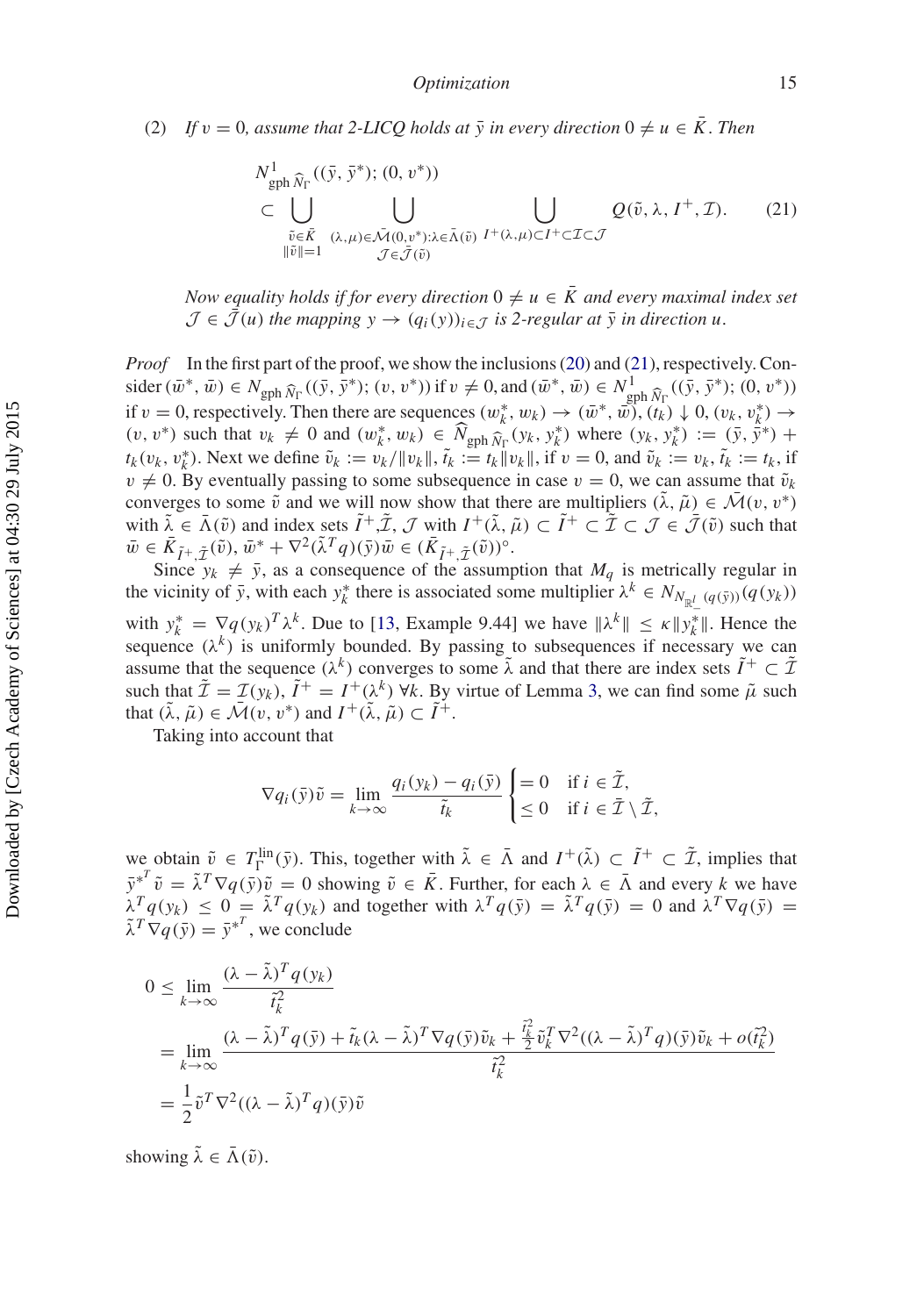By Lemma [1,](#page-10-0) there is some  $\bar{z} \in \mathbb{R}^m$  with

$$
\nabla q_i(\bar{\mathbf{y}})\bar{z} + \tilde{v}^T \nabla q_i(\bar{\mathbf{y}})\tilde{v} \begin{cases} = 0 & \text{if } i \in \tilde{\mathcal{I}} \\ \leq 0 & \text{if } i \in \bar{\mathcal{I}}(\tilde{v}) \setminus \tilde{\mathcal{I}}. \end{cases}
$$

By adding some multiple of  $\tilde{v}$  to  $\bar{z}$ , we can also assume that  $\nabla q_i(\bar{v})\bar{z} + \tilde{v}^T\nabla q_i(\bar{v})\tilde{v} < 0$ holds for all  $i \in \bar{\mathcal{I}} \setminus \bar{\mathcal{I}}(\tilde{v})$ . Using the inclusions  $I^+(\tilde{\lambda}) \subset \tilde{I}^+ \subset \tilde{\mathcal{I}}$  again we obtain

$$
0 = \sum_{i=1}^{l} \tilde{\lambda}_i (\nabla q_i(\bar{y}) \bar{z} + \tilde{v}^T \nabla q_i(\bar{y}) \tilde{v}) = \bar{y}^{*^T} \bar{z} + \tilde{v}^T \nabla^2 (\tilde{\lambda}^T q)(\bar{y}) \tilde{v}
$$

showing  $\bar{z} \in \bar{Z}(\tilde{v})$ . Defining  $\mathcal{J} := \{i \in \bar{Z}(\tilde{v}) \mid \nabla q_i(\bar{y})\bar{z} + \tilde{v}^T \nabla q_i(\bar{y})\tilde{v} = 0\}$ , we obtain  $I^+(\tilde{\lambda}) \subset \tilde{I}^+ \subset \tilde{\mathcal{I}} \subset \mathcal{J} \in \tilde{\mathcal{J}}(\tilde{\nu})$ . By our assumption of 2-LICQ in direction  $\tilde{\nu}$  the mapping  $y \rightarrow (q_i(y))_{i \in \tilde{\mathcal{I}}}$  is 2-regular in direction  $\tilde{v}$  and therefore the gradients  $\nabla q_i(y_k)$ ,  $i \in \tilde{\mathcal{I}}$ , are linearly independent by Proposition [2\(](#page-9-2)d). Hence, by Theorem [1,](#page-5-1) we have

$$
w_k \in K(y_k, y_k^*) = \{ w \mid \nabla q_i(y_k)w = 0, \ i \in \tilde{I}^+, \nabla q_i(y_k)w \le 0, i \in \tilde{I} \setminus \tilde{I}^+ \},
$$
  

$$
w_k^* + \nabla^2(\lambda^{k} q)(y_k)w_k \in (K(y_k, y_k^*))^{\circ}
$$

and it follows that  $\bar{w} \in \bar{K}_{\tilde{I}^+,\tilde{I}}$ . Now consider for every  $s = (s_i)_{i \in \tilde{I}}$  and  $z^*, \tilde{z}^* \in \mathbb{R}^m$  the set

$$
\Delta(s, z^*, \tilde{z}^*)
$$
\n
$$
:= \begin{cases}\n\sum_{(z, \mu, v) \in \mathbb{R}^m \times P_{\tilde{I}^+, \tilde{I}} \times P_{\tilde{I}^+, \tilde{I}} \mid \nabla q_i(\tilde{y})z + \tilde{v}^T \nabla^2 q_i(\tilde{y}) \tilde{w} \begin{cases}\n=s_i, & i \in \tilde{I}^+, \\
\leq s_i, & i \in \tilde{I} \setminus \tilde{I}^+, \\
\leq s_i, & i \in \tilde{I} \setminus \tilde{I}^+, \\
\nabla q(\tilde{y})^T \mu + \nabla^2 (v^T q)(\tilde{y}) \tilde{v} = z^*, \\
\nabla q(\tilde{y})^T v = \tilde{z}^*\n\end{cases}.
$$

Defining  $s_i^k := (-\nabla q_i(y_k)w_k + \nabla q_i(\bar{y})w_k + \tilde{t}_k \tilde{v}^T \nabla^2 q_i(\bar{y})\bar{w})/\tilde{t}_k$ ,  $i \in \tilde{\mathcal{I}}$ , we have  $\lim_{k\to\infty} s_i^k = 0$  because of  $(\nabla q_i(y_k) - \nabla q_i(\bar{y}) - \tilde{t}_k \tilde{v}^T \nabla^2 q_i(\bar{y})) / \tilde{t}_k \to 0$  and  $w_k \to \bar{w}$ . Since  $(K(y_k, y_k^*))^\circ = {\nabla q(y_k)}^T \mu \mid \mu \in P_{\tilde{I}^+,\tilde{I}}$ , we can find for each *k* some vector  $\mu^k \in P_{\tilde{I}^+,\tilde{I}}$ such that

$$
\nabla q(\mathbf{y}_k)^T \mu^k = w_k^* + \nabla^2 (\lambda^{k} q)(\mathbf{y}_k) w_k =: z_k^*.
$$

It follows that the sequence  $\nabla q(y_k)^T \mu^k$  is uniformly bounded by some constant *c* and by Proposition [2\(](#page-9-2)d) we obtain that there is some constant  $\kappa'$  such that  $\|\mu^k\| \leq \kappa' c / \tilde{t}_k \ \forall k$ . Setting  $r_k^* := (\nabla q(y_k) - \nabla q(\bar{y}) - \tilde{t}_k \tilde{v}^T \nabla^2 q(\bar{y}))^T \mu^k$ , we have

$$
\lim_{k \to \infty} r_k^* = \left( (\nabla q(y_k) - \nabla q(\bar{y}) - \tilde{t}_k \tilde{v}^T \nabla^2 q(\bar{y}))^T / \tilde{t}_k \right) (\tilde{t}_k \mu^k) = 0,
$$

because  $(\nabla q(y_k) - \nabla q(\bar{y}) - \tilde{t}_k \tilde{v}^T \nabla^2 q(\bar{y}) / \tilde{t}_k \to 0$  and  $\tilde{t}_k \mu^k$  is bounded. Defining  $\tilde{z}_k^* :=$  $\tilde{t}_k \nabla g(\bar{y})^T \mu^k$ , we have

$$
\lim_{k \to \infty} \tilde{z}_k^* = \lim_{k \to \infty} \tilde{z}_k^* - \tilde{t}_k z_k^* = \lim_{k \to \infty} (\nabla q(\bar{y}) - \nabla q(y_k))^T (t_k \mu^k) = 0.
$$

Taking into account that  $w_k \in K(y_k, y_k^*)$  we have  $(w_k/\tilde{t}_k, \mu^k, \tilde{t}_k \mu^k) \in \Delta(s^k, z_k^* - r_{k, \iota}^*, \tilde{z}_k^*)$ and therefore, by invoking Hoffman's lemma, for every *k* there is some  $(z_k, \tilde{\mu}^k, \tilde{\nu}^k) \in$  $\Delta(s^k, z^*_k - r^*_k, \tilde{z}^*_k)$  satisfying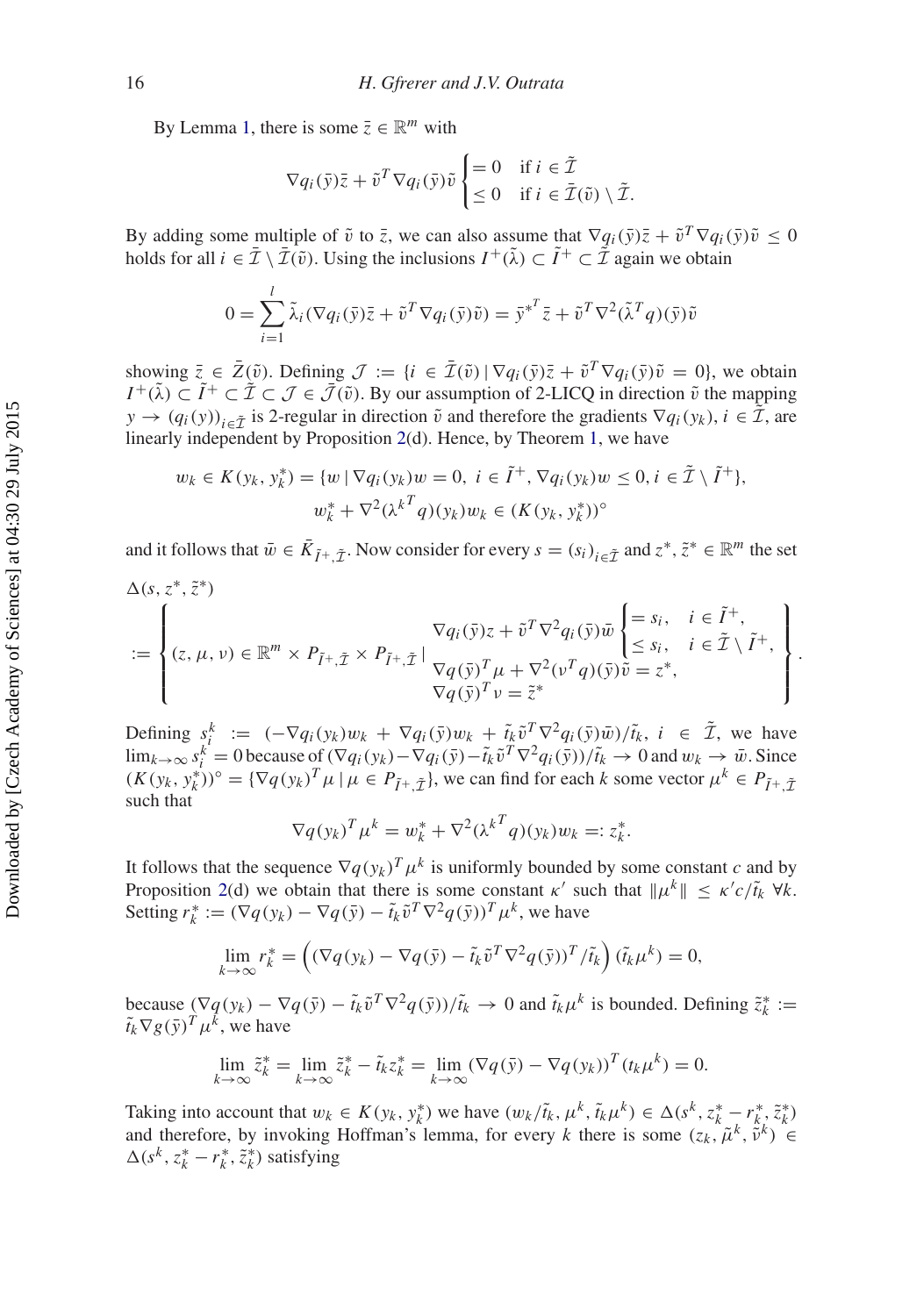$$
\begin{aligned} ||(z_k, \tilde{\mu}^k, \tilde{\nu}^k) || &= \mathbf{d}(0, \Delta(s^k, z_k^* - r_k^*, \tilde{z}_k^*)) \\ &\le \beta \left( \sum_{i \in \tilde{\mathcal{I}}} |s_i^k - \tilde{\nu}^T \nabla^2 q_i(\bar{\mathbf{y}}) \bar{w} | + \|z_k^* - r_k^* \| + \|\tilde{z}_k^*\| \right) \end{aligned}
$$

with some constant  $\beta$  independent of  $k$ . Since the sequences  $(s^k)$ ,  $(z_k^* - r_k^*)$  and  $(\tilde{z}_k^*)$  are bounded, so also is the sequence  $(z_k, \tilde{\mu}^k, \tilde{v}^k)$  and, by passing to a subsequence, it converges to some  $(\hat{z}, \hat{\mu}, \hat{\nu})$ . Since  $\lim_{k} s^k = 0$ ,  $\lim_{k} z^*_{k} - r^*_{k} = \overline{\hat{w}}^* + \nabla^2 (\overline{\lambda}^T q)(\overline{y}) \overline{\hat{w}}$  and  $\lim_{k} \tilde{z}^*_{k} = 0$ , we have  $(\hat{z}, \hat{\mu}, \hat{\nu}) \in \Delta(0, \bar{w}^* + \nabla^2(\tilde{\lambda}^T q)(\bar{y})\bar{w}, 0)$  showing the desired inclusions  $\bar{w} \in \overline{K}_{\tilde{I}^+ \tilde{\mathcal{T}}}(\tilde{v})$ and  $\bar{w}^* + \nabla^2(\tilde{\lambda}^T q)(\bar{y})\bar{w} \in (\bar{K}_{\tilde{I}^+ \tilde{\mathcal{T}}}(\tilde{v}))^{\circ}$ . This completes the first part of the proof.

In the second part of the proof, we show equality in the inclusions [\(20\)](#page-15-0), [\(21\)](#page-16-0) under the stated assumptions. In case  $v = 0$ , we choose any  $\tilde{v}$  from  $\overline{K}$  with  $\|\tilde{v}\| = 1$ , otherwise we set  $\tilde{v} := v$ . Then we consider multipliers  $(\lambda, \tilde{\mu}) \in \mathcal{M}(v, v^*)$  with  $\lambda \in \Lambda(\tilde{v})$ , index sets  $\tilde{I}^+$ ,  $\tilde{\mathcal{I}}, \mathcal{J}$  with  $I^+(\tilde{\lambda}, \tilde{\mu}) \subset \tilde{I}^+ \subset \tilde{\mathcal{I}} \subset \mathcal{J} \in \tilde{\mathcal{J}}(\tilde{\nu})$  and elements  $\bar{w}, \bar{w}^*$  with  $\bar{w} \in \bar{K}_{\tilde{I}^+,\tilde{\mathcal{I}}}(\tilde{v}), \bar{w}^* + \nabla^2(\tilde{\lambda}^T q)(\bar{y})\bar{w} \in (\bar{K}_{\tilde{I}^+,\tilde{\mathcal{I}}}(\tilde{v}))^{\circ}$ . We will show that for every  $t > 0$ sufficiently small there are  $(y_t, y_t^*, w_t, w_t^*)$  with  $y_t \neq \overline{y}$ ,  $(w_t^*, w_t) \in \widehat{N}_{\text{gph } \widehat{N}_\Gamma}(y_t, y_t^*)$  such that  $\lim_{t \to \infty} (y_t^*, y_t^*)$ that  $\lim_{t \downarrow 0} (y_t, y_t^*, w_t, w_t^*) = (\bar{y}, \bar{y}^*, \bar{w}, \bar{w}^*)$ ,  $\lim_{t \downarrow 0} ((y_t, y_t^*) - (\bar{y}, \bar{y}^*))/t = (v, v^*)$  and hence the claimed inclusion  $(\bar{w}^*, \bar{w}) \in N_{\text{gph}} \hat{N}_{\Gamma}((\bar{y}, \bar{y}^*); (v, v^*))$  follows. We can assume without loss of generality that *J* is a maximal element in  $\bar{J}(\tilde{v})$  with  $\tilde{\mathcal{I}} \subset \mathcal{J}$ . Then, by Proposition [4,](#page-12-1) there exists some  $\bar{\tau} > 0$  and a mapping  $\hat{y} : [0, \bar{\tau}] \to \Gamma$  such that  $\hat{y}(0) = \bar{y}$ ,  $\mathcal{I}(\hat{y}(\tau)) = \tilde{\mathcal{I}}$ , LICQ is fulfilled at  $\hat{y}(\tau)$  for every  $\tau \in (0, \bar{\tau})$  and

$$
\lim_{\tau \downarrow 0} \frac{\hat{y}(\tau) - \bar{y}}{\tau} = \tilde{v}.
$$

We now define

$$
\tau(t) := t \frac{t^2 + ||v||}{t + ||v||}, \ y_t := \hat{y}(\tau(t))
$$

and observe that  $\lim_{t \downarrow 0} (y_t - \bar{y})/t = v$ . Next we define the multipliers  $\lambda^t$  by

$$
\lambda_i^t := \begin{cases} \tilde{\lambda}_i + t\tilde{\mu}_i + t^2, & i \in \tilde{I}^+, \\ 0, & i \notin \tilde{I}^+ \end{cases}
$$

and then it follows from  $\tilde{\mu} \in T_{N_{\mathbb{R}^l_+}(q(\bar{y}))}(\tilde{\lambda})$  that  $\lambda^t \geq 0$  for all  $t > 0$  sufficiently small. Defining  $y_t^* := \nabla q(y_t)^T \lambda^t$ , we obtain

$$
\lim_{t \downarrow 0} \frac{y_t^* - \bar{y}^*}{t} = \lim_{t \downarrow 0} \frac{(\nabla q(y_t) - \nabla q(\bar{y}))^T \tilde{\lambda}}{t} + \nabla q(y_t)^T \tilde{\mu} = \nabla^2 (\tilde{\lambda}^T q)(\bar{y}) v + \nabla q(\bar{y})^T \tilde{\mu} = v^*,
$$

and, since  $\mathcal{I}(y_t) = \tilde{\mathcal{I}}$  and  $I^+(\lambda^t) = \tilde{I}^+$ , we have  $K(y_t, y_t^*) = \{w \mid \nabla q_i(y_t)w = 0, i \in \mathbb{Z}\}$  $(\tilde{I}^+, q_i(y_i)w \leq 0, i \in \tilde{\mathcal{I}} \setminus \tilde{I}^+$ , and  $(K(y_i, y_i^*))^\circ = \nabla q(y_i)^T P_{\tilde{I}^+, \tilde{\mathcal{I}}^+}$ . Let *z* be some element associated with  $\bar{w}$  by the definition of  $K_{\tilde{I}^+ \tilde{\mathcal{T}}}(\tilde{v})$ . Then

$$
\nabla q_i(\hat{y}(\tau))(\bar{w} + \tau z)
$$
  
=  $(\nabla q_i(\bar{y}) + \tau \tilde{v}^T \nabla^2 q_i(\bar{y}))^T (\bar{w} + \tau z) + o(\tau)$   
=  $\nabla q_i(\bar{y})\bar{w} + \tau (\nabla q_i(\bar{y})z + \tilde{v}^T \nabla^2 q_i(\bar{y})\bar{w}) + o(\tau) \begin{cases} = o(\tau), & i \in \tilde{I}^+, \\ \leq o(\tau), & i \in \tilde{I} \setminus \tilde{I}^+, \end{cases}$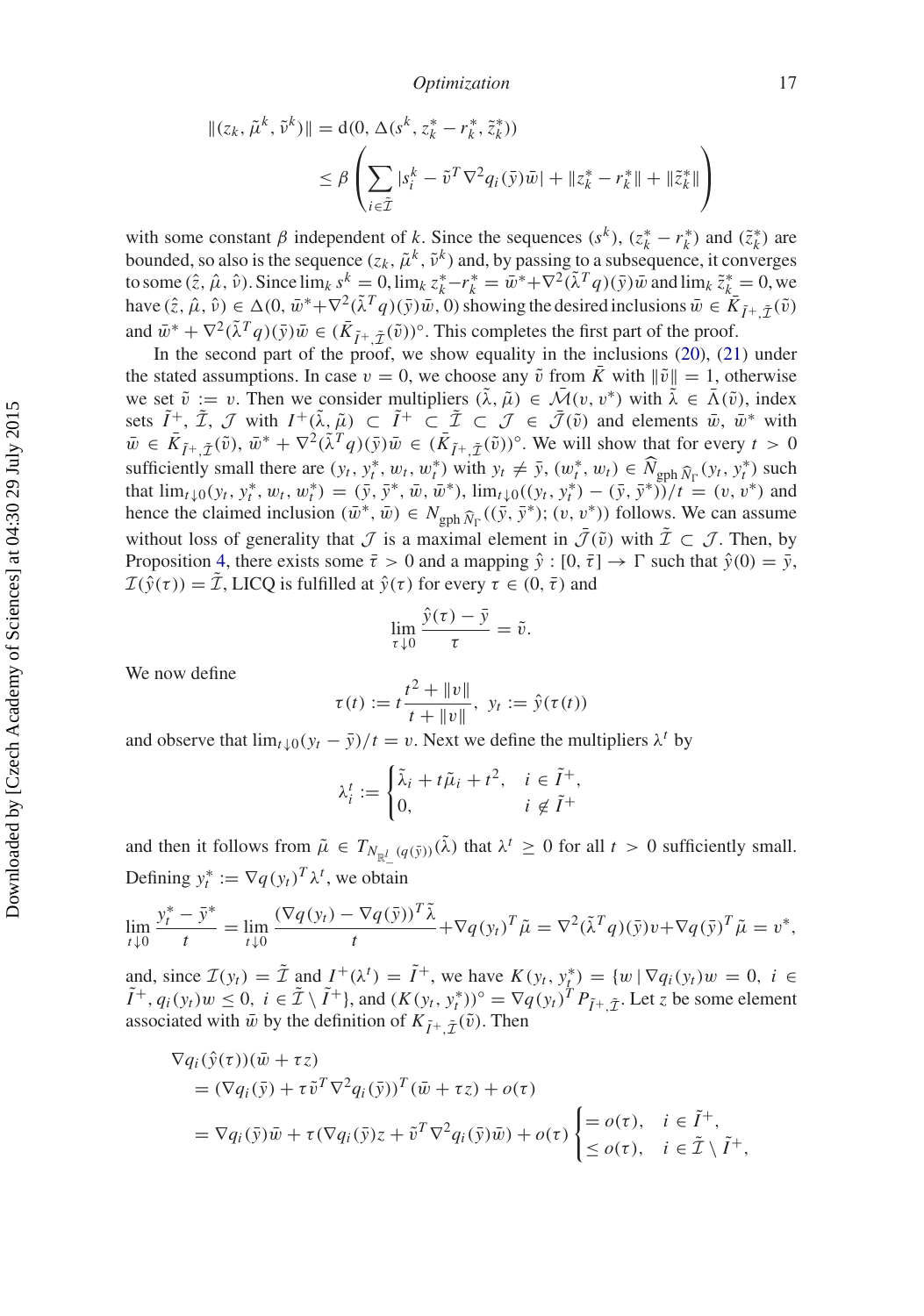$\lim_{\delta} ||s(\tau)|| = o(\tau)$  where  $s_i(\tau) := -\nabla q_i(\hat{y}(\tau))(\bar{w} + \tau z)$  for  $i \in \tilde{I}^+$  and  $s_i(\tau) :=$  $-\max{\nabla q_i(\hat{y}(\tau))(\bar{w} + \tau z)}$ , 0} for  $i \in \tilde{\mathcal{I}} \setminus \tilde{I}^+$ . Using 2-regularity of  $(q_i)_{i \in \tilde{\mathcal{T}}}$  in direction  $\tilde{v}$ , by means of Proposition [2\(](#page-9-2)d), we can find for all  $\tau > 0$  sufficiently small some  $e_{\tau}$  with  $\nabla q_i(\hat{v}(\tau))e_\tau = s(\tau)$  and

$$
\lim_{\tau \downarrow 0} \|e_{\tau}\| \le \lim_{t \downarrow 0} \frac{\kappa'}{\|\hat{y}(\tau) - \bar{y}\|} \|s(\tau)\| = 0,
$$

 $\text{implying } w_t := \bar{w} + \tau(t)z + e_{\tau(t)} \in K(y_t, y_t^*) \text{ and } \lim_{\pi \downarrow 0} w_t = \bar{w}.$ 

Finally, we choose  $\bar{\mu}, \bar{\nu} \in P_{\bar{I}^+ \cdot \bar{I}}$  such that  $\nabla q(\bar{y})^T \bar{\nu} = 0$  and  $\bar{w}^* + \nabla^2 (\tilde{\lambda}^T q)(\bar{y}) \bar{w} =$  $\nabla q(\bar{y})^T \bar{\mu} + \nabla^2 (\bar{v}^T q)(\bar{y}) \tilde{v}$ . Taking  $\mu_{\tau} := \bar{\mu} + \bar{v}/\tau$ , we have  $\mu_{\tau} \in P_{\tilde{\tau}^+} \tilde{\tau}$  and

$$
\lim_{\tau \downarrow 0} \nabla q(\hat{y}(\tau))^T \mu_{\tau} = \lim_{\tau \downarrow 0} (\nabla q(\bar{y}) + \tau \tilde{v}^T \nabla^2 q(\bar{y}) + o(\tau))^T \mu_{\tau}
$$
  
\n
$$
= \lim_{\tau \downarrow 0} \tau^{-1} \nabla q(\bar{y})^T \bar{v} + \nabla q(\bar{y})^T \bar{\mu} + \nabla^2 (\bar{v}^T q)(\bar{y}) \tilde{v}
$$
  
\n
$$
= \nabla q(\bar{y})^T \bar{\mu} + \nabla^2 (\bar{v}^T q)(\bar{y}) \tilde{v}.
$$

Defining  $w_t^* = \nabla q(\hat{y}(\tau(t)))^T \mu_{\tau(t)} - \nabla^2 (\lambda^{tT} q)(y_t) w_t$  we have  $\lim_{t \to 0} w_t^* = \bar{w}^*$  and, because of  $\nabla q(\hat{y}(\tau(t)))^T \mu_{\tau(t)} \in (K(y_t, y_t^*))^\circ$ , one has  $(w_t^*, w_t) \in \widehat{N}_{\text{gph }\widehat{N}_\Gamma}(y_t, y_t^*)$ . This completes the proof.  $\Box$ 

To compute a suitable estimate of  $N_{\text{gph}} \hat{N}_{\Gamma}((\bar{y}, \bar{y}^*); (0, v^*))$ , we turn now our attention to the cone  $N_{\text{gph}}^2 \hat{N}_{\Gamma}$  $((\bar{y}, \bar{y}^*); (0, v^*)).$ 

PROPOSITION 5 *Let*  $v^* \neq 0$  *such that*  $(0, v^*) \in T_{\text{gph}} \hat{N}_{\Gamma}(\bar{y}, \bar{y}^*)$  *and assume that*  $M_q$  *is metrically subregular at*  $\bar{y}$ *. If*  $\bar{K} \neq \{0\}$ *, then* 

<span id="page-19-2"></span><span id="page-19-0"></span>
$$
N_{\text{gph }\widehat{N}_{\Gamma}}^{2}((\bar{y}, \bar{y}^{*}); (0, v^{*}))
$$
\n
$$
\subset \bigcap_{\tilde{v}\in \mathcal{N}(\bar{y})}\left(\bigcup_{(\lambda,\mu)\in \bar{\mathcal{M}}(0, v^{*}); \lambda\in \bar{\tilde{\Lambda}}^{\mathcal{E}}(\tilde{v})} \bigcup_{I^{+}(\lambda,\mu)\subset I^{+}\subset \mathcal{I}\subset \mathcal{J}} Q_{0}(\tilde{v}, \lambda, I^{+}, \mathcal{I})\right),
$$
\n(22)

*where*

$$
Q_0(v, \lambda, I^+, \mathcal{I}) := \{ (w^*, w) \mid w \in \bar{K}_{I^+, \mathcal{I}}(v), w^* + \nabla^2(\lambda^T q)(\bar{y})w \in \nabla q(\bar{y})^T P_{I^+, \mathcal{I}} \}.
$$

*Further, if*  $\overline{K} = \{0\}$ *, then* 

<span id="page-19-1"></span>
$$
N_{\text{gph}}^2 \widehat{N}_{\Gamma}((\bar{y}, \bar{y}^*); (0, v^*)) \subset \mathbb{R}^m \times \{0\}. \tag{23}
$$

*Proof* Let  $(\bar{w}^*, \bar{w}) \in N^2_{\text{gph}} \widehat{N}_{\Gamma}((\bar{y}, \bar{y}^*); (0, v^*))$  and consider sequences  $(w_k^*, w_k) \to (z^*, z^*, (0, v^*))$  $(\bar{w}^*, \bar{w}), (t_k) \downarrow 0, (\bar{v}_k^*) \to \bar{v}^*$  such that  $(w_k^*, w_k) \in \widehat{N}_{\text{gph } \widehat{N}_{\Gamma}}(\bar{y}, y_k^*)$  where  $y_k^* := \bar{y}^* + t_k v_k^*$ . Consider first the case when  $\bar{K} \neq \{0\}$  and  $K(\bar{y}, y_k^*) \neq \{0\}$  for infinitely many *k* and let  $\tilde{v} \in \mathcal{N}(\bar{y})$  be fixed. We will now show that there are multipliers  $(\tilde{\lambda}, \tilde{\mu}) \in \tilde{\mathcal{M}}(0, v^*)$  with  $\tilde{\lambda} \in \bar{\Lambda}^{\tilde{\mathcal{E}}}(\tilde{v})$  and index sets  $\tilde{I}^+$ ,  $\tilde{\mathcal{I}}, \mathcal{J}$  with  $I^+(\tilde{\lambda}, \tilde{\mu}) \subset \tilde{I}^+ \subset \tilde{\mathcal{I}} \subset \mathcal{J} \in \bar{\mathcal{J}}(\tilde{v})$  such that  $\overline{w} \in \overline{K}_{\tilde{I}^+,\tilde{\mathcal{I}}}(\tilde{v})$  and  $\overline{w}^* + \nabla^2(\tilde{\lambda}^T q)(\overline{y})\overline{w} \in \nabla q(\overline{y})^T P_{\tilde{I}^+,\tilde{\mathcal{I}}}$ .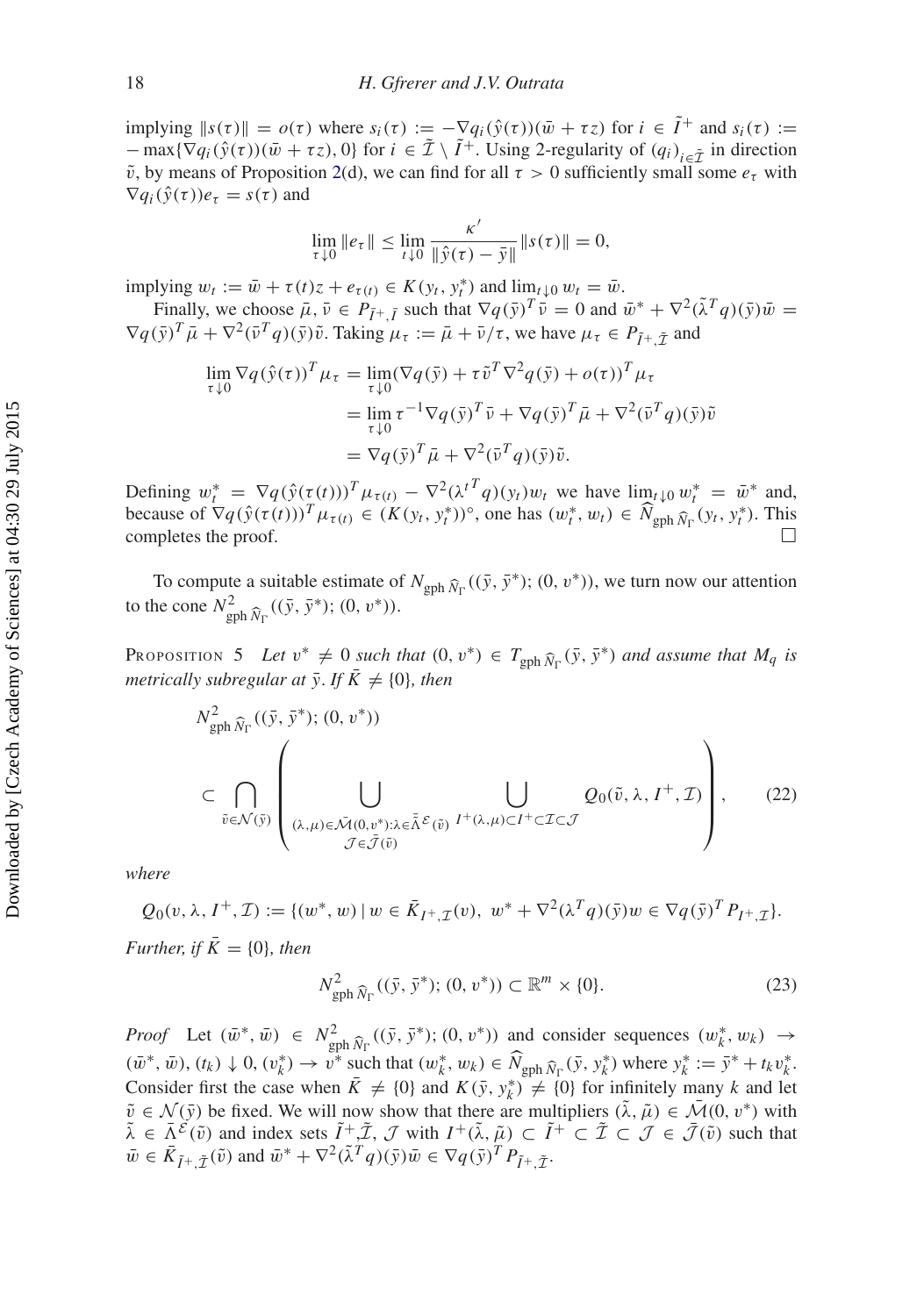By passing to a subsequence, we can assume that  $K(\bar{y}, y_k^*) \neq \{0\}$  holds for all *k*. By Theorem [2,](#page-7-2) we have

$$
w_k \in \mathcal{W}(\bar{y}, y_k^*, \tilde{v}) := \{ w \in K(\bar{y}, y_k^*) \mid w^T \nabla^2 ((\lambda^1 - \lambda^2)^T q)(\bar{y}) \tilde{v} = 0 \,\forall \lambda^1, \lambda^2 \in \Lambda(\bar{y}, y_k^*, \tilde{v}) \}
$$

and there is some

$$
\lambda^k \in \tilde{\Lambda}^{\mathcal{E}}(\bar{y}, y_k^*, \tilde{v}) := \begin{cases} \Lambda^{\mathcal{E}}(\bar{y}, y_k^*, \tilde{v}) & \text{if } \tilde{v} \neq 0, \\ \text{conv} \left( \bigcup_{0 \neq u \in K(\bar{y}, y_k^*)} \Lambda^{\mathcal{E}}(\bar{y}, y_k^*, u) \right) & \text{if } \tilde{v} = 0, \end{cases}
$$

such that

$$
w_k^* \in -\nabla^2(\lambda^{kT} q)(\bar{y})w_k + (K(\bar{y}, y_k^*))^{\circ}.
$$

By [\(11\)](#page-6-2), there is some  $\kappa > 0$  such that  $\mathcal{E}(\bar{y}, y_k^*)$  is contained in a ball with radius  $\kappa ||y_k^*||$ . Hence the sequence  $(\lambda^k)$  is uniformly bounded. By passing to subsequences if necessary we can assume that the sequence  $(\lambda^k)$  converges to some  $\tilde{\lambda}$  and that there is some index set  $\tilde{I}^+$ such that  $\tilde{I}^+ = I^+(\lambda^k)$   $\forall k$ . By Lemma [3,](#page-14-0) we can find some  $\tilde{\mu}$  such that  $(\tilde{\lambda}, \tilde{\mu}) \in \tilde{\mathcal{M}}(0, v^*)$ and  $I^+(\tilde{\lambda}, \tilde{\mu}) \subset \tilde{I}^+$ . Since

<span id="page-20-0"></span>
$$
K(\bar{y}, y_k^*) = \left\{ v \in \mathbb{R}^m \mid \frac{\nabla q_i(\bar{y})v = 0, i \in I^+(\lambda^k)}{\nabla q_i(\bar{y})v \le 0, i \in \bar{\mathcal{I}} \setminus I^+(\lambda^k)} \right\},\
$$

for every *k*, there is some  $\mu \in P_{\tilde{I}^+,\tilde{\mathcal{I}}}$  with  $w_k^* + \nabla^2 (\lambda^k T q)(\bar{y})w_k = \nabla q(\bar{y})^T \mu$ . Now consider the linear optimization problem

$$
\min_{\mu} -\tilde{v}^T \nabla^2 (\mu^T q)(\bar{y}) \tilde{v} \quad \text{subject to} \quad w_k^* + \nabla^2 (\lambda^{kT} q)(\bar{y}) w_k = \nabla q(\bar{y})^T \mu, \mu \in P_{\tilde{I}^+, \tilde{I}^+}
$$
\n(24)

This problem has some solution, since the feasible region is not empty and the objective is bounded below on the feasible region. Indeed, otherwise there would be some  $v \in P_{\tilde{I}^+} \tilde{\tau}$ such that  $\nabla q(\bar{y})^T v = 0$ ,  $\tilde{v}^T \nabla^2 (v^T q)(\bar{y}) \tilde{v} > 0$  and consequently  $\lambda^k + \alpha v \in \Lambda(\bar{y}, y_k^*)$  and  $\tilde{v}^T \nabla^2((\lambda^k + \alpha \nu)^T q)(\bar{y})\tilde{v} > \tilde{v}^T \nabla^2(\lambda^{k} q)(\bar{y})\tilde{v}$  for  $\alpha > 0$  sufficiently small contradicting  $\lambda^k \in \Lambda^{\mathcal{E}}(\bar{y}, y_k^*, \tilde{v})$ . By duality theory of linear programming, the dual problem

$$
\max_{z} (w_k^* + \nabla^2 (\lambda^{k} q)(\bar{y}) w_k)^T z \quad \text{subject to } \nabla q_i(\bar{y}) z + \tilde{v}^T \nabla^2 q_i(\bar{y}) \tilde{v} \begin{cases} = 0, & i \in \tilde{I}^+, \\ \leq 0, & i \in \bar{\mathcal{I}} \setminus \tilde{I}^+ \end{cases}
$$

also has a solution  $z_k$  which, together with any solution  $\mu$  of [\(24\)](#page-20-0) fulfills the complementarity condition  $\mu_i(\nabla q_i(\bar{y})z_k + \tilde{v}^T \nabla^2 q_i(\bar{y})\tilde{v}) = 0, i \in \bar{\mathcal{I}}$ . We now select  $\mu^k$  among the solutions of the problem [\(24\)](#page-20-0) such that the cardinality of the index set  $J^+(\mu^k) := \{i \in \mathcal{I} \setminus \tilde{I}^+ : \mu_i^k > i\}$ 0} is minimal. Then

$$
\nabla q(\bar{\mathbf{y}})^T \mathbf{v} = 0, \mathbf{v} \in P_{\tilde{I}^+, \tilde{I}^+ \cup J^+(\mu_k)} \implies \mathbf{v}_i = 0, \quad i \in J^+(\mu_k),
$$

because otherwise we can find some scalar  $\alpha$  such that  $\mu^k + \alpha \nu \in P_{\tilde{I}^+, \tilde{I}^+ \cup J^+ (\mu_k)} \subset P_{\tilde{I}^+, \tilde{I}^+}$  is feasible for [\(24\)](#page-20-0) and  $J^+(\mu_k + \alpha \nu) \subset J^+(\mu_k)$ . This shows that  $\mu^k + \alpha \nu$  is a solution of (24) because the complementarity condition remains fulfilled, and  $|J^+(\mu_k + \alpha \nu)| < |J^+(\mu_k)|$ , contradicting the minimality of  $|J^+(\mu^k)|$ .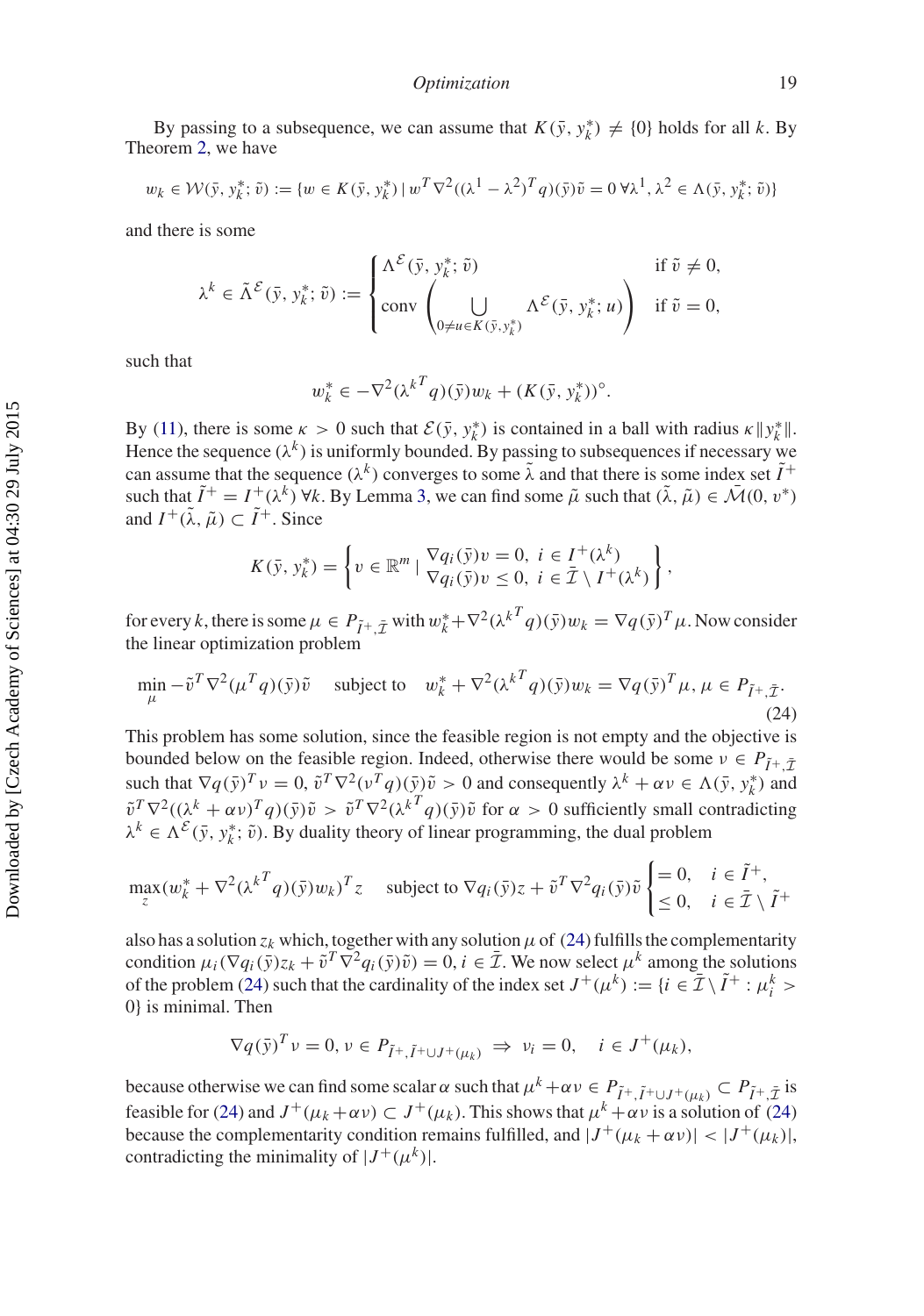By eventually passing to a subsequence once more, we can assume that  $J^+(\mu_k) = J^+$ holds for all *k* and we set  $\tilde{\mathcal{I}} := \tilde{I}^+ \cup J^+$ . Fixing  $z = z_1$ , we obtain from the complementarity condition that

<span id="page-21-0"></span>
$$
\nabla q_i(\bar{\mathbf{y}})z + \tilde{v}^T \nabla^2 q_i(\bar{\mathbf{y}}) \tilde{v} \begin{cases} = 0 & \text{if } i \in \tilde{\mathcal{I}} \\ \leq 0 & \text{if } i \in \tilde{\mathcal{I}} \setminus \tilde{\mathcal{I}}, \end{cases}
$$
 (25)

and therefore

$$
\tilde{\lambda}_i(\nabla q_i(\bar{y})z + \tilde{v}^T \nabla^2 q_i(\bar{y})\tilde{v}) = \lim_{k \to \infty} \lambda_i^k(\nabla q_i(\bar{y})z + \tilde{v}^T \nabla^2 q_i(\bar{y})\tilde{v}) = 0.
$$

Hence the pair  $(\lambda, z)$  is feasible for [\(10\)](#page-6-1) and its dual [\(19\)](#page-12-0) at  $(\bar{y}, \bar{y}^*)$  and fulfills the complementarity condition, implying by duality theory of linear programming that  $\lambda \in \overline{\Lambda}(\tilde{v})$ and  $z \in \bar{Z}(\tilde{v})$ . Since  $\tilde{v} \in \mathcal{N}(\bar{y})$ , we have  $\bar{Z}(\tilde{v}) = \bar{Z}$  and we put  $\mathcal{J} := \{i \in \bar{Z} \mid \nabla q_i(\bar{y})z + \bar{z}\}$  $\tilde{v}^T \nabla^2 q_i(\bar{v}) \tilde{v} = 0$ .

In a next step, we show that  $\bar{\lambda} \in \bar{\bar{\Lambda}}^{\mathcal{E}}(\tilde{v})$ . The multiplier  $\lambda^k$  is the convex combination of finitely many extreme points  $\hat{\lambda}^{k,j} \in \Lambda(\bar{y}, y_k^*; u_j^k) \cap \mathcal{E}(\bar{y}, y_k^*), j = 1, ..., p_k$ , where  $0 \neq u_j^k \in K(\bar{y}; y_k^*)$ , where  $u_j^k = \tilde{v} \forall k, j \text{ if } \tilde{v} \neq 0$ , and, since  $\Lambda(y, y^*; \alpha u) = \Lambda(y, y^*; u)$  $\forall \alpha > 0$ , we can assume that  $||u_j^k|| = 1$  in case  $\tilde{v} = 0$ . By passing to subsequences, we can also assume that  $p_k = \bar{p} \forall k$  and  $u_j^k \to \bar{u}_j$ ,  $j = 1, \ldots, \bar{p}$ , as  $k \to \infty$  and  $I^+(\hat{\lambda}^{k,j}) = I_j^+$ ,  $j = 1, \ldots, \bar{p}$ , holds for all *k*. It follows that for each *j* the sequence  $\hat{\lambda}^{k,j}$  converges to some  $\hat{\lambda}^j \in \bar{\Lambda}$  with  $I^+(\hat{\lambda}^j) \subset I_j^+$  and thus  $\hat{\lambda}^j$  is an extreme point of  $\bar{\Lambda}$ . Hence,  $\tilde{\lambda}$  is a convex combination of these  $\hat{\lambda}^j$ ,  $j = 1, ..., \bar{p}$ ,  $\bar{u}_j \in \bar{K}$  and since  $\hat{\lambda}^j \in \bar{\Lambda}(\bar{u}_j)$ ,  $j = 1, ..., \bar{p}$ , because of [\[22](#page-31-0), Theorem 5.4.2(2)], we obtain  $\hat{\lambda}^j \in \bar{\Lambda}^{\mathcal{E}}(\bar{u}_j)$  and thus  $\tilde{\lambda} \in \bar{\tilde{\Lambda}}^{\mathcal{E}}(0)$ . In case that  $\tilde{v} \neq 0$ , we have  $u_j^k = \tilde{v} \ \forall j, k$  and  $\tilde{\lambda} \in \tilde{\Lambda}^{\mathcal{E}}(\tilde{v})$  follows.

It remains to show that  $\bar{w} \in \bar{K}_{\tilde{I}^+,\tilde{\mathcal{I}}}(\tilde{v})$  and  $\bar{w}^* + \nabla^2(\tilde{\lambda}^T q)(\bar{y})\bar{w} \in \nabla q(\bar{y})^T P_{\tilde{I}^+,\tilde{\mathcal{I}}}$ . Let us first prove by contradiction that  $\bar{w} \in \overline{K}_{\tilde{I}^+ \tilde{\tau}}(\tilde{v})$ . Assuming that  $\bar{w} \notin \overline{K}_{\tilde{I}^+ \tilde{\tau}}(\tilde{v})$ , by the Farkas' Lemma, there is some  $v \in P_{\tilde{I}^+ \tilde{\mathcal{I}}}$  with  $\nabla q(\bar{y})^T v = 0$  and  $\tilde{v}^T \nabla^2 (v^T q)(\bar{y}) \bar{w} > 0$ , yielding  $\tilde{v}^T \nabla^2 (v^T q)(\bar{y})w_k > 0$  for all *k* sufficiently large. From [\(25\)](#page-21-0), we deduce  $\tilde{v}^T \nabla^2 (v^T q)(\bar{y})\tilde{v} =$ 0. Hence, for every *k* sufficiently large there is  $\alpha_k > 0$  such that  $\lambda^k + \alpha_k v \in \Lambda(\bar{y}, y_k^*; \tilde{v})$  and  $w_k^T \nabla^2 ((\lambda^k + \alpha_k v) - \lambda^k)^T q)(\bar{y})\tilde{v} > 0$ , contradicting  $w_k \in \mathcal{W}(\bar{y}, y_k^*; \tilde{v})$ . Hence, the desired inclusion  $\bar{w} \in \bar{K}_{\tilde{I}^+,\tilde{I}^+}(\tilde{v})$  holds true. Finally note that, by the way we constructed the index set  $\tilde{\mathcal{I}}$ , for every *k* there is some  $\mu^k \in P_{\tilde{I}^+,\tilde{\mathcal{I}}}$  satisfying  $w_k^* + \nabla^2 (\lambda^k T q)(\bar{y})w_k = \nabla q(\bar{y})^T \mu^k$ . Utilizing Hoffman's Error Bound, there is some constant  $\beta$  such that for every  $k$  there is also an element  $\tilde{\mu}^k \in P_{\tilde{I}^+,\tilde{\mathcal{I}}}$  such that  $w_k^* + \nabla^2(\lambda^k T_q)(\bar{y})w_k = \nabla q(\bar{y})^T \tilde{\mu}^k$  and  $\|\tilde{\mu}^k\| \leq$  $\beta ||w_k^* + \nabla^2(\lambda^{k} q)(\bar{y})w_k||$ . Thus, the sequence  $(\tilde{\mu}^k)$  is bounded and we can assume that it converges to some  $\tilde{\mu} \in P_{\tilde{\tau}^+ \tilde{\tau}}$  satisfying  $\bar{w}^* + \nabla^2 (\tilde{\lambda}^T q)(\bar{y}) \bar{w} = \nabla q(\bar{y})^T \tilde{\mu}$ . This completes the proof of the case when  $K(\bar{y}, y_k^*) \neq \{0\}$  for all *k*.

In a next step we consider the case that  $\bar{K} \neq \{0\}$  and  $K(\bar{y}, y_k^*) \neq \{0\}$  only holds for finitely many *k*. Without loss of generality, we can assume that we have  $K(\bar{y}, y_k^*) = \{0\}$ and consequently  $w_k = 0$  ∀*k*. We observe that we always have  $\mathcal{N}(\bar{y}) \subset K(\bar{y}, y_k^*)$  and thus  $\mathcal{N}(\bar{y}) = \{0\}$  and we will proceed as in the first part of the proof with the only difference in the choice of the sequence  $(\lambda^k)$ . Pick an arbitrary  $0 \neq u \in \overline{K}$ . Then, since  $M_q$  is metrically subregular at  $(\bar{y}, 0)$ , by [\[21,](#page-30-18) Theorem 6.1(2b)] for every  $\lambda \in N_{R_-^l}(q(\bar{y})$  with  $\nabla q(\bar{y})^T \lambda = 0$ we have  $u^T \nabla^2 (\lambda^T q)(\bar{y}) u < 0$ . We obtain that the linear programme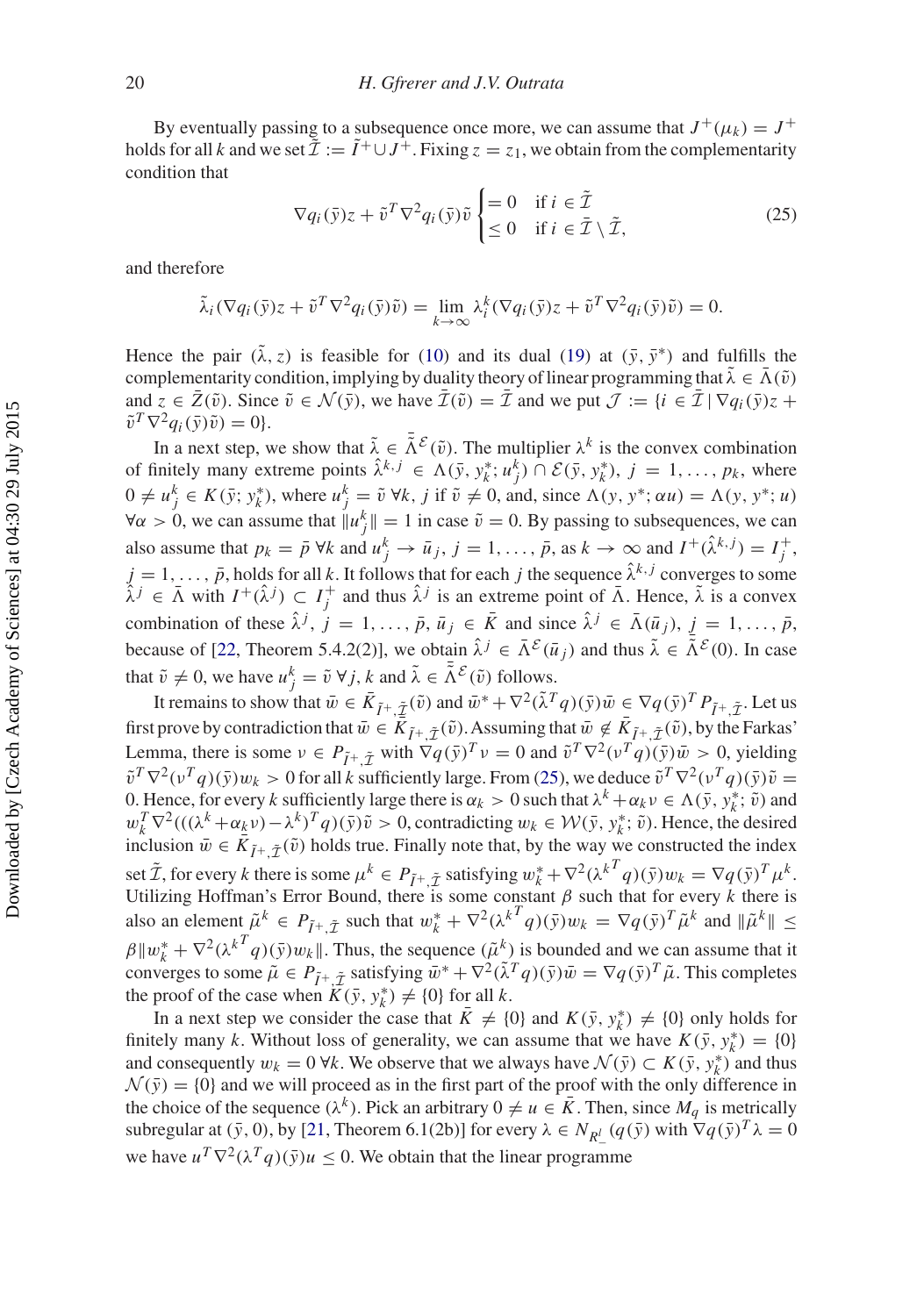*Optimization* 21

$$
\max u^T \nabla^2 (\lambda^T q)(\bar{y}) u \text{ subject to } \lambda \in \Lambda(\bar{y}, y_k^*)
$$
 (26)

has a solution and we select  $\lambda^k \in \Lambda(\bar{y}, y_k^*; u) \cap \mathcal{E}(\bar{y}, y_k^*)$ . This can be done since among the solutions of a linear optimization problem, there is always an extreme point, provided the feasible region has at least one extreme point. Then the same arguments as before yield the assertion.

Finally, let us consider the case  $\bar{K} = \{0\}$ . Given an arbitrary element  $(w^*, w) \in$  $N_{\text{gph}}^2 \hat{N}_{\Gamma}((\bar{y}, \bar{y}^*); (0, v^*)),$  we consider sequences  $(t_k) \downarrow 0$ ,  $v_k^* \rightarrow v^*$  and  $(w_k^*, w_k) \rightarrow$  $(w^*, w)$  such that  $(w^*_k, w_k) \in \widehat{N}_{\text{gph } \widehat{N}_{\Gamma}}(\overline{y}, y^*_k)$ , where  $y^*_k := y^* + t_k v^*_k$ . We will now show by contraposition that  $K(\bar{y}, y_k^*) = \{0\}$  holds for all  $k$  sufficiently large. Assume on the contrary that for every *k* there is some  $z_k \in K(\bar{y}, y_k^*)$  with  $||z_k|| = 1$ . Then, by passing to a subsequence, we can assume that  $(z_k)$  converges to some *z*. Because  $z_k \in T_{\Gamma}^{\text{lin}}(\bar{y})$  and  $T_{\Gamma}^{\text{lin}}(\bar{y})$  is closed, we have  $z \in T_{\Gamma}^{\text{lin}}(\bar{y})$  and, since  $\bar{y}^{*T}z = \lim y_k^{*T}z_k = 0$ , it follows that  $0 \neq z \in \overline{K}$ , a contradiction. Hence, from  $K(\overline{y}, y_k^*) = \{0\}$  and from [\(13\)](#page-7-1), we conclude  $\widehat{N}_{\text{gph }\hat{N}_{\Gamma}}(\bar{y}, y_{k}^{*}) \subset \mathbb{R}^{m} \times \{0\}$ . It follows that  $w_{k} = 0$  implying  $w = 0$  and this completes the  $\Box$ 

We do not give a characterization when equality holds in [\(22\)](#page-19-0) and [\(23\)](#page-19-1), respectively, because in many cases, we have  $N_{\text{gph}}^2 \hat{N}_{\Gamma}((\bar{y}, \bar{y}^*); (0, v^*)) \subset N_{\text{gph}}^1 \hat{N}_{\Gamma}((\bar{y}, \bar{y}^*); (0, v^*))$  and for the letter set an exact description is known. This issue is clearified in the next statement for the latter set an exact description is known. This issue is clarified in the next statement.

PROPOSITION 6 Assume that  $M_q$  is metrically subregular at  $(\bar{y}, 0)$  and metrically regular *in the vicinity of*  $\bar{y}$ *. Further assume that for every direction*  $0 \neq u \in K$  *and every maximal index set*  $\mathcal{J} \in \mathcal{J}(u)$  *the mapping*  $y \to (q_i(y))_{i \in \mathcal{J}}$  *is 2-regular at*  $\bar{y}$  *in direction u and assume that*  $\mathcal{N}(\bar{y}) \neq \{0\}$ *. Then for every*  $v^* \neq 0$  *one has* 

<span id="page-22-0"></span>
$$
N^2_{\text{gph}\,\widehat{N}_{\Gamma}}((\bar{y},\,\bar{y}^*);(0,\,v^*))\subset N^1_{\text{gph}\,\widehat{N}_{\Gamma}}((\bar{y},\,\bar{y}^*);(0,\,v^*)).
$$

*Proof* By Lemma [2](#page-14-1) one has that  $\nabla q(\bar{y})^T P_{I^+, \mathcal{I}} \subset (\bar{K}_{I^+, \mathcal{I}}(v))^{\circ}$  and, consequently,  $Q_0(v, \lambda, I^+, \mathcal{I}) \subset Q(v, \lambda, I^+, \mathcal{I})$ . Now it is easy to see that in case  $\mathcal{N}(\bar{y}) \neq \{0\}$  the set on the right-hand side of the inclusion [\(22\)](#page-19-0) is a subset of the set on the right hand side of [\(21\)](#page-16-0). Hence, the inclusion  $N_{\text{gph}}^2 \hat{N}_{\Gamma}((\bar{y}, \bar{y}^*); (0, v^*)) \subset N_{\text{gph}}^1 \hat{N}_{\Gamma}((\bar{y}, \bar{y}^*); (0, v^*))$  follows from Theorem [3](#page-15-1) and Proposition [5.](#page-19-2)

<span id="page-22-1"></span>We summarize these results in the following theorem to give a complete description of the limiting normal cone:

THEOREM 4 Assume that  $M_q$  is metrically subregular at  $(\bar{y}, 0)$  and metrically regular in *the vicinity of*  $\bar{y}$ *. Further assume that for every direction*  $0 \neq u \in \bar{K}$  *and every maximal index set*  $\mathcal{J} \in \mathcal{J}(u)$  *the mapping*  $y \to (q_i(y))_{i \in \mathcal{J}}$  *is 2-regular at*  $\bar{y}$  *in direction u and assume that*  $\mathcal{N}(\bar{y}) \neq \{0\}$ *. Then* 

$$
\begin{split} &N_{\mathrm{gph}}\,\widehat{\mathbf{N}}_{\Gamma}\,(\bar{\mathbf{y}},\,\bar{\mathbf{y}}^*)\\ &=\widehat{N}_{\mathrm{gph}}\,\widehat{\mathbf{N}}_{\Gamma}\,(\bar{\mathbf{y}},\,\bar{\mathbf{y}}^*)\,\cup\bigcup_{\substack{(v,v^*)\in T_{\mathrm{gph}\,N_{\Gamma}}(\bar{\mathbf{y}},\,\bar{\mathbf{y}}^*)}}\,\bigcup_{\substack{(\lambda,\mu)\in\bar{\mathcal{M}}(v,v^*)\\ \mathcal{J}\in\bar{\mathcal{J}}(v)}}\,\bigcup_{\substack{I^+\left(\lambda,\mu\right)\subset I^+\subset\mathcal{I}\subset\mathcal{J} }}\mathcal{Q}(v,\lambda,\,I^+,\mathcal{I}). \end{split}
$$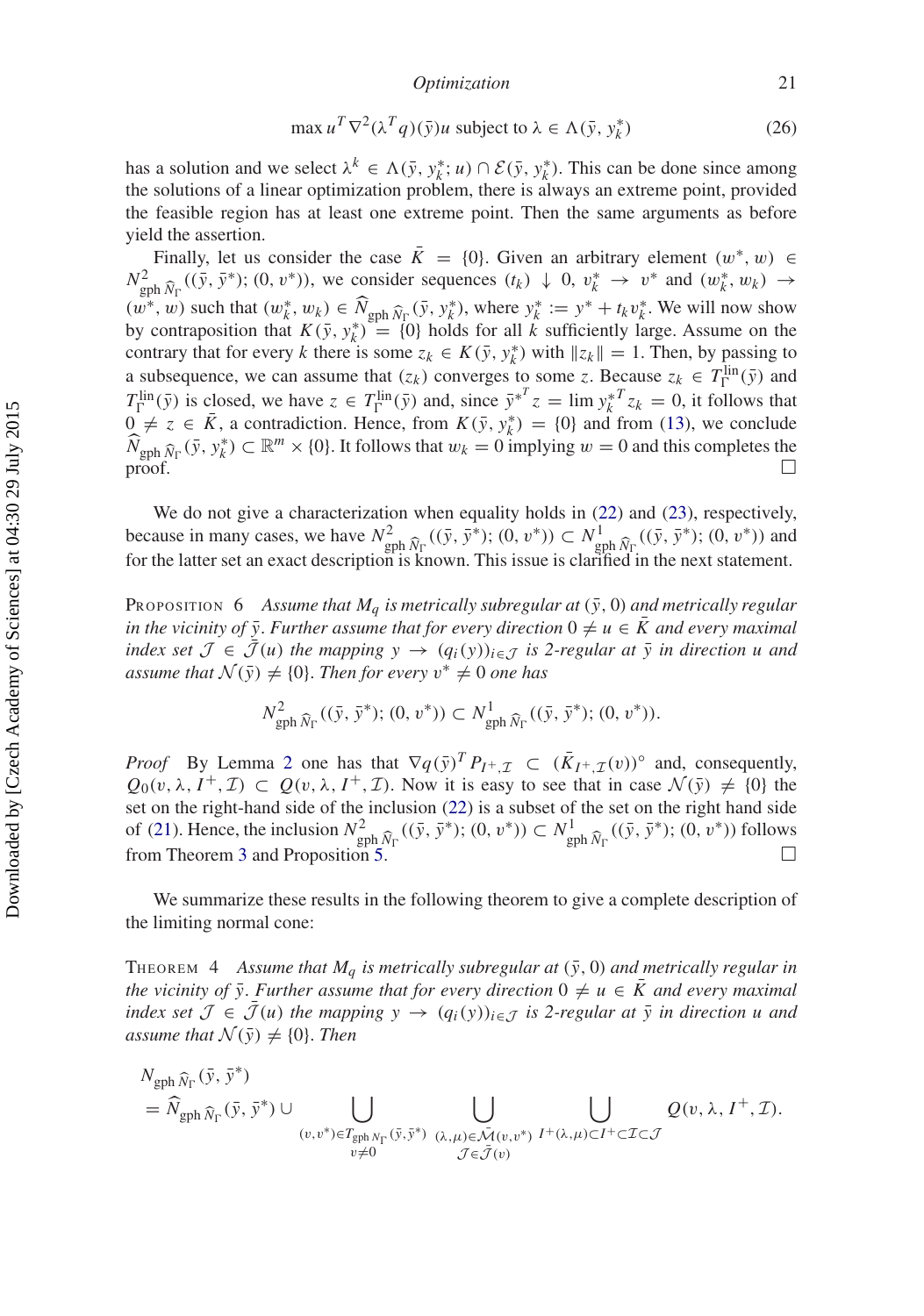*Proof* The statement follows from Theorem [3](#page-15-1) and Proposition [6](#page-22-0) together with the observation that for any element  $(w^*, w) \in N^1_{\text{gph }\hat{N}_{\Gamma}}((\bar{y}, \bar{y}^*); (0, v^*))$  there is some  $\tilde{v} \in \bar{K}$  with  $\|\tilde{v}\| = 1$ ,  $(\lambda, \mu) \in \tilde{\mathcal{M}}(0, v^*)$  with  $\lambda \in \tilde{\Lambda}(\tilde{v})$  and index sets  $J \in \tilde{\mathcal{J}}(\tilde{v})$ ,  $I^+$  and  $\mathcal{I}$  with  $I^+(\lambda, \mu) \subset I^+ \subset \mathcal{I} \subset \mathcal{J}$  such that  $(w^*, w) \in Q(\tilde{v}, \lambda, I^+, \mathcal{I})$ . Consequently,  $(\lambda, \mu) \in$  $\overline{\mathcal{M}}(\tilde{v}, v^* + \nabla^2(\lambda^T q)(\bar{y})\tilde{v})$ , showing  $(w^*, w) \in N_{\text{gph}} \hat{N}_{\Gamma}((\bar{y}, \bar{y}^*); (\tilde{v}, v^* + \nabla^2(\lambda^T q)(\bar{y})\tilde{v}))$ .  $\Box$ 

<span id="page-23-1"></span>We conclude this section with two illustrative examples, the results of which will then be used in the next section.

*Example* 2 Let  $\Gamma \subset \mathbb{R}^2$  be given by

$$
q(y) = \begin{pmatrix} -y_1^2 + y_2 \\ -y_1^2 - y_2 \\ y_1 \end{pmatrix}.
$$

Put  $\bar{y} = (0, 0), \bar{y}^* = (0, 1)$  and let us compute  $N_{\text{gph}} \hat{N}_{\Gamma}(\bar{y}, \bar{y}^*)$ . Obviously, MFCQ is violated at *y*<sup>ī</sup>. Owing to [\[18,](#page-30-15) Example 4] we have  $\bar{K} = \mathbb{R}^- \times \{0\}$ ,

$$
\bar{\Lambda}=\{\lambda\in\mathbb{R}^3_+\,|\,\lambda_1-\lambda_2=1,\,\lambda_3=0\}
$$

and

$$
\bar{\Lambda}(v) = \begin{cases} {\lambda \in \bar{\Lambda} \mid \lambda_1 = 1, \lambda_2 = 0} & \text{if } 0 \neq v \in \bar{K} \\ \bar{\Lambda} & \text{if } v = 0. \end{cases}
$$

Further,  $M_q$  is metrically subregular at  $(0, 0)$  and metrically regular in the vicinity of 0 and by Theorem [2,](#page-7-2) we obtain

$$
T_{\text{gph }\widehat{N}_{\Gamma}}(\bar{y},\bar{y}^*) = \{ (v,v^*) \mid v_1 \le 0, v_2 = 0, v_1^* = -2v_1 \} \cup (\{0,0\} \times \mathbb{R}_+ \times \mathbb{R})
$$

and

$$
\widehat{N}_{\text{gph }\widehat{N}_{\Gamma}}(\bar{y},\bar{y}^*) = \{ (w^*,w) \mid w_1 \le 0, w_2 = 0, w_1^* \ge 2w_1 \}.
$$

Now consider  $0 \neq v \in \overline{K}$ . It follows that  $v = (v_1, 0)$  with  $v_1 < 0$ ,  $\overline{\mathcal{I}}(v) = \{1, 2\}$  and that  $\bar{J}(v)$  consists of the collection of all index sets  $J \subset \{1, 2\}$  such that there exists *z* with

<span id="page-23-0"></span>
$$
\nabla q_1(\bar{y})z + v^T \nabla^2 q_1(\bar{y})v = z_2 - 2v_1^2 \le 0
$$
\n(27)

$$
\nabla q_2(\bar{y})z + v^T \nabla^2 q_2(\bar{y})v = -z_2 - 2v_1^2 \le 0
$$
  
 
$$
\nabla q_3(\bar{y})z + v^T \nabla^2 q_3(\bar{y})v = z_1 \le 0
$$
 (28)

and  $\mathcal J$  contains the active inequalities of [\(27\)](#page-23-0), [\(28\)](#page-23-0). Hence,  $\bar{\mathcal J}(v) = {\emptyset, \{1\}, \{2\}}$ . Since  $\nabla q_i(y) = (-2y_1, \pm 1) \neq 0, i = 1, 2$ , for every  $\mathcal{J} \subset \overline{\mathcal{J}}(v)$  the mapping  $(q_i)_{i \in \mathcal{J}}$  is 2-regular in direction  $v$ , implying that 2-LICQ holds in direction  $v$  by Proposition [3.](#page-12-2)

Further, for every  $(v, v^*) \in T_{\text{gph}} \hat{N}_{\Gamma}(\bar{y}, \bar{y}^*)$  with  $v \neq 0$  we have  $v \in \bar{K}$ ,  $v_1^* = -2v_1$  and thus

$$
\tilde{\mathcal{M}}(v, v^*) = \{(1, 0, 0)\} \times \{(\mu_1, \mu_2, \mu_3) \mid \mu_2 \ge 0, \ \mu_1 - \mu_2 = v_2^*, 0 \le \mu_3 = v_1^* + 2v_1\}
$$
  
= \{(1, 0, 0)\} \times \{(\mu\_1, \mu\_2, 0) \mid \mu\_2 \ge 0, \ \mu\_1 - \mu\_2 = v\_2^\*\},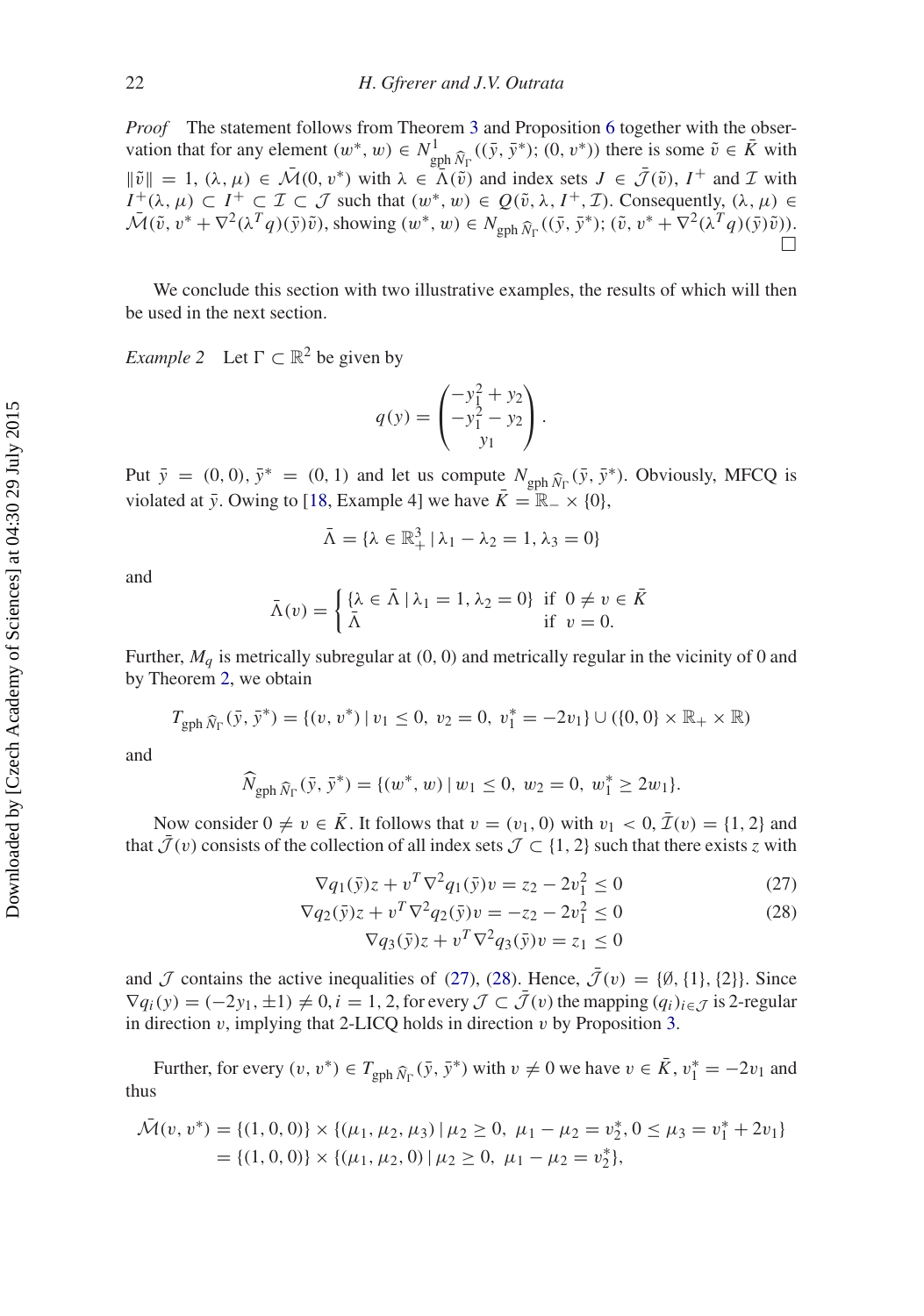yielding

$$
N_{\text{gph }\widehat{N}_{\Gamma}}((\bar{y},\bar{y}^*);(v,v^*)) = Q(v,(1,0,0),\{1\},\{1\})
$$

by Theorem [3,](#page-15-1) where we have taken into account that the only index set  $\mathcal{J} \in \bar{\mathcal{J}}(v)$  with  $I^+(1, 0, 0) = \{1\} \subset \mathcal{J}$  is  $\mathcal{J} = \{1\}$ . Straightforward calculations give

$$
\bar{K}_{\{1\},\{1\}}(v) = \bar{K}_{\{1\},\{1\}} = \mathbb{R} \times \{0\},
$$
  

$$
Q(v, (1, 0, 0), \{1\}, \{1\}) = \{(w^*, w) \mid w_2 = 0, w_1^* = 2w_1\}.
$$

In the next step, we want to analyze  $N^1$ <br> $\bar{y}$ <sub>Dh</sub>  $\hat{y}$ <sub>r</sub><sup>(( $\bar{y}$ ,  $\bar{y}^*$ );(0, v<sup>\*</sup>)) for (0, 0)  $\neq$  (0, v<sup>\*</sup>) ∈</sup>  $T_{\text{gph }\hat{N}_{\Gamma}}(\bar{y}, \bar{y}^*)$ . It follows that  $v_1^* \geq 0$  and for every  $\tilde{v} \in \bar{K}$ ,  $\|\tilde{v}\| = 1$ , we obtain

$$
\{(\lambda,\mu)\in \bar{\mathcal{M}}(0,v^*)\,|\,\lambda\in \bar{\Lambda}(\tilde{v})\}=\{(1,0,0)\}\times\{(\mu_1,\mu_2,v_1^*)\,|\,\mu_2\geq 0,\,\mu_1-\mu_2=v_2^*\}.
$$

Since  $\bar{\mathcal{J}}(\tilde{v}) = \{\emptyset, \{1\}, \{2\}\}\$ , if  $v_1^* > 0$  we obtain  $N_{\text{gph}}^1 \hat{N}_{\Gamma}((\bar{y}, \bar{y}^*)$ ;  $(0, v^*)) = \emptyset$ . On the other hand, if  $v_1^* = 0$ , similar arguments as before yield

$$
N^1_{\text{gph }\widehat{N}_{\Gamma}}((\bar{y},\bar{y}^*);(0,v^*)) = \{(w^*,w) \mid w_2 = 0, w_1^* = 2w_1\}.
$$

Finally, we consider  $N_{\text{gph}}^2 \hat{N}_{\Gamma}((\bar{y}, \bar{y}^*); (0, v^*))$  for  $(0, 0) \neq (0, v^*) \in T_{\text{gph}} \hat{N}_{\Gamma}(\bar{y}, \bar{y}^*)$ . We have  $\mathcal{N}(\bar{y}) = \{0\}, \bar{\tilde{\Lambda}}^{\mathcal{E}}(0) = \{(1, 0, 0)\},\$ 

$$
\{(\lambda, \mu) \in \bar{\mathcal{M}}(0, v^*) \mid \lambda \in \bar{\tilde{\Lambda}}^{\mathcal{E}}(0)\} = \{(1, 0, 0)\} \times \{(\mu_1, \mu_2, v_1^*) \mid \mu_2 \ge 0, \ \mu_1 - \mu_2 = v_2^*\}
$$

and  $\bar{\mathcal{J}}(0) = \{\{1, 2\}, \{1, 2, 3\}\}.$ 

Using Proposition [5,](#page-19-2) we obtain

$$
N_{\text{gph}}^2 \widehat{N}_{\Gamma}((\bar{y}, \bar{y}^*); (0, v^*)) \subset \begin{cases} \bigcup_{\{1\} \subset I^+ \subset \mathcal{I} \subset \{1, 2, 3\}} Q_0(0, (1, 0, 0), I^+, \mathcal{I}) & \text{if } v_1^* = 0 \\ \bigcup_{\{1, 3\} \subset I^+ \subset \mathcal{I} \subset \{1, 2, 3\}} Q_0(0, (1, 0, 0), I^+, \mathcal{I}) & \text{if } v_1^* > 0. \end{cases}
$$

By the definition, we have  $Q_0(0, (1, 0, 0), I^+, \mathcal{I}) = \{(w^*, w) | w \in \overline{K}_{I^+, \mathcal{I}}, w^* - (2w_1, 0) \in$  $\overline{\tilde{K}}_{I^+, \mathcal{I}}^{\circ}$  and

$$
\bar{K}_{I^+,\mathcal{I}} = \begin{cases}\n(0,0) & \text{if } \{1\} \subset I^+ \subset \mathcal{I} \subset \{1,2,3\} \land 3 \in I^+, \\
\mathbb{R}_- \times \{0\} & \text{if } \{1\} \subset I^+ \subset \mathcal{I} \subset \{1,2,3\} \land 3 \in \mathcal{I} \setminus I^+, \\
\mathbb{R} \times \{0\} & \text{if } \{1\} \subset I^+ \subset \mathcal{I} \subset \{1,2\}.\n\end{cases}
$$

Hence, we get the inclusions

<span id="page-24-0"></span>
$$
N_{\text{gph}}^{2} \widehat{N}_{\Gamma}((\bar{y}, \bar{y}^{*}); (0, v^{*}))
$$
\n
$$
\subset \begin{cases}\n(\mathbb{R} \times \mathbb{R}) \times \{(0, 0)\} \cup \{(w^{*}, w) \mid w_{2} = 0, w_{1}^{*} = 2w_{1}\} \\
\cup \{(w^{*}, w) \mid w_{1} \le 0, w_{2} = 0, w_{1}^{*} \ge 2w_{1}\} & \text{if } v_{1}^{*} = 0 \\
(\mathbb{R} \times \mathbb{R}) \times \{(0, 0)\} & \text{if } v_{1}^{*} > 0\n\end{cases}
$$
\n(29)

and two-sided estimates

<span id="page-24-1"></span>
$$
L \subset N_{\text{gph}\,\widehat{N}_{\Gamma}}(\bar{y}, \bar{y}^*) \subset L \cup (\mathbb{R} \times \mathbb{R}) \times \{(0, 0)\}\tag{30}
$$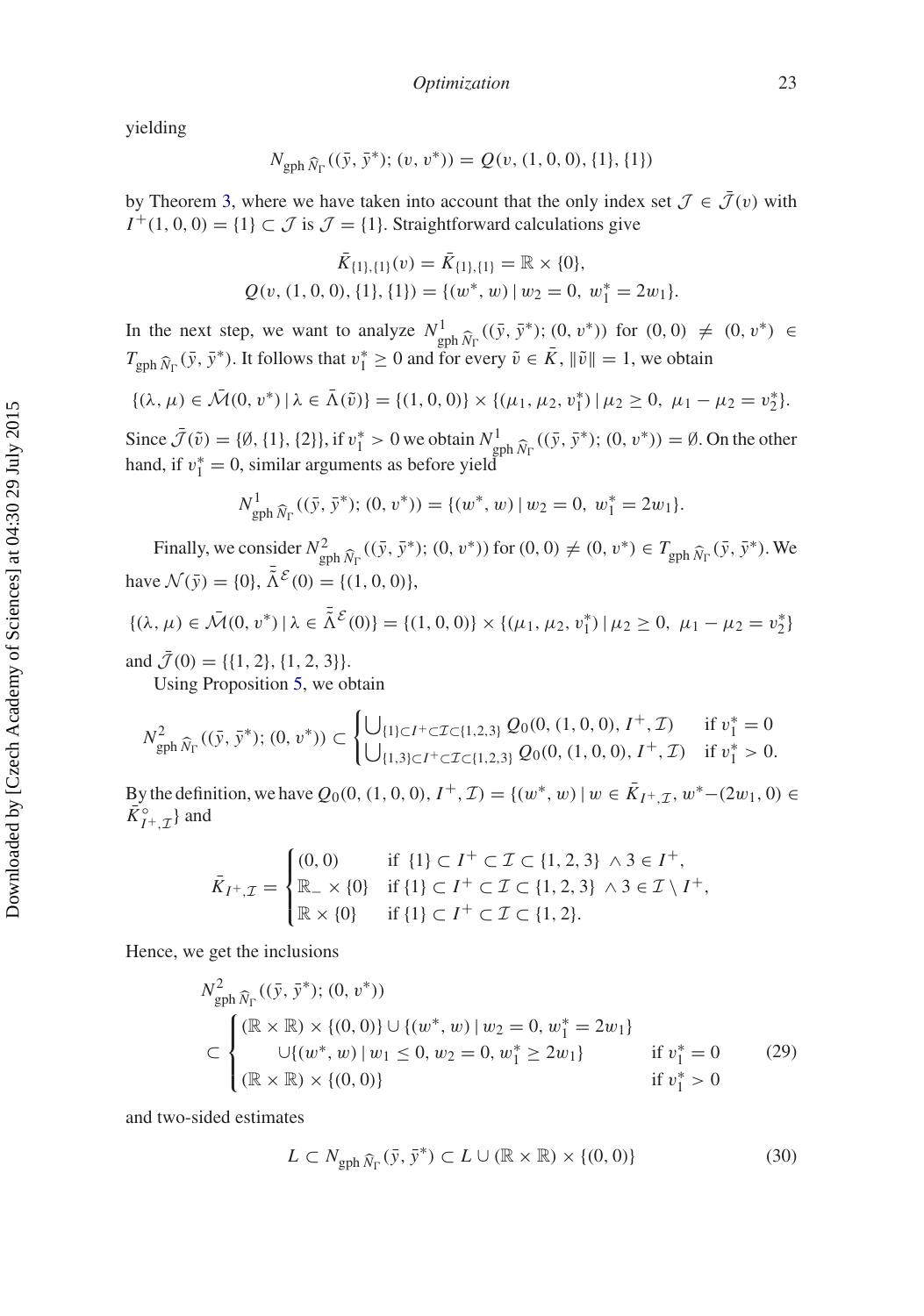with

$$
L := \widehat{N}_{\text{gph }\widehat{N}_{\Gamma}}(\bar{y}, \bar{y}^*) \cup N_{\text{gph }\widehat{N}_{\Gamma}}((\bar{y}, \bar{y}^*); ((-1, 0), (2, 0))
$$
  
= {( $w^*$ ,  $w$ ) |  $w_1 \le 0$ ,  $w_2 = 0$ ,  $w_1^* \ge 2w_1$ }  $\cup$  {( $w^*$ ,  $w$ ) |  $w_2 = 0$ ,  $w_1^* = 2w_1$  }.

Let us now compute  $N_{\text{gph}}^2 \hat{N}_{\Gamma}$ <br>Theorem 2 we obtain  $((\bar{y}, \bar{y}^*); (0, v^*))$  exactly by the definition. By using Theorem [2,](#page-7-2) we obtain

$$
\widehat{N}_{\text{gph}\,\widehat{N}_{\Gamma}}(\bar{y}, y^*) = \begin{cases}\n(\mathbb{R} \times \mathbb{R}) \times \{(0, 0)\} & \text{if } y_1^* > 0, y_2^* > 0, \\
\{(w^*, w) \mid w_1 \le 0, w_2 = 0, w_1^* \ge 2w_1\} & \text{if } y_1^* = 0, y_2^* > 0, \\
\emptyset & \text{if } y_1^* < 0, y_2^* > 0\n\end{cases}
$$

and consequently

$$
N_{\text{gph}}^2 \hat{N}_{\Gamma}((\bar{y}, \bar{y}^*); (0, v^*))
$$
  
= 
$$
\begin{cases} (\mathbb{R} \times \mathbb{R}) \times \{ (0, 0) \} \cup \{ (w^*, w) \mid w_1 \le 0, w_2 = 0, w_1^* \ge 2w_1 \} & \text{if } v_1^* = 0, \\ (\mathbb{R} \times \mathbb{R}) \times \{ (0, 0) \} & \text{if } v_1^* > 0, \end{cases}
$$

showing that the inclusion [\(29\)](#page-24-0) is strict in case  $v_1^* = 0$  and that the assertion of Proposition [6](#page-22-0) does not hold due to  $\mathcal{N}(\bar{y}) = \{0\}$ . Nevertheless, the second inclusion in [\(30\)](#page-24-1) holds with equality.

<span id="page-25-0"></span>*Example 3* Now let  $\Gamma \subset \mathbb{R}^2$  be given merely by

$$
q(y) = \begin{pmatrix} -y_1^2 + y_2 \\ -y_1^2 - y_2 \end{pmatrix},
$$

 $\bar{y}$  = (0, 0) and  $\bar{y}$ <sup>\*</sup> = (0, 1). Again MFCQ is violated at  $\bar{y}$ , but  $M_q$  is metrically subregular at (0, 0) and metrically regular in the vicinity of 0. Straightforward calculations yield  $\bar{K}$  =  $\mathbb{R} \times \{0\},\$ 

$$
\bar{\Lambda} = \{ \lambda \in \mathbb{R}_+^2 \mid \lambda_1 - \lambda_2 = 1 \},
$$
  

$$
\bar{\Lambda}(v) = \begin{cases} \{ (1, 0) \} & \text{if } 0 \neq v \in \bar{K}, \\ \bar{\Lambda} & \text{if } v = 0, \end{cases}
$$
  

$$
T_{\text{gph}} \hat{N}_{\Gamma}(\bar{y}, \bar{y}^*) = \{ (v, v^*) \mid v_2 = 0, v_1^* = -2v_1 \}
$$

and

$$
\widehat{N}_{\text{gph}\,\widehat{N}_{\Gamma}}(\bar{y},\bar{y}^*) = \{ (w^*,w) \mid w_2 = 0, w_1^* = 2w_1 \}.
$$

Similarly, as in Example [2,](#page-23-1) we obtain for every  $0 \neq v \in \overline{K}$ , that  $\overline{\mathcal{J}}(v) = \{\emptyset, \{1\}, \{2\}\}\$ and that for every  $\mathcal{J} \subset \bar{\mathcal{J}}(v)$  the mapping  $(q_i)_{i \in \mathcal{J}}$  is 2-regular in direction v.

Further, for every  $(v, v^*) \in T_{\text{gph}} \hat{N}_{\Gamma}(\bar{y}, \bar{y}^*)$  with  $v \neq 0$  we have

$$
\bar{\mathcal{M}}(v, v^*) = \{(1, 0)\} \times \{(\mu_1, \mu_2) \mid \mu_2 \ge 0, \ \mu_1 - \mu_2 = v_2^*\}
$$

yielding

$$
N_{\text{gph }\widehat{N}_{\Gamma}}((\bar{y}, \bar{y}^*); (v, v^*)) = Q(v, (1, 0), \{1\}, \{1\})
$$

by Theorem [3.](#page-15-1) As in Example [2,](#page-23-1) we can derive

$$
\bar{K}_{\{1\},\{1\}}(v) = \bar{K}_{\{1\},\{1\}} = \mathbb{R} \times \{0\}, \ Q(v,(1,0),\{1\},\{1\}) = \{(w^*,w) \mid w_2 = 0, \ w_1^* = 2w_1\}
$$
\n
$$
\text{and } N_{\text{gph}}^1 \, \widehat{N}_{\Gamma}((\bar{y}, \bar{y}^*);(0, v^*)) = \{(w^*,w) \mid w_2 = 0, \ w_1^* = 2w_1\}.
$$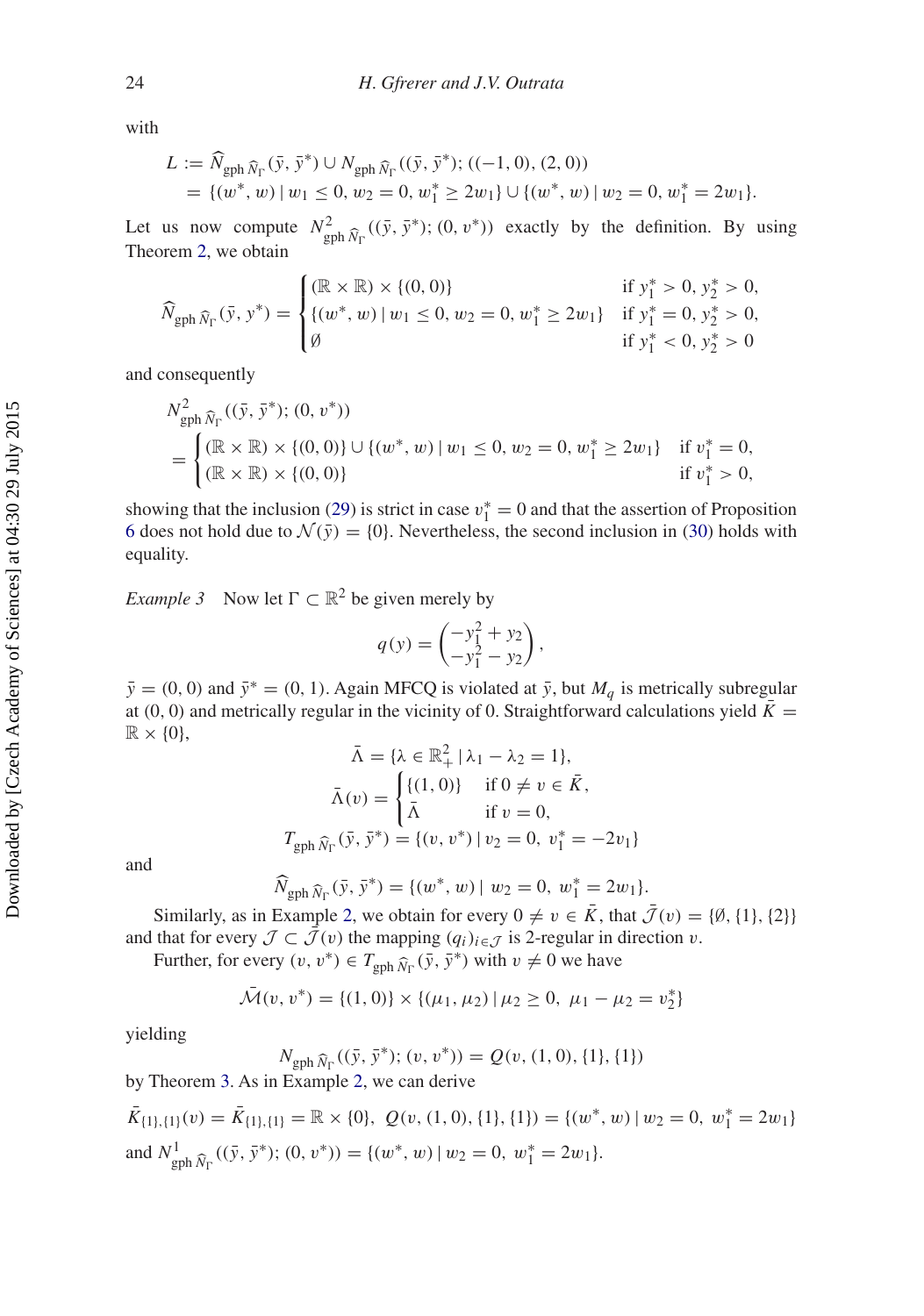Now we consider  $N_{\text{gph}}^2 \hat{N}_{\Gamma}((\bar{y}, \bar{y}^*); (0, v^*)). \mathcal{N}(\bar{y})$  amounts to  $\bar{K} = \mathbb{R} \times \{0\}, \bar{\tilde{\Lambda}}^{\mathcal{E}}(\tilde{v}) =$ <br>(1)  $\forall \tilde{v} \in \Lambda(\bar{v})$  and  $\{(1, 0)\}\,\forall \tilde{v} \in \mathcal{N}(\bar{y})$  and  $\{(\lambda, \mu) \in \bar{\mathcal{M}}(0, v^*) \mid \lambda \in \bar{\tilde{\Lambda}}^{\mathcal{E}}(\tilde{v})\} = \{(1, 0)\} \times \{(\mu_1, \mu_2) \mid \mu_2 \geq 0, \mu_1 - \mu_2 = v_2^*\} \quad \forall \tilde{v} \in \mathcal{N}(\bar{y}),$  $\bar{\mathcal{J}}(\tilde{v}) = \{\emptyset, \{1\}, \{1\}\}, 0 \neq \tilde{v} \in \mathcal{N}(\bar{y})$  and  $\bar{\mathcal{J}}(0) = \{\{1, 2\}\}.$  Using Proposition [5,](#page-19-2) we obtain  $N_{\text{gph}}^2 \hat{N}_{\Gamma}((\bar{y}, \bar{y}^*); (0, v^*)) \subset Q_0(\tilde{v}, (1, 0), \{1\}, \{1\}) = \{(w^*, w) \mid w_2 = 0, w_1^* = 2w_1\}.$ 

This verifies the inclusion  $N_{\text{gph}}^2 \hat{N}_{\Gamma}((\bar{y}, \bar{y}^*); (0, v^*)) \subset N_{\text{gph}}^1 \hat{N}_{\Gamma}((\bar{y}, \bar{y}^*); (0, v^*))$  as stated in Proposition 6. Moreover, all the assumptions of Theorem 4 are fulfilled and stated in Proposition [6.](#page-22-0) Moreover, all the assumptions of Theorem [4](#page-22-1) are fulfilled and

$$
N_{\text{gph }\widehat{N}_{\Gamma}}(\bar{y},\bar{y}^*) = \{ (w^*,w) \mid w_2 = 0, w_1^* = 2w_1 \}.
$$

Note that the results of Examples [2](#page-23-1) and [3](#page-25-0) cannot be obtained by any technique developed to this purpose so far.

#### <span id="page-26-0"></span>**5. Stability of parameterized equilibria**

In this section, we consider a parameter-dependent equilibrium governed by the GE

<span id="page-26-1"></span>
$$
0 \in F(x, y) + \hat{N}_{\Gamma}(y),\tag{31}
$$

where  $x \in \mathbb{R}^n$  is the *parameter*,  $y \in \mathbb{R}^m$  is the *decision variable*,  $F : \mathbb{R}^n \times \mathbb{R}^m \to \mathbb{R}^m$  is continuously differentiable and  $\Gamma$  is given by [\(6\)](#page-4-1). Our aim is to analyse local stability of the respective *solution map*  $S : \mathbb{R}^n \implies \mathbb{R}^m$  defined by

$$
S(x) := \{ y \in \mathbb{R}^m | 0 \in F(x, y) + \hat{N}_{\Gamma}(y) \}
$$
(32)

around a given *reference point*  $(\bar{x}, \bar{y}) \in \text{gph}S$ . In particular, we will examine the socalled Aubin property of *S* around  $(\bar{x}, \bar{y})$  which is an efficient Lipschitz-like property for multifunctions.

*Definition 6* [\[23\]](#page-31-1) *S* has the Aubin property around  $(\bar{x}, \bar{y})$  provided there are neighborhoods  $U$  of  $\bar{x}$ ,  $V$  of  $\bar{y}$  and a non-negative modulus  $\kappa$  such that

$$
S(x_1) \cap \mathcal{V} \subset S(x_2) + \kappa \|x_1 - x_2\| \mathcal{B} \quad \text{for all } x_1, x_2 \in \mathcal{U}.
$$

This property can be viewed as a graph localization of the classical local Lipschitz behaviour and is closely related to the metric regularity defined in Section [2.](#page-3-0)

The Aubin property of solution maps has already been investigated in numerous works; let us mention at least [\[12,](#page-30-11) Section 4.4.2] and [\[8](#page-30-7)], where the authors have dealt with general parametric equilibria including [\(31\)](#page-26-1) as a special case. In what follows, however, we will confine ourselves with GE [\(31\)](#page-26-1), make use of the results from the preceding section and obtain a new set of conditions ensuring the Aubin property of *S* around  $(\bar{x}, \bar{y})$ .

<span id="page-26-2"></span>As in the most works about Lipschitz stability our main tool is the Mordukhovich criterion  $D^*S(\bar{x}, \bar{y})$ (0) = {0} which is a characterization of the Aubin property around  $(\bar{x}, \bar{y})$  [\[12](#page-30-11), Theorem 4.10], [\[13](#page-30-12), Theorem 9.46]. In our case it leads directly to the following statement.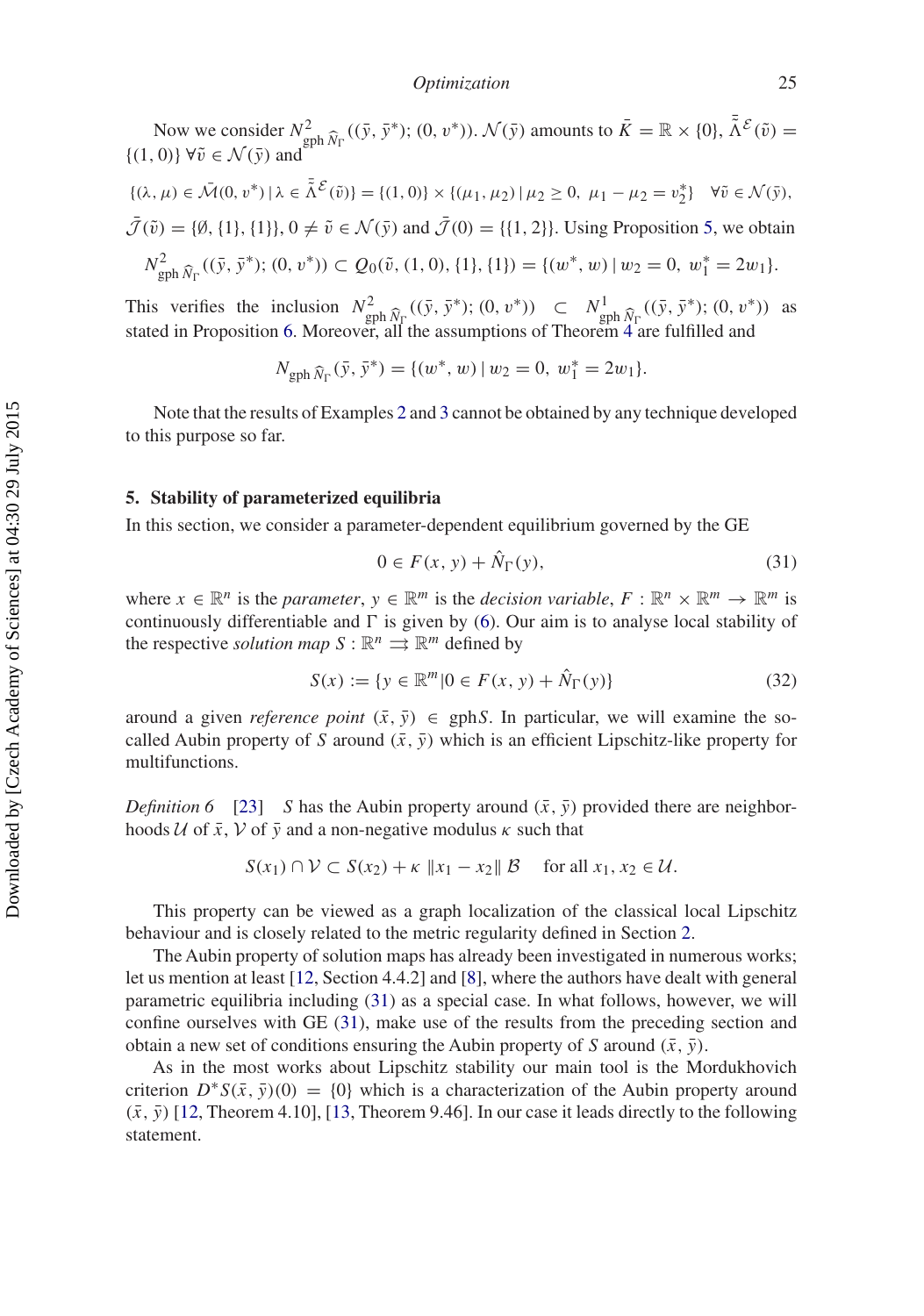PROPOSITION 7 Let the mapping  $\hat{N}_{\Gamma}$  have a closed graph around  $(\bar{y}, -F(\bar{x}, \bar{y}))$  and *assume that the implication*

$$
0 \in \nabla_y F(\bar{x}, \bar{y})^T b + D^* \hat{N}_{\Gamma}(\bar{y}, -F(\bar{x}, \bar{y}))(b) \Rightarrow b = 0
$$
\n(33)

*holds true. Then S has the Aubin property around*  $(\bar{x}, \bar{y})$ *.* 

*If*  $\nabla$ <sub>*x*</sub>  $F(\bar{x}, \bar{y})$  *is surjective, then the above condition is not only sufficient but also necessary for S to have the Aubin property around*  $(\bar{x}, \bar{y})$ *.* 

*Proof* The first statement is a specialization of [\[12](#page-30-11), Corollary 4.61]. The second one follows directly from [\[12](#page-30-11), Theorem 4.44(i)].

Combining Theorem [4](#page-22-1) with the above statement, we arrive at the following criterion for the Aubin property of *S* around  $(\bar{x}, \bar{y})$ .

THEOREM 5 *Consider GE* [\(31\)](#page-26-1) *and the reference point*  $(\bar{x}, \bar{y})$  *and assume that*  $M_q$  *is metrically subregular at*  $(\bar{y}, 0)$  *and metrically regular in the vicinity of*  $\bar{y}$ *. Put*  $\bar{y}^*$  :=  $-F(\bar{x}, \bar{y})$  *and suppose that for every nonzero direction u from*  $\bar{K} (= K(\bar{y}, \bar{y}^*))$  *and every maximal index set*  $\mathcal{J} \in \bar{\mathcal{J}}(u)$ , the mapping  $y \mapsto (q_i(y))_{i \in \mathcal{J}}$  is 2-regular at  $\bar{y}$  in the direction *u* and  $\mathcal{N}(\bar{y}) \neq \{0\}$ .

<span id="page-27-0"></span>*Then the validity of the implication*

$$
-\begin{bmatrix} \nabla_y F(\bar{x}, \bar{y})^T b \\ b \end{bmatrix} \in \bigcup_{(v,v^*) \in T_{\text{gph}\hat{N}_\Gamma}(\bar{y}, \bar{y}^*)} \bigcup_{\substack{\lambda,\mu \in \tilde{\mathcal{M}}(v,v^*) \\ v \neq 0}} \bigcup_{\substack{I' \in \bar{\mathcal{J}}(v) \\ \mathcal{J} \in \bar{\mathcal{J}}(v)}} Q(v, \lambda, I^*, \mathcal{I}) \Rightarrow b = 0
$$
\n(34)

*implies the Aubin property of S around*  $(\bar{x}, \bar{y})$ *. If*  $\nabla_x F(\bar{x}, \bar{y})$  *is surjective, then implication* [\(34\)](#page-27-0) *is not only sufficient but also necessary for S to have the Aubin property around*  $(\bar{x}, \bar{y})$ *.* 

*Proof* The statement follows immediately from Theorem [4](#page-22-1) and Proposition [7,](#page-26-2) provided we show that gph  $\hat{N}_{\Gamma}$  is closed around  $(\bar{y}, \bar{y}^*)$ , i.e. there is a closed ball *B* around  $(\bar{y}, \bar{y}^*)$ such that gph  $\hat{N}_{\Gamma} \cap B$  is closed. To this aim, we will consider sequences  $y_k \to y, y_k^* \to$  $y^*, y^*_{k} \in \hat{N}_{\Gamma}(y_k)$  with  $(y, y^*)$  sufficiently close to  $(\bar{y}, \bar{y}^*)$ . Note that  $M_q$  is metrically subregular at any point  $(a, 0)$  provided  $a \in \Gamma$  is sufficiently close to  $\bar{y}$ . This implies that

$$
\hat{N}_{\Gamma}(a) = \nabla q(a)^T N_{\mathbb{R}_-^l} (q(a)).
$$
\n(35)

Let us distinguish among the following three situations:

(1)  $y \neq \bar{y}$ : From [\(35\)](#page-27-1), we infer the existence of multipliers  $\lambda^k \in N_{\mathbb{R}^l_+}(q(y_k))$  such that

<span id="page-27-1"></span>
$$
y_k^* = \nabla q(y_k)^T \lambda^k.
$$

By virtue of the assumed metric regularity of  $M_q$  in the vicinity of  $\bar{y}$  this sequence is bounded, because otherwise the formula for the modulus of metric regularity in [\[13](#page-30-12), Example 9.44] would be contradicted. We can thus pass (without relabeling) to a subsequence which converges to some  $\lambda \in N_{\mathbb{R}^l_+}(y)$ . It follows that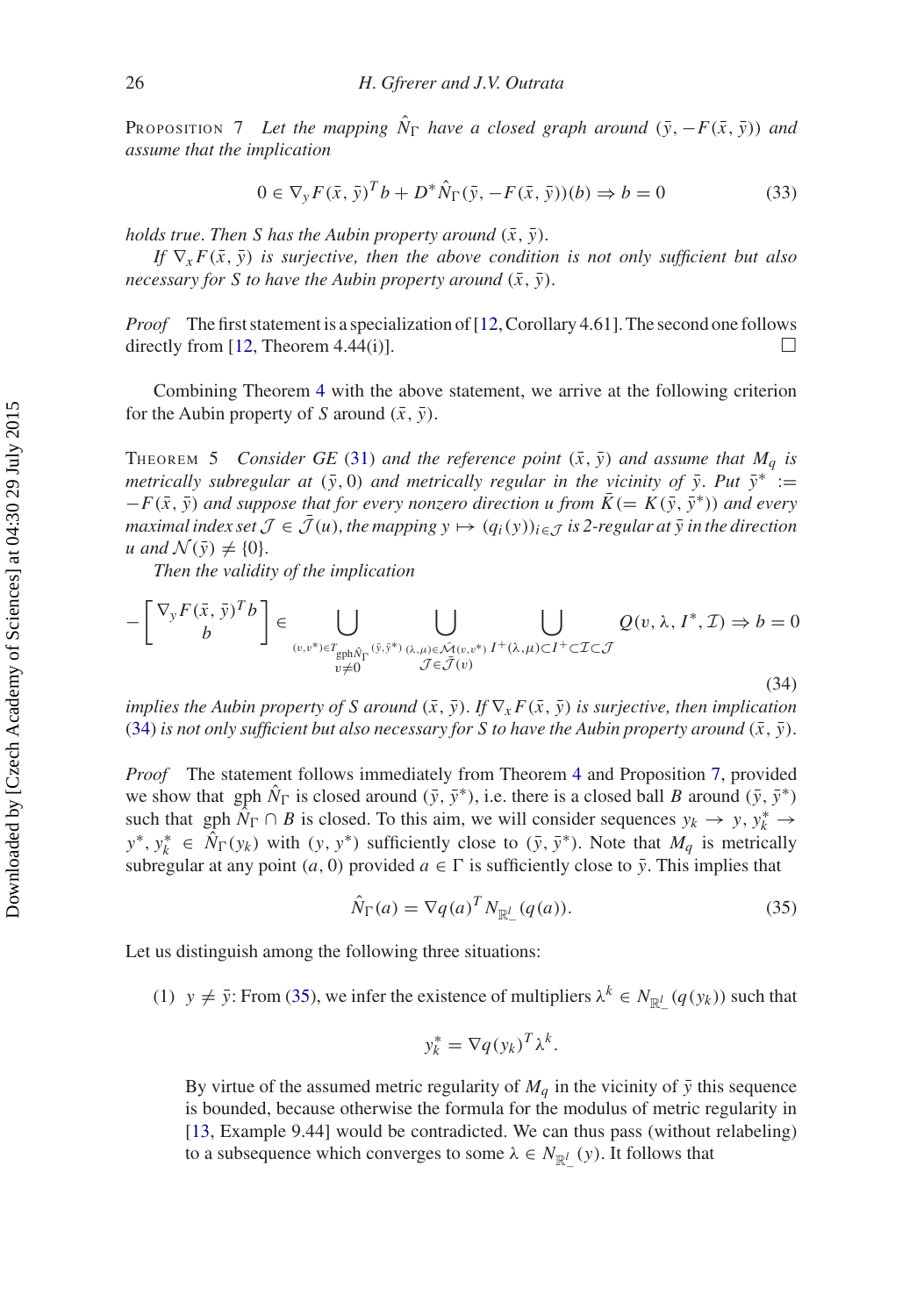$$
y^* = \nabla q(y)^T \lambda \in \hat{N}_{\Gamma}(y)
$$

and we are done.

- (2)  $y = \bar{y}$  and  $y_k = \bar{y}$  at most finitely many times: Then, by passing to a subsequence (without relabeling) one can ensure that  $y_k \neq \overline{y} \forall k$  and proceed exactly in the same way as in 1.
- (3)  $y = \overline{y}$  and  $y_k = \overline{y}$  infinitely many times: Then the result follows immediately from the closedness of  $\hat{N}_{\Gamma}(\bar{y})$ .

 $\Box$ 

<span id="page-28-1"></span>We illustrate now the preceding stability criteria by means of two GEs with the constraint sets analyzed in Examples [2](#page-23-1) and [3.](#page-25-0)

*Example 4* Consider the GE [\(31\)](#page-26-1) with  $x, y \in \mathbb{R}^2$  and  $F(x, y) = x$ . This GE represents stationarity conditions of the nonlinear program

<span id="page-28-3"></span>
$$
\min_{y} \langle y, x \rangle \quad \text{subject to } y \in \Gamma. \tag{36}
$$

First let us take  $\Gamma$  from Example [3](#page-25-0) and put  $\bar{x} = (0, -1)$ ,  $\bar{y} = (0, 0)$ . An application of Proposition [7](#page-26-2) leads to the condition

$$
\{w \in \mathbb{R}^2 | w_2 = 0, \quad w_1^* = 2w_1, \quad w_1^* = 0\} = \{(0, 0)\}
$$

which is clearly fulfilled. Hence, the respective solution map *S* has the Aubin property around  $(\bar{x}, \bar{y})$ .

Now let us consider the same situation with  $\Gamma$  from Example [2.](#page-23-1) In this case, the respective solution map would have the Aubin property around  $(\bar{x}, \bar{y})$  provided the implication

<span id="page-28-0"></span>
$$
\begin{bmatrix} 0 \\ w \end{bmatrix} \in L \Rightarrow w = 0,\tag{37}
$$

holds true. Indeed, for the second term on the right-hand side of [\(30\)](#page-24-1), the corresponding implication follows immediately and so it suffices to consider only *L*. Clearly, [\(37\)](#page-28-0) amounts to

$$
\begin{aligned}\nw_1 &\le 0, \\
w_2 &= 0, \\
0 &\ge 2w_1\n\end{aligned}\n\Rightarrow w = 0.
$$

This implication is, however, clearly violated e.g. by the vector  $w = (-1, 0)$ . Since by virtue of [\(30\)](#page-24-1) *L* is a lower estimate of  $N_{\text{gph}}\hat{N}_{\Gamma}(\bar{y}, \bar{y}^*)$ , it follows that the respective solution  $\lim_{\epsilon \to 0} \cos \alpha$  is a rewer estimate of  $\lim_{\epsilon \to 0} \sin \gamma_{\rm F}(\theta, \theta)$ ,  $\therefore$   $\lim_{\epsilon \to 0} \cos \alpha$ 

<span id="page-28-2"></span>*Example 5* Consider again the GE [\(31\)](#page-26-1) with  $x, y \in \mathbb{R}^2$  but  $F(x, y) = \alpha y - x$ , where  $\alpha$ is a positive scalar parameter. For  $\alpha = 1$ , this GE represents stationarity conditions of the non-linear program

<span id="page-28-4"></span>
$$
\min \frac{1}{2} \|y - x\|^2 \quad \text{subject to } y \in \Gamma,
$$
\n(38)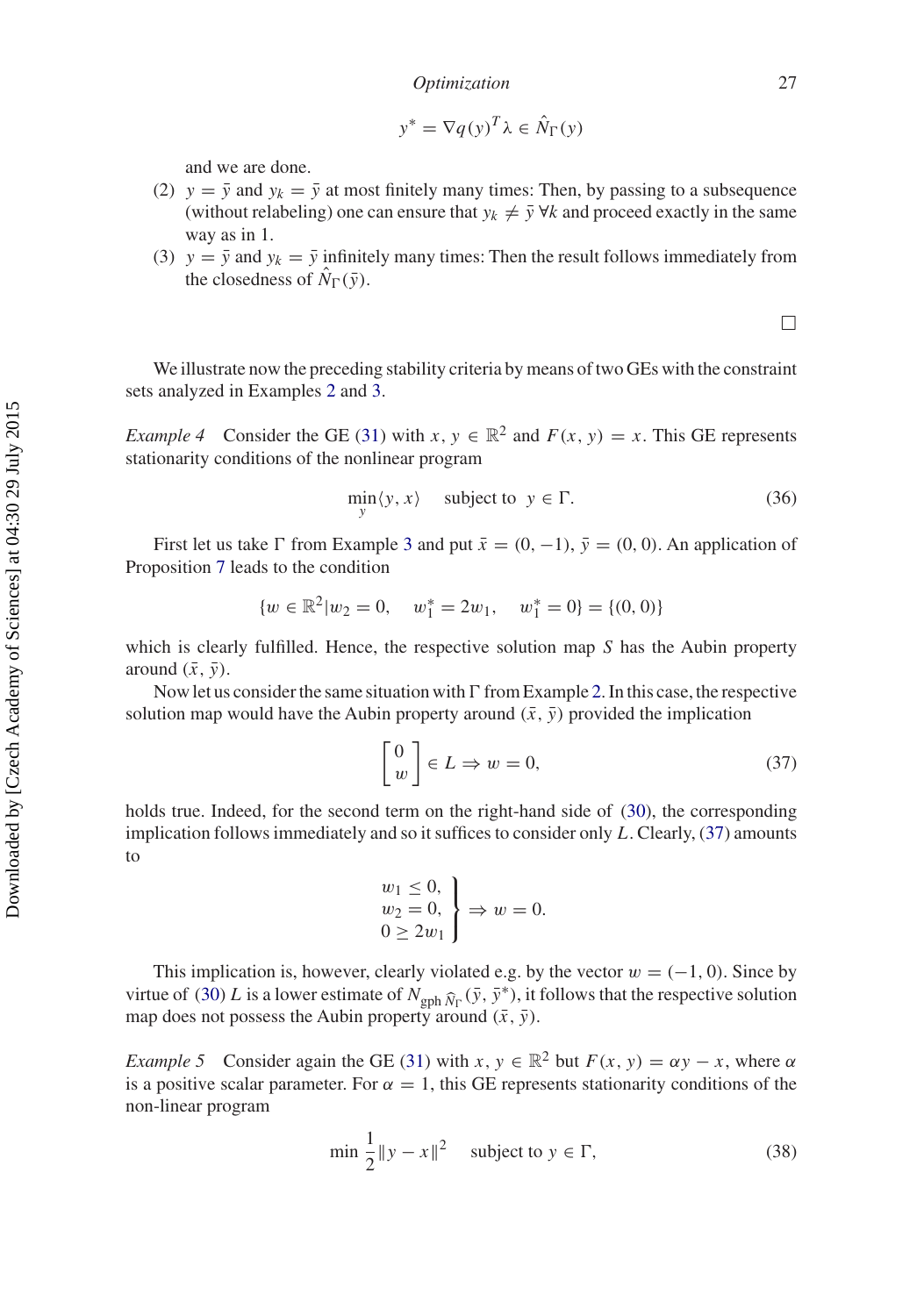whose (global) solutions are metric projections of  $x$  onto  $\Gamma$ . As the reference point take  $\bar{x} = (0, 1), \bar{y} = (0, 0)$ . With  $\Gamma$  from Example [3,](#page-25-0) we obtain the condition

$$
(\alpha w, w) \in \{(w^*, w) \mid w_2 = 0, w_1^* = 2w_1\} \quad \Rightarrow \quad w = 0
$$

which evidently holds true, whenever  $\alpha \neq 2$ . So the Aubin property of the respective *S* around  $(\bar{x}, \bar{y})$  has been established for all  $\alpha \neq 2$ .

On the other hand, taking  $\Gamma$  from Example [2,](#page-23-1) we arrive from [\(30\)](#page-24-1) at the implication

$$
(\alpha w, w) \in L \cup (\mathbb{R} \times \mathbb{R}) \times \{(0, 0)\} \Rightarrow w = 0.
$$

An analysis of this implication tells us that for  $\alpha > 2$  the respective solution map does possess the Aubin property around  $(\bar{x}, \bar{y})$ . On the other hand, for  $\alpha \leq 2$ , there is a nonzero w such that  $(\alpha w, w) \in L$ . Since L is a lower estimate of  $N_{\text{gph}}\hat{N}_{\Gamma}(\bar{y}, \bar{y}^*)$ , we conclude that in this case the solution map does not possess the Aubin property around  $(\bar{x}, \bar{y})$ .

Note that in Example [4](#page-28-1) and in Example [5](#page-28-2) for  $\alpha < 2 \bar{y}$  is only a stationary point in the optimization problems [\(36\)](#page-28-3), [\(38\)](#page-28-4) for  $x = \bar{x}$  but not a minimum. In (38) for  $x = \bar{x}$ with  $\Gamma$  from Example [2,](#page-23-1) we have to do with two stationary points (where the other one with 1 from Example 2, we have to do with two stationary points (where the other one  $(-0.5\sqrt{2}, 0.5)$  is a (global) minimum). As shown above, the respective *S* does not behave in a Lipschitzian way around  $(\bar{x}, \bar{y})$ , but on the basis [\[18](#page-30-15), Theorem 7] one can deduce that it possesses the isolated calmness property at this point.

*Remark 2* In the case of  $\Gamma$  from Example [3](#page-25-0) in both examples the mappings  $S^{-1}$  are even strongly metrically regular at  $(\bar{y}, \bar{x})$ .[\[24,](#page-31-2) p.179] The respective criteria (cf. e.g. [\[25](#page-31-3)], [\[26](#page-31-4), Section 8.3.4]), however, cannot be applied, because of a difficult shape of  $\Gamma$  around  $\bar{y}$ .

#### **6. Conclusion**

In the paper, we have derived a new technique for the computation of the limiting coderivative of  $\widehat{N}_{\Gamma}$  for  $\Gamma$  given by  $C^2$  inequalities. The needed qualification conditions are fairly weak and, in contrast to [\[7](#page-30-6)[,8](#page-30-7)], one obtains often exact formulas and not only upper estimates. On the other hand, the computation can be rather demanding, which reflects the complexity of the problem and corresponds to the results obtained for affine inequalities in [\[3](#page-30-2)]. The results have been used in verifying the Aubin property of parameterized GEs with  $\Gamma$  as the constraint set and could be used also in deriving sharp M-stationarity conditions for a class of MPCCs.

#### **Acknowledgements**

The authors would like to express their gratitude to the reviewer for his/her careful reading and numerous important suggestions.

#### **Disclosure statement**

No potential conflict of interest was reported by the authors.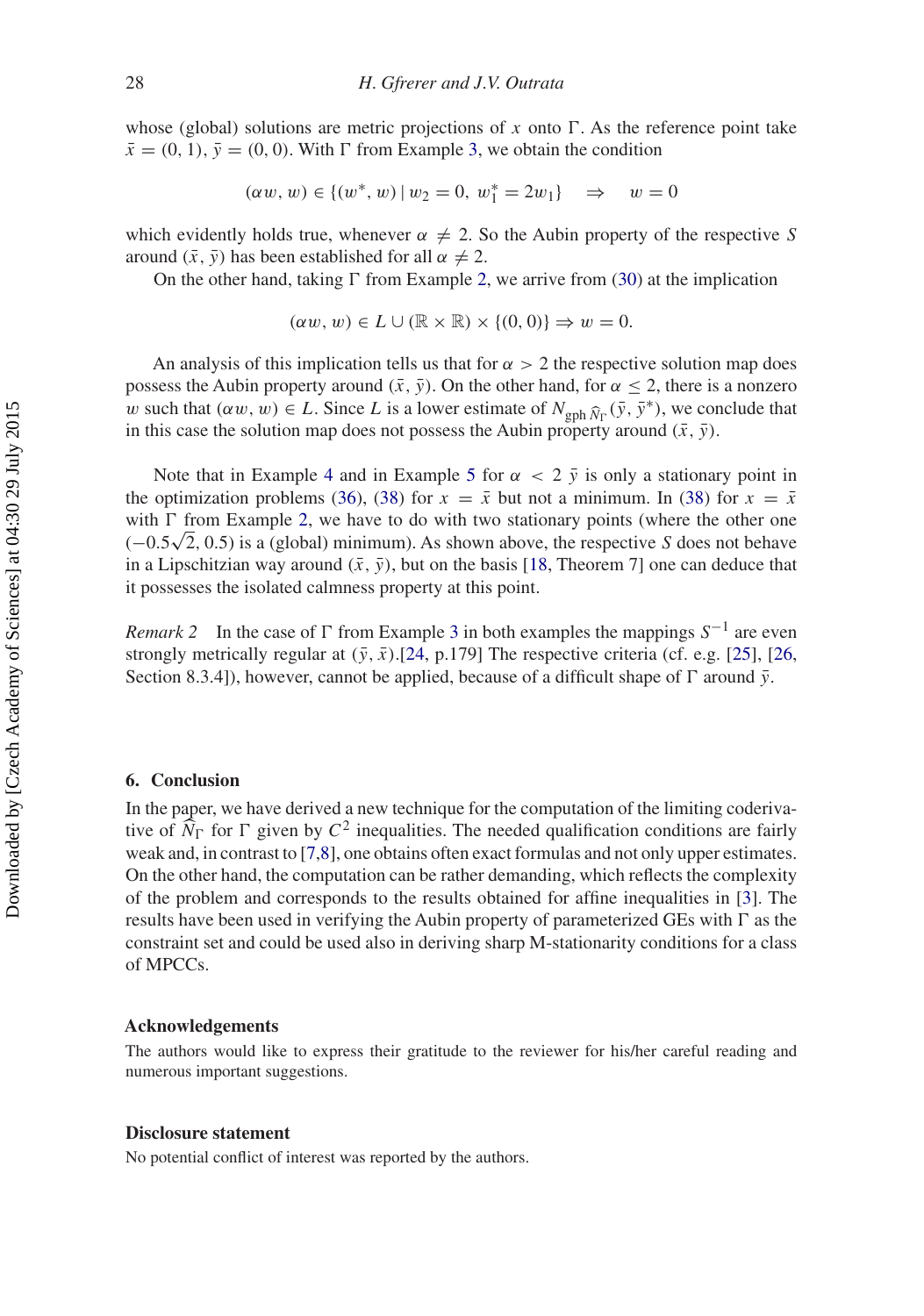#### **Funding**

The research of the first author was supported by the Austrian Science Fund (FWF) [grant number P26132-N25]. The research of the second author was supported by the Grant Agency of the Czech Republic [project P402/12/1309]; the Australian Research Council, [project DP110102011].

#### **References**

- <span id="page-30-0"></span>[1] Dontchev AL, Rockafellar RT. Characterization of strong regularity for variational inequalities over polyhedral convex sets. SIAM J. Optim. 1996;6:1087–1105.
- <span id="page-30-1"></span>[2] Outrata JV. Optimality conditions for a class of mathematical programs with equilibrium constraints. Math. Oper. Res. 1999;24:627–644.
- <span id="page-30-2"></span>[3] Henrion R, Römisch W. On *M* -stationarity points for a stochastic equilibrium problem under equilibrium constraints in electricity spot market modeling. Appl. Math. 2007;52:473–494.
- <span id="page-30-3"></span>[4] Bonnans JF, Shapiro A. Perturbation analysis of optimization problems. New York (NY): Springer; 2000.
- <span id="page-30-4"></span>[5] Mordukhovich BS, Outrata JV. On second-order subdifferentials and their applications. SIAM J. Optim. 2001;12:139–169.
- <span id="page-30-5"></span>[6] Outrata JV, Ramirez-Cabrera H. On the Aubin property of perturbed second-order cone programs. SIAM J. Optim. 2011;21:798–823.
- <span id="page-30-6"></span>[7] Levy AB, Mordukhovich BS. Coderivatives in parametric optimization. Math. Prog. 2004;99:311–327.
- <span id="page-30-7"></span>[8] Mordukhovich BS, Outrata JV. Coderivative analysis of quasi-variational inequalities with applications to stability and optimization. SIAM J. Optim. 2007;18:389–412.
- <span id="page-30-8"></span>[9] Henrion R, Outrata JV, Surowiec T. On the coderivative of normal cone mapping to inequality systems. Nonlinear Anal. 2009;71:1213–1226.
- <span id="page-30-9"></span>[10] Minchenko L, Stakhovski S. Parametric nonlinear programming problems under the relaxed constant rank condition. SIAM J. Optim. 2011;21:314–332.
- <span id="page-30-10"></span>[11] Mordukhovich BS, Rockafellar RT. Second-order subdifferential calculus with applications to tilt stability in optimization. SIAM J. Optim. 2012;22:953–986.
- <span id="page-30-11"></span>[12] Mordukhovich BS. Variational analysis and generalized differentiation, I: basic theory. Berlin: Springer; 2006.
- <span id="page-30-12"></span>[13] Rockafellar RT, Wets RJ-B. Variational analysis. Berlin: Springer; 1998.
- <span id="page-30-13"></span>[14] Gfrerer H. On directional metric regularity, subregularity and optimality conditions for nonsmooth mathematical programs. Set-Valued Var. Anal. 2013;21:151–176.
- [15] Gfrerer H. On directional metric subregularity and second-order optimality conditions for a class of nonsmooth mathematical programs. SIAM J. Optim. 2013;23:632–665.
- <span id="page-30-19"></span>[16] Gfrerer H. On metric pseudo-(sub)regularity of multifunctions and optimality conditions for degenerated mathematical programs. Set-Valued Var. Anal. 2014;22:79–115.
- <span id="page-30-14"></span>[17] Gfrerer H. Optimality conditions for disjunctive programs based on generalized differentiation with application to mathematical programs with equilibrium constraints. SIAM J. Optim. 2014;24:898–931.
- <span id="page-30-15"></span>[18] Gfrerer H, Outrata JV. On computation of generalized derivatives of the normal-cone mapping and their applications, preprint 2014, submitted.
- <span id="page-30-16"></span>[19] Avakov ER. Extremum conditions for smooth problems with equality-type constraints. USSR Comput. Math. Math. Phys. 1985;25:24–32.
- <span id="page-30-17"></span>[20] Ginchev I, Mordukhovich BS. On directionally dependent subdifferentials. C. R. Bulg. Acad. Sci. 2011;64:497–508.
- <span id="page-30-18"></span>[21] Gfrerer H. First order and second order characterizations of metric subregularity and calmness of constraint set mappings. SIAM J. Optim. 2011;21:1439–1474.